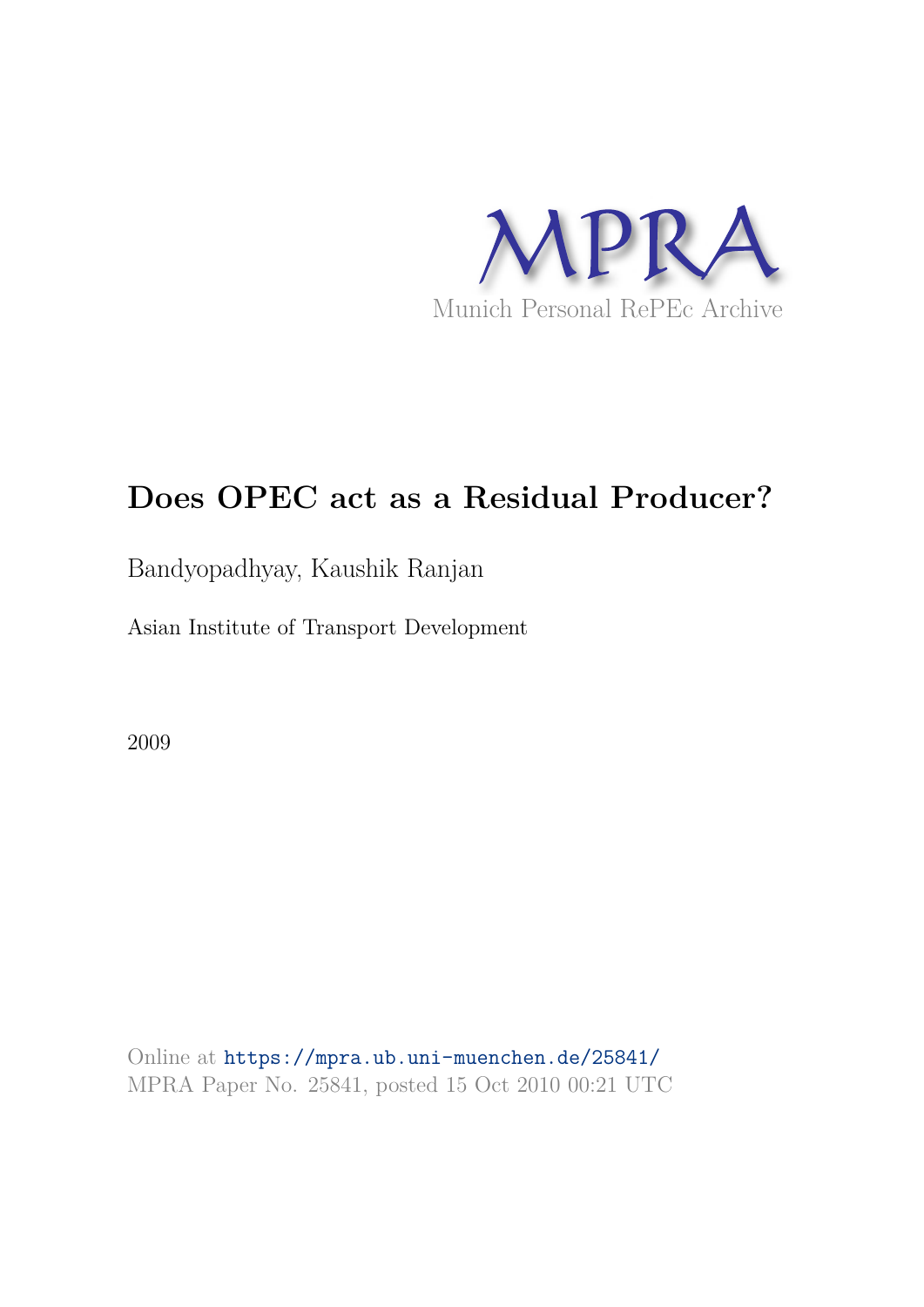#### **1.1The Backdrop**

It is a standard practice to consider the world crude oil market in terms of a demand and supply model and identify the equilibrium price as the point where the demand and supply equates. Although it is not very difficult to model world oil demand and conceive of oil demand as a function of price and income, the modeling of world oil supply however is quite complex. Numerous studies that have been carried out to understand the working of the world crude market revealed that crude supply does not resemble a simple model of supply where supply is a function of cost of production and price as in a competitive framework. This is primarily attributable to the fact that world crude supply is neither fully competitive nor fully monopolistic. The main suppliers of crude in the world are OPEC (Oil and Petroleum Exporting Countries), a cartel, consisting primarily of the countries in Middle-East and own the largest pool of crude reserve. Most of the economic models that were constructed to explain OPEC behavior indicated that OPEC behaved in a monopolistic fashion and had a very high stake in determining the world oil prices. Only a handful of studies indicated that OPEC behaved in a competitive fashion. From the survey of various economic models it becomes quite clear that it is very difficult to explain and capture the actions of OPEC by any single model as OPEC did not seem to have acted in a deterministic fashion. In fact the economic models that were constructed for different set of time periods after 1973, the year of the first oil crash, could at best be considered as approximate representations of the behavioural nature of the OPEC pertaining to those time periods.

If we go down the lane to the decade of the seventies, a clear line of demarcation could be observed between OPEC, the undisputed market leader sitting on the largest chunk of proven reserves<sup>1</sup>, and Non-OPEC, the follower in oil supply with considerably lower proven reserves. In some studies (e.g. Stevens, 1994) OPEC has been identified as the 'Core' and the non-OPEC producers as the 'Periphery'. During that time ranging from the seventies till the first half of the eighties, there was not an iota of doubt on the monopoly power of the

<sup>&</sup>lt;sup>1</sup> Proven reserves are estimated quantities that analysis of geologic and engineering data demonstrates with reasonable certainty are recoverable under existing economic and operating conditions. The proven reserves of OPEC, as of 2007, stands at 939016 million barrels which is around 78 percent of the world proven crude oil reserves.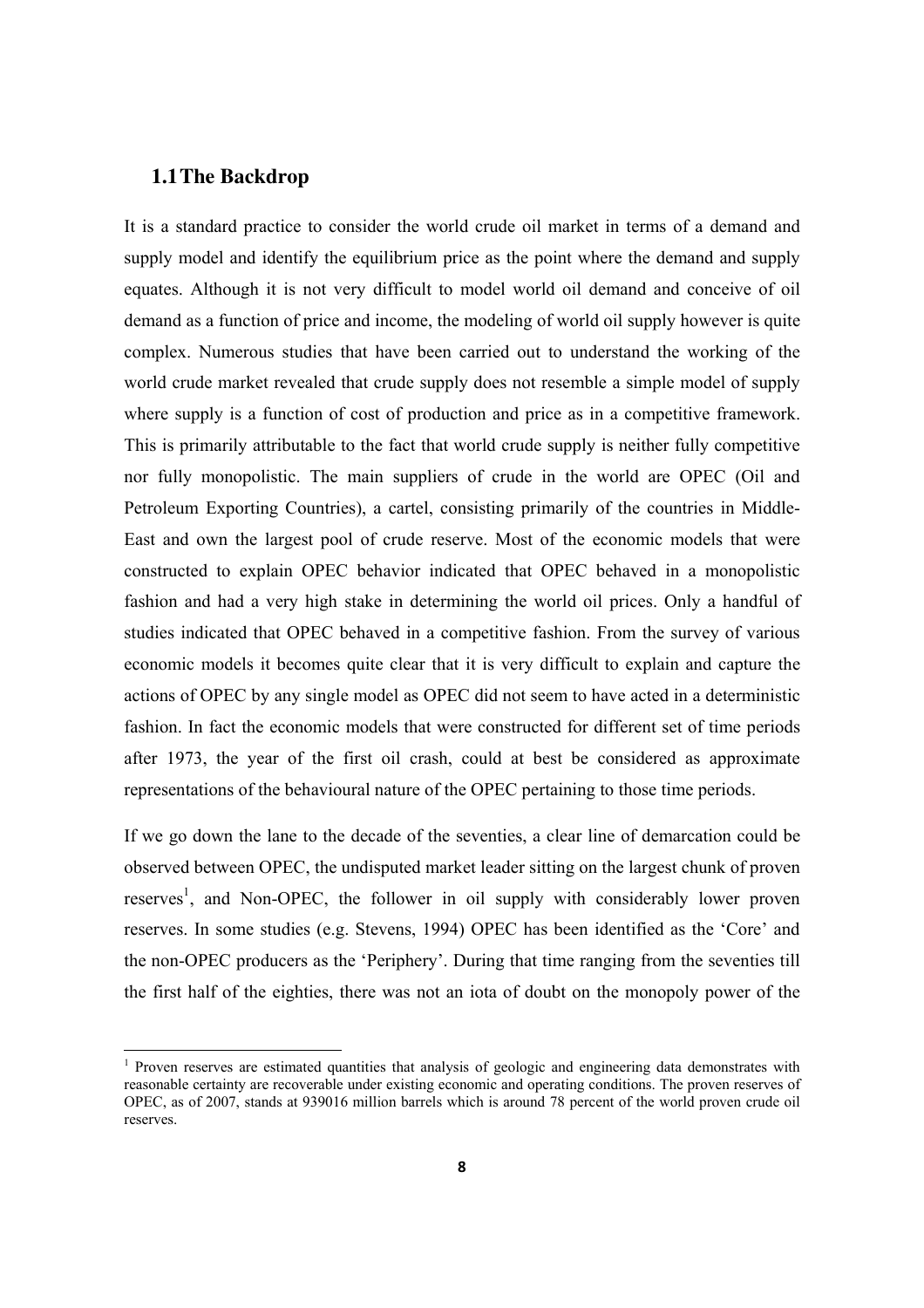cartel and on its ability to control world crude oil prices through production cuts or increases.

In the early eighties, however, OPEC was often accused of behaving like a 'clumsy cartel'<sup>2</sup> with a clear presence of non-cooperative behaviour among some of its members with relatively lower crude reserves (like Qatar, Algeria, Indonesia, and Venezuela). On account of lower reserves, these members with the intention of amassing quick profit often tried to cheat on other members of OPEC especially when oil prices were on the higher side and produced in excess of what was originally expected from them. This non-compliant behaviour was driven by their apprehension that if they postpone their production for the future, when oil prices could go down significantly, then they might just ends up as major  $losers^3$ .

However, producers like Saudi Arabia with high reserve and production capacity could afford to produce less even when oil price was on the higher side and could postpone its production for future. But as an outcome of diverse and non-compliant tendency within the OPEC, Saudi Arabia often ended up producing the residual amount. However, as a residual producer, the production level of Saudi Arabia need not always have served its interest in the best possible manner. Consequently, around the mid-eighties, Saudi Arabia refused to play the role of a residual or a swing producer and started producing just with the intention of serving its own interest driven by its expected profits.

The aforementioned tendency of non-compliance within OPEC often raised questions about the cohesive capability of OPEC as a producing entity to exercise its market power through adjustment in its production. The lost confidence in the cohesiveness of the cartel and its pricing power got restored considerably after OPEC could successfully execute two successive production cuts when the oil prices nose-dived to an abysmally low level during the 1998 oil crisis. However, the unprecedented price hike of 2004 (when the crude oil prices rose above US \$50 a barrel) and the inability of OPEC, especially its dominant producer

 $2$  This term was coined by Professor M. Adelman, the father of energy economics in 1980. See Adelman (1980) for details.

<sup>&</sup>lt;sup>3</sup> Kremer and Isfahani, 1991.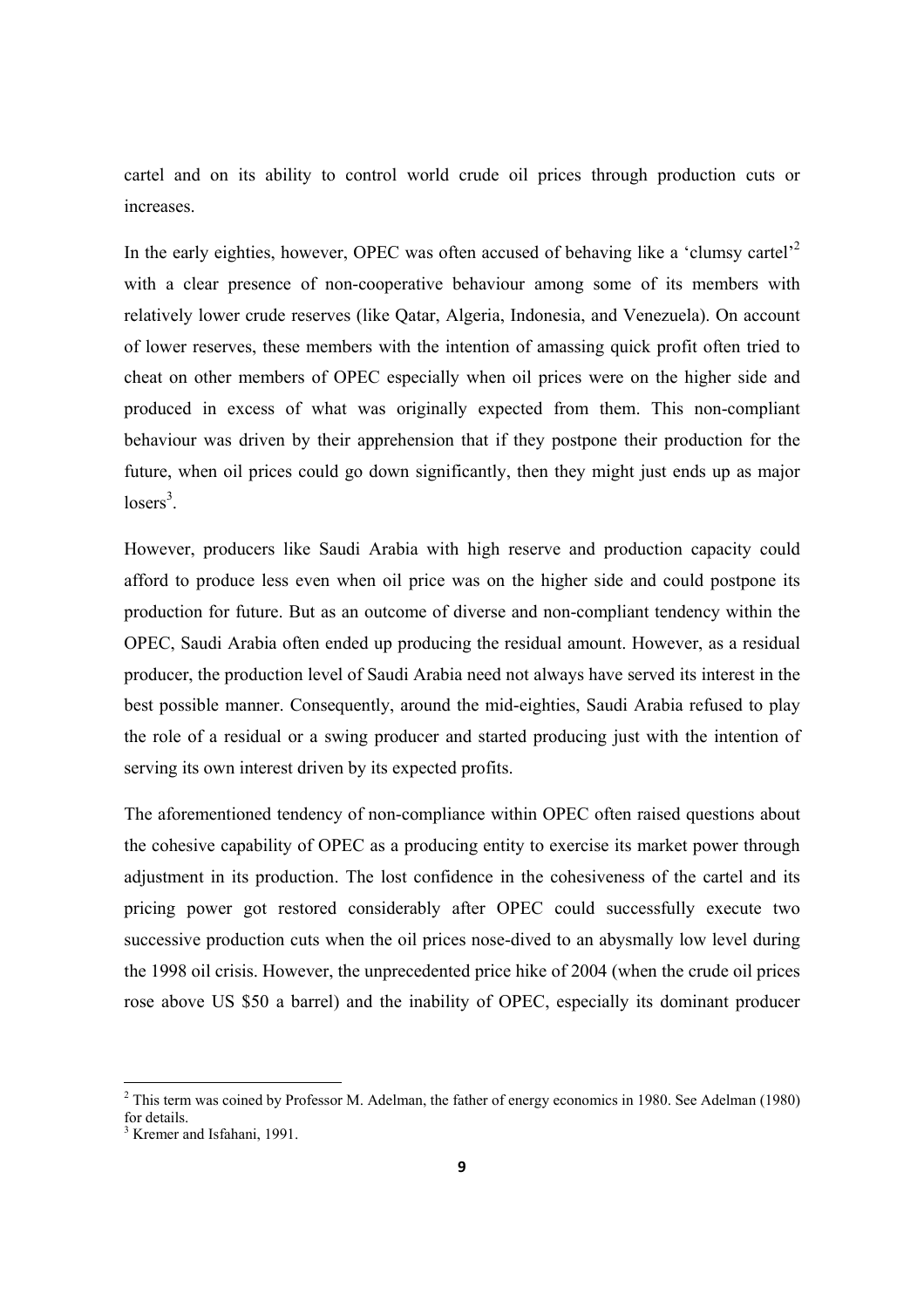Saudi Arabia, to counter that through production increases disturbed the restored confidence in OPEC once again.

A couple of research studies that explored the causal factors behind OPEC's inability to counter spiraling prices through production increases, as mentioned above, evinced that this was attributed primarily to the erosion of their spare capacity for production of crude (Naimi, 2005; Fattouh, 2006; Mitchell, 2006). These studies underscored that the surge in Non-OPEC production coupled with a rapid decline in world crude oil demand in 1980s led to a drop in demand for OPEC crude far below expectation and eventually generated its surplus production capacity. However, since the early 1990s, spare capacity of OPEC had witnessed considerable decline (as clearly reflected in fig.1.1). This decline could be primarily attributed to accelerating global demand combined with low growth in Non-OPEC oil supply particularly over the period 1990-2004 (as shown in fig.1.2) and thus indicates a complete reversal of the trend in the 1980s.



**Fig 1.1: Spare Capacity of OPEC as Percentage of World Oil Demand**

**Source: Calculated using data from IMF (2005) for spare capacity and various issues of Statistical Review of World Energy, British Petroleum (BP) for oil demand**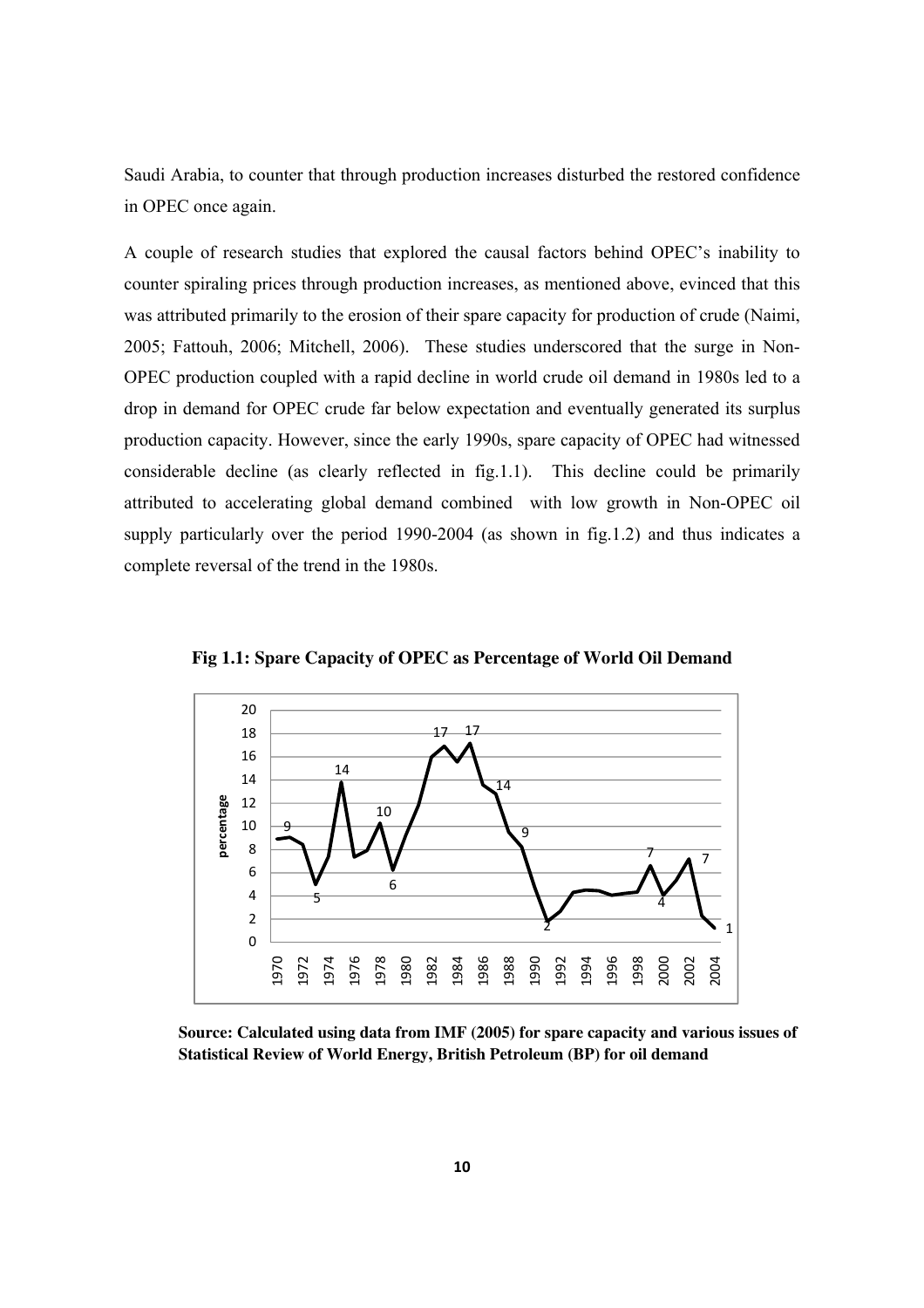

**Fig 1.2: Year to Year Variation in Global Oil Demand and Non-OPEC Supply** 

Source: Calculated by using data from various issues of Statistical Review of World Energy, **BP.** 

Except for three consecutive years namely 2000, 2001 and 2002, when the Non-OPEC production surged due to an increase in production from Russia, the global demand has consistently outpaced Non-OPEC supply. This essentially implied that the shortfall in supply had to be met by OPEC. The consequence was an eventual erosion of OPEC's spare capacity in order to cope up with unprecedented rise in global demand. The process of erosion accelerated particularly in the 1990s and early 2000 (as shown in fig.1.1) largely due to the accelerating demand from emerging Asian economies. Furthermore, the decline in spare production capacity in the upstream (i.e. crude exploration and production) sector was accompanied by bottlenecks in investment in downstream (i.e. refining) assets such as pipelines, refineries and tankers which also failed to cope up oil demand. **Example 1998**<br> **Near to Year to Year to Year to Year to Year to Year to Year to Year to Year to Year to Year to Year to Year to Year to Year to Year to Year to Year to Year to Year to Year to Year to Year to Year the 199** External Vear Variation<br>
Year Variation<br>
Year Variation<br>
Year Variation<br>
Year Variation<br>
Year Variation<br>
Year Variation<br>
Year Variation<br>
Year Variation<br>
This ess<br>
Nuclear Condensity<br>
200<br>
Nusian econd<br>
(i.e. crudensity 200 Branch<br>
Branch<br>
Demand<br>
EC Supply<br>
stical Revie<br>
stical Revie<br>
demand EC Supply<br>
demand and the plied that the<br>
plied that the pline of OH<br>
mand The<br>
mand provies<br>
in and provies<br>
(i.e. refin<br>
with the ra Bestern 2003<br>
and 2003<br>
Extra discussions<br>
internal dependence<br>
2004 2015<br>
2016<br>
2016<br>
2019<br>
2019<br>
2019<br>
2019<br>
2019<br>
2019<br>
2019<br>
2019<br>
2019<br>
2019<br>
2019<br>
2019<br>
2019<br>
2019<br>
2019<br>
2019<br>
2019<br>
2019<br>
2019<br>
2019<br>
2019<br>
2019<br>
201 be a contracted a metal contracted as in supply a capacity of erosion the extraction of the state of the state of the state of the state of the state of the state of the state of the state of the state of the state of the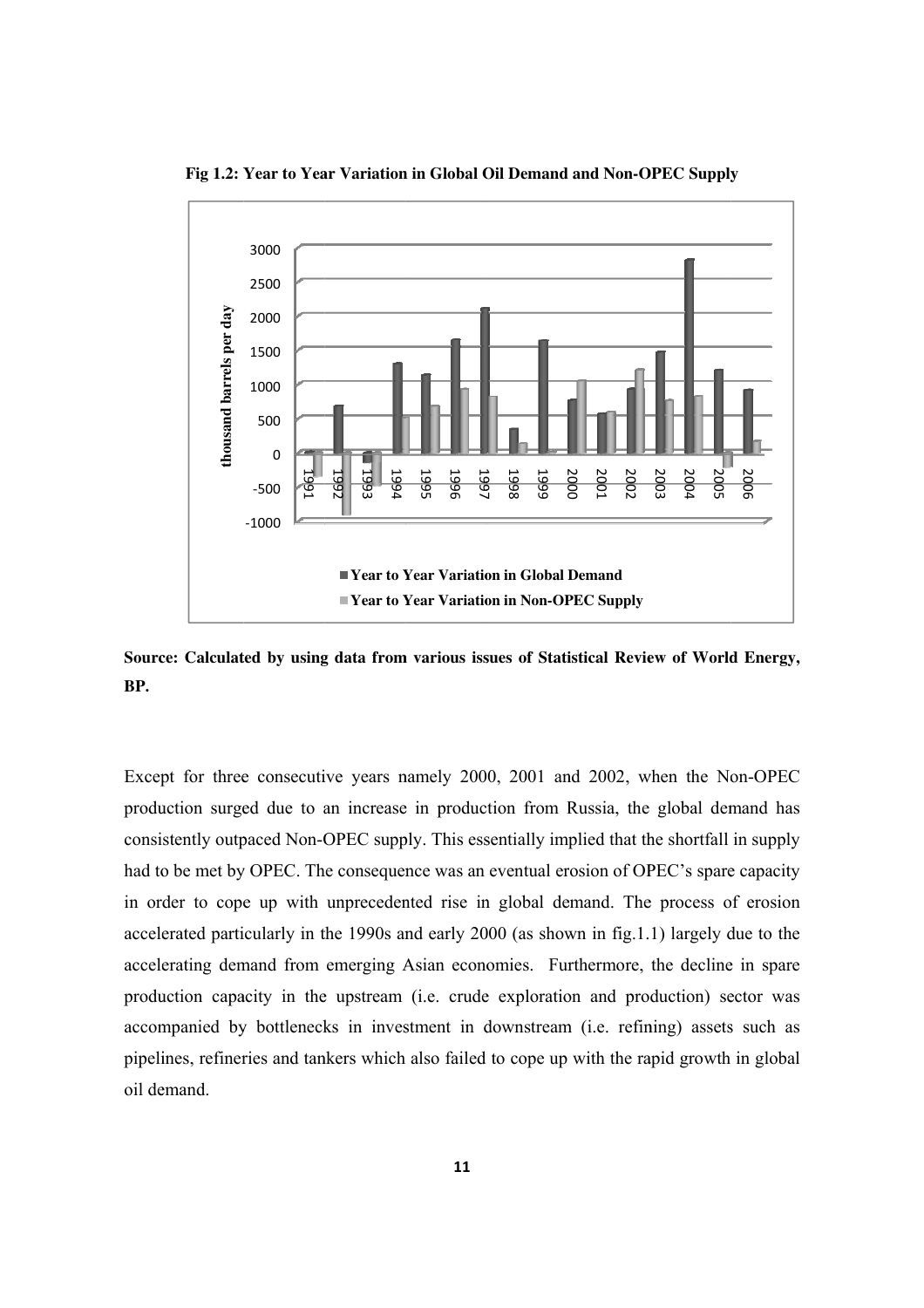Another important factor that has assumed significance particularly since the mid 1990s is speculation. In fact the world oil pricing system has witnessed considerable changes in the last fifty years or so which saw the oil market shifting from administered oil pricing system (initially governed by the multinational oil companies and later by the OPEC) to a market related system in which oil was initially priced off the spot market and later on the basis of futures market, where only paper barrels are traded. Thus, the peculiarity of the international oil market at present is that price of a physical commodity, oil, is being fixed on the market for a class of financial assets i.e. oil futures.

Leaving aside the aforesaid causal factors that seems to have a significant bearing on erosion of OPEC's market power especially in the short run one also needs to examine in deeper details the true economic cause that lies behind the OPEC's incentive to produce (more or less), which is often missed out when the discussion is just focused on short-run spikes or collapses in oil prices. In the short-run speculation might gear up or pull down the price to an unprecedented level belying all expectations based on structural supply-demand framework but that should not lead one to hastily conclude that OPEC has no power in influencing world crude oil prices.

The NEMS (National Energy Modeling System) of Department of Energy (DoE), USA, and International Energy Agency (IEA), Paris in their modeling framework assume that OPEC is a residual supplier and the amount of oil to be supplied by OPEC could be expressed as:

#### **OPEC output = World Oil Demand + Stock Adjustment – Non-OPEC output**

These agencies begin by assuming the existence of an equilibrium price path. After calculating the world oil demand and Non-OPEC output, the latter is subtracted from the former (as shown above) after allowing for stock adjustment. This gives the excess oil demand (often referred to as 'Call on OPEC'), which is expected to be met by OPEC. These models thus assume that OPEC necessarily plays the balancing role of an equilibrator and residual producer by producing exactly the amount that is being demanded from it.

History, however, provides us with a different picture altogether and indicates that the conduct of OPEC has never followed a deterministic trajectory. Thus the OPEC has neither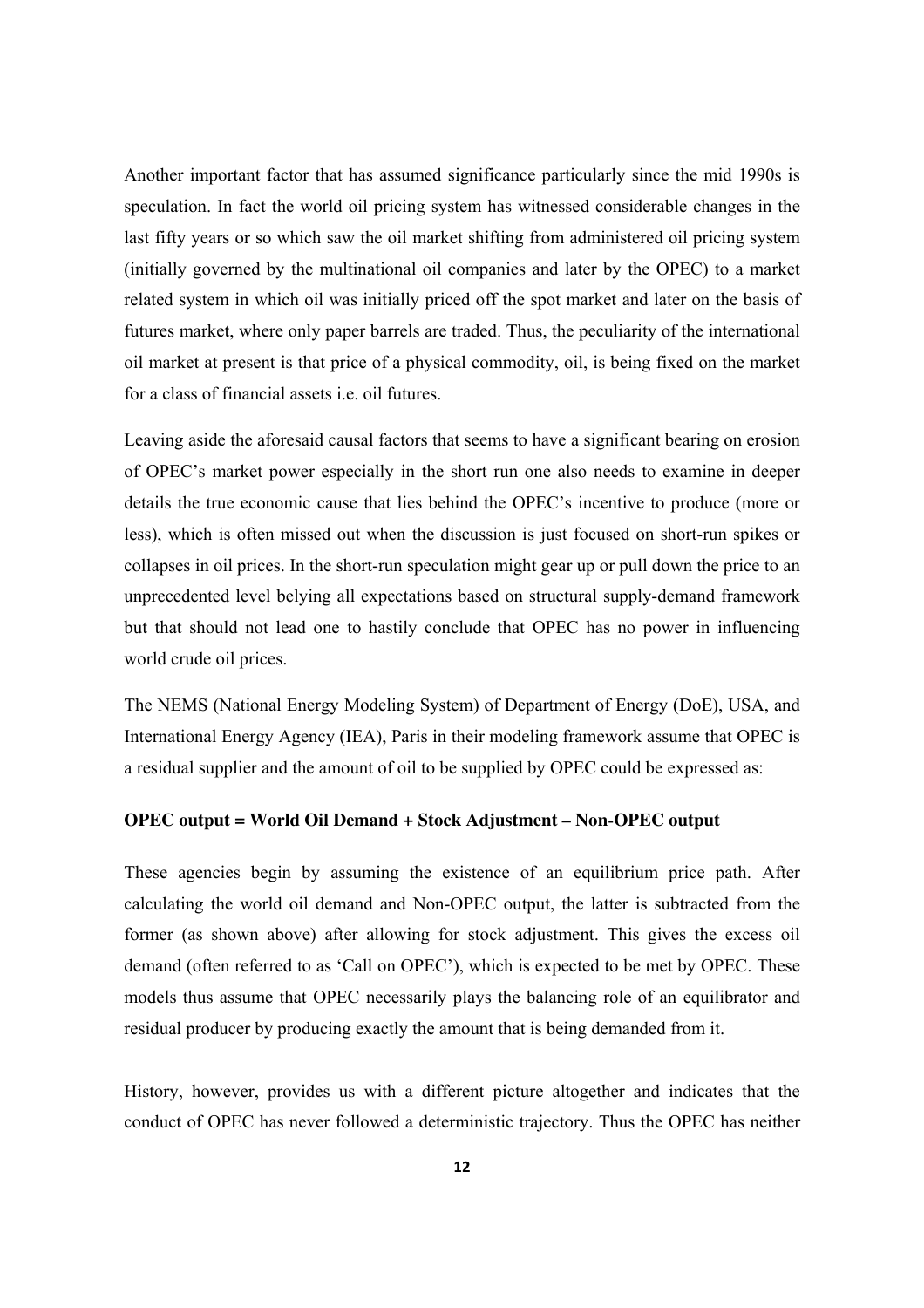always supplied as per the 'Call on OPEC' nor has they oversupplied or undersupplied in a persistent manner. In fact, it is rather unusual to expect a rigid behavioural conduct from OPEC consisting of members with divergent views and interests. Thus, it would be unrealistic to predict the behavioural nature of the OPEC by making use of a single economic model.

In this context, an intriguing paper by Dermot Gately (Gately, 2007) deserves special mention. In that paper, he clearly demonstrated that there is no guarantee that the OPEC would always expand output as per the 'Call' unless that increased output level serves the interest of the OPEC and its key producers in the best possible manner. He estimated OPEC's NPV (Net Present Value) of expected profits for different choice of OPEC's export share in Non-OPEC consumption and for certain paths of non-OPEC supply and found that the NPV of expected profits is relatively insensitive to higher output growth. Thus, he underscored that aggressive output expansion plan as per the 'Call on OPEC' would yield lower payoff than if OPEC decides to maintain its market share. He further demonstrated that the increase in expected profit from higher output would be more than offset by lower prices as a result of rapid and aggressive output expansion.

In the light of this backdrop, the objective of this paper is to revisit the world crude oil market and explore whether OPEC actually plays the role of a residual producer. A thirty year span has been considered for the study ranging from 1975 to 2004. But before one goes on to a description of the model, it would be worthwhile to get a snapshot of the various economic models that have been constructed from time to time to explain the movement of world oil prices. Section 1.2 thus delves into a chronological survey of the economic models on world oil market underscoring especially on those models that vindicated the influence or otherwise of OPEC in price determination.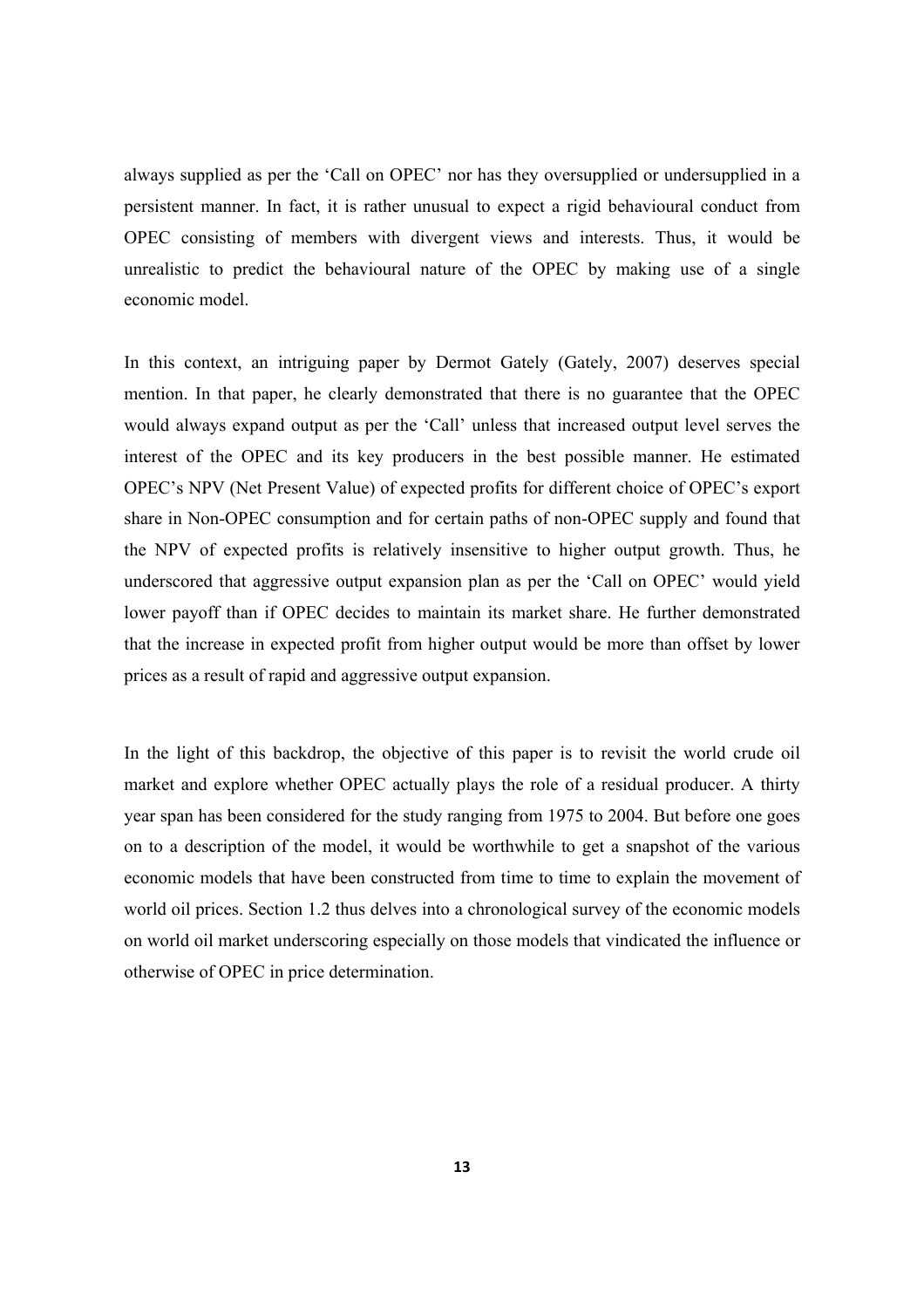## **1.2. Economic Models of World Oil Market and OPEC's Role: A Survey of the Literature**

In the aftermath of the first oil shock of 1973 a large number of theoretical and empirical studies had been undertaken to examine the structure of the world oil market and the role of the OPEC. For the sake of simplicity, these economic models explaining the world oil market and OPEC behaviour have been classified in this survey along the following lines - 1) Studies that underscored on OPEC as a single producing entity without any competition between its members; 2) Studies that recognised the role of Saudi Arabia separately within OPEC; 3) Property Rights Models; 4) Target Behaviour Models (Target Capacity Utilisation, Target Revenue Maximisation, Target Price Models); and 5) Econometric Models

#### **1.2.1. Studies that emphasized on OPEC as a single producing entity**

The studies along this line can be grouped into categories based on the behavioural model that they relied upon. They are 1) studies based on monolithic cartel model [Gilbert (1978) Pindyck (1978) and Salant (1976)] and studies based on competitive model [MacAvoy (1979)]

#### *Studies relying on monolithic<sup>4</sup> cartel model*

In this set of studies OPEC had been considered as a single producing entity without any competition among its members. Non-OPEC suppliers were considered as price-takers lying on the competitive fringe or periphery. The competitive fringe i.e. the Non-OPEC suppliers were assumed to increase their production in order to equalise their short-term marginal cost<sup>5</sup> with the price that was set by the OPEC. The OPEC was assumed to set the price after taking into account non-OPEC supplies and costs. The demand for OPEC oil was thus considered as the difference between the total world oil demand and non-OPEC supplies at different

 4 Monolith means residual producer.

<sup>&</sup>lt;sup>5</sup> The costs of producing oil are not just the extraction costs. Marginal cost include the opportunity cost of selling the oil today instead of tomorrow, taking into account the depletable nature of a non-renewable resource.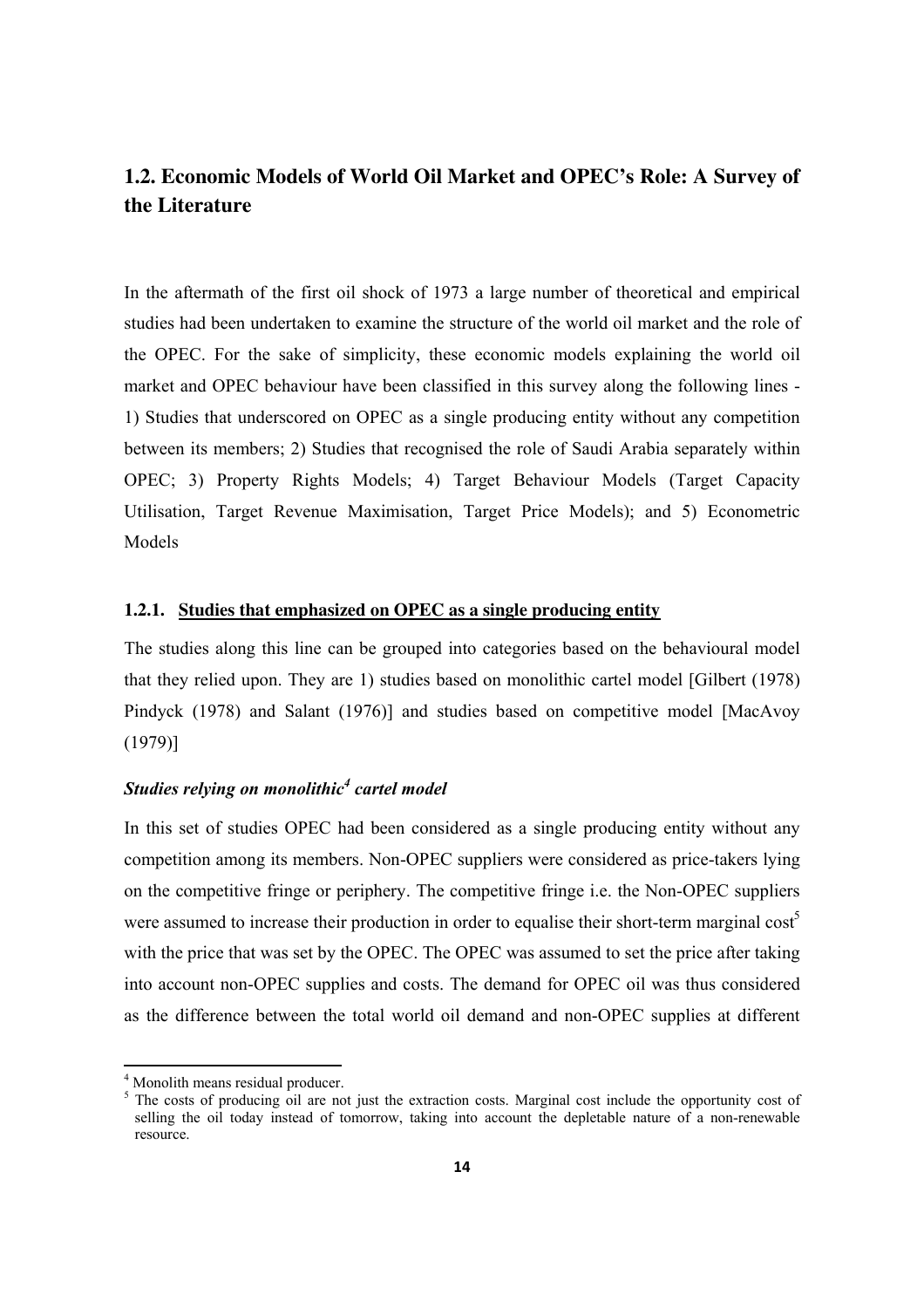levels of OPEC prices. In other words, OPEC was assumed to play the role of a residual producer

Gilbert (1978) considered OPEC as a dominant cartel- a Stackelberg leader and the other producers were assumed as followers and price takers. OPEC was assumed to maximise its profit by choosing an optimal production/extraction path after taking into consideration the reaction of the Non-OPEC fringe into its policies. The competitive fringe was considered to take prices as given and maximised its profit given the cartel's production path. As the total extraction would never exceed total reserve, the response of the competitive fringe was assumed to depend on the cost of extraction.

Pindyck (1978) used an intertemporal model where the demand facing OPEC at time t was considered as the difference between total world demand and Non-OPEC supply at time t. The production function of OPEC was given as:

$$
Q_t^{OPEC} = f(P_t, Q^{NO_{t-1}})
$$

Where  $Q_t^{OPEC}$  is the production of OPEC at time t,  $Q^{NO}$ <sub>t-1</sub> is the supply of Non-OPEC in the preceding period i.e. t-1.

The objective of OPEC, as specified in the paper, was to derive the price  $P_t$  i.e. the price at point t that would maximise the sum of the discounted profits of the cartel after taking into account the rate of depletion, reserve level, and production cost (which tends to infinity as resources get exhausted).

Another study by Salant (Salant, 1976) assumed that the oil market structure was dominated by OPEC producers forming a collusive cartel that took the sales path of the competitive fringe as given and maximized their joint discounted profits. The cartel took account only of the response of consumers of oil to its policies and did not consider the response of the competitive fringe. OPEC had been considered as the residual supplier who was setting the price. The competitive fringe consisted of the non-OPEC suppliers (price takers) with limited production capacities. The power of OPEC had been assumed to depend on the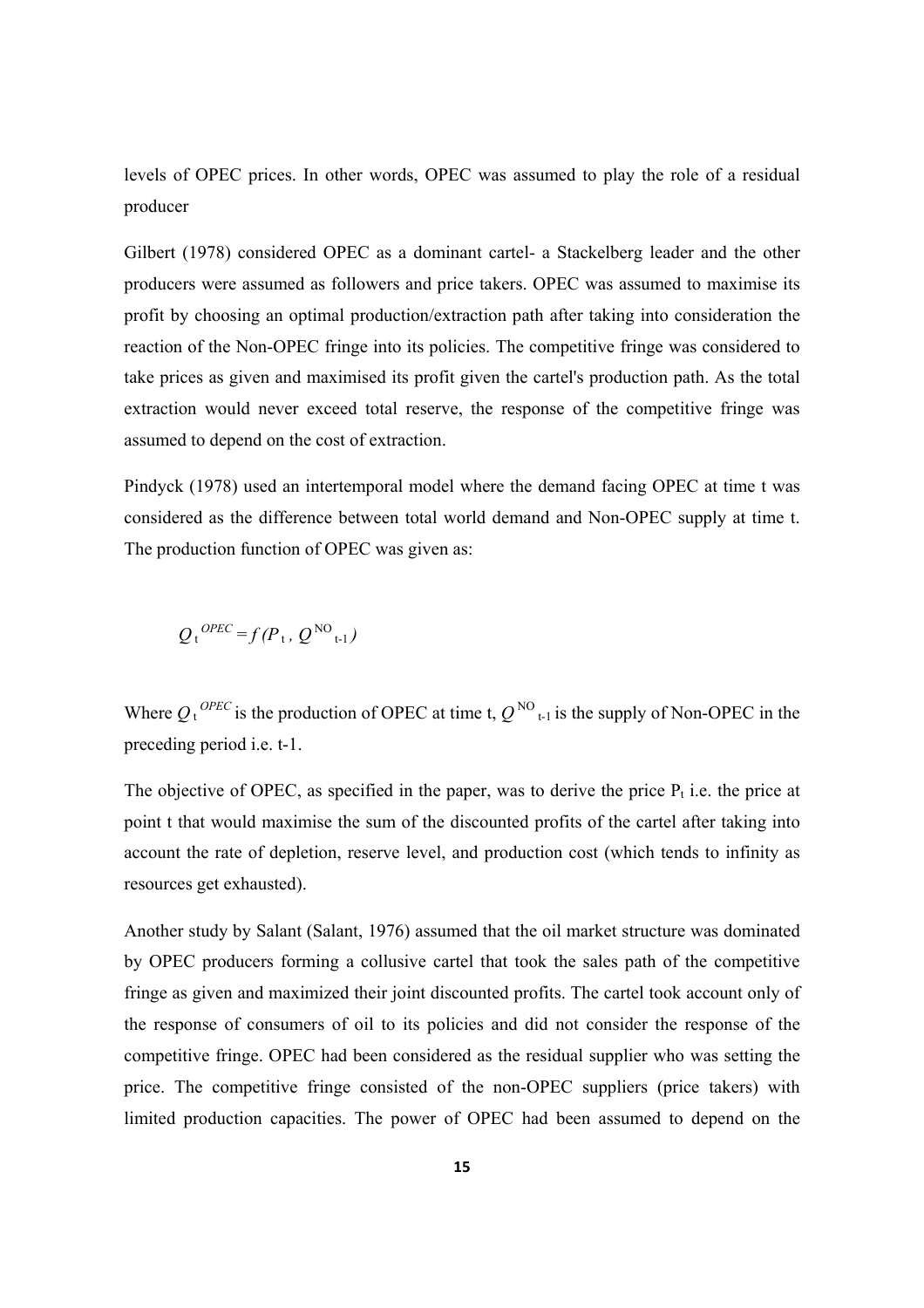elasticity of demand facing it, the elasticity of non-OPEC supply and the relative share of OPEC in world oil supply. World demand had been assumed to depend on the real price and economic activity while non-OPEC production had been assumed to depend on real price and exogenous supply variables. Accordingly, OPEC supply as a unified group had been considered to be a function of the real price of oil, economic activity and non-OPEC supply

#### *Studies relying on competitive model*

The studies that were based on competitive model were founded on the assumption that market is the primary determinant of oil price variations. The earliest along this line of research was the one by MacAvoy (MacAvoy, 1982). He analyzed the variations in oil prices by underscoring on the dynamics of supply and demand rather than the cartel behaviour. MacAvoy attributed the price increase in 1973 to speculative increases in demand on account of supply cutback. He underscored that demand and reserve conditions were far more important in influencing the oil price increases. Thus, he considered oil supply as a function of price, reserves and supply of the past period. Demand had been assumed to be a function of prices, income and past period demand. He also simulated the equilibrium prices under a number of assumptions on actual reserves, income, and elasticities. His main finding was that OPEC should not take credit for the cutback of supply, but only for restraining the supply expansion response in member countries.

Thus, according to this model, members of OPEC took the oil price as given and that changes in each member's output would not have any effect on the price level. It would simply act as a competitive exhaustible resource producer and set its price to its marginal cost plus its user cost. The oil prices were thus considered to be determined by the fundamentals of supply and demand.

#### **1.2.2 Studies that recognised the role of Saudi Arabia separately in OPEC**

Since there are differences among OPEC members with respect to production and pricing policies, OPEC can be divided into different groups according to their financial needs, absorptive capacities<sup>6</sup>, costs of extraction, and the size of reserve. However, an important

<sup>&</sup>lt;sup>6</sup> Absorptive capacity implies capacity to absorb and assimilate the revenue earned from exports.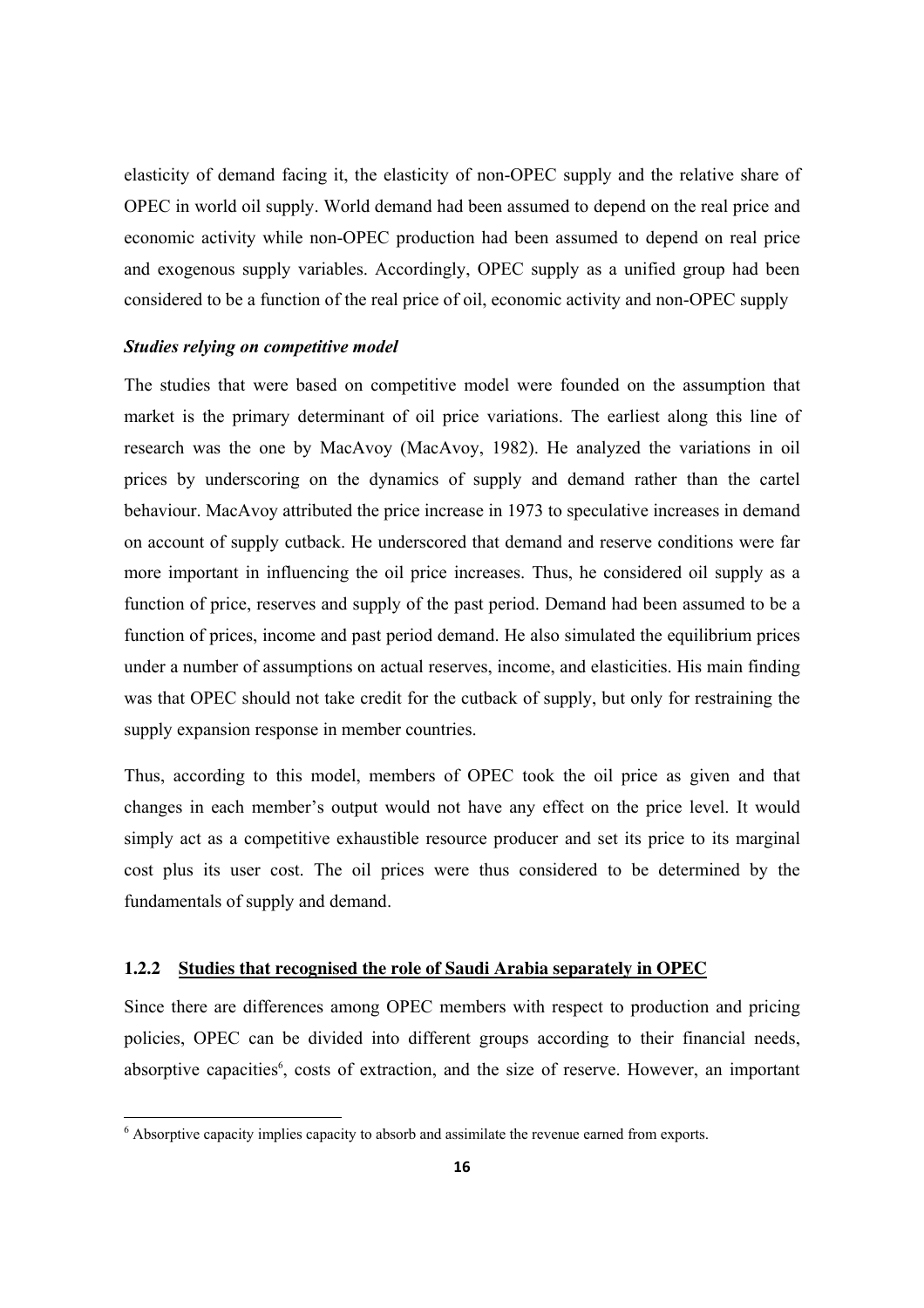aspect of OPEC relates to the role, the objective, and the policies of Saudi Arabia. Given that Saudi Arabia has always been sitting on largest chunk of world proven reserves, and also has a substantial share in world production and exports, a good number of studies in the early seventies and afterwards tried to evaluate Saudi Arabia's role separately rather than considering OPEC as a single producing entity. In fact Mabro (1975) underscored that "OPEC is Saudi Arabia". A number of studies that dealt with OPEC treated Saudi Arabia separately and emphasised on its importance as a cartel member (for instance Stevens, 1982).

In fact, there are several variants to the studies on OPEC that recognises the role of Saudi Arabia in some way or the other. These includes  $-1$ ) the two-block or three-block cartel; 2) the dominant producer model with Saudi Arabia as a swing producer

#### *Two-block or Three-block Cartel*

Hnyilicza and Pindyck (1976) considered OPEC as a two-part cartel where members were divided into two groups – 'savers' and 'spenders', according to their immediate financial needs. The 'savers' group consisted of Saudi Arabia, Kuwait, UAE, Qatar, Libya, and Iraq, and the 'spenders' group consisted of all other members. Because of the limited domestic absorptive capacity (i.e. capacity to absorb higher income) of the first group, they were assumed to have a low discount rate and the spenders were assumed to have a high discount rate. The output level for each group was determined by a division of total cartel production. After solving for optimization for two groups by considering the 'savers' and 'spenders' objective function separately, Hnylicza and Pindyck showed that the optimal price trajectory was quite different from that in the monopolistic solution. The price path had been observed to depend on the value which was determined through the use of the Nash solution and was contingent upon the negotiated agreement between the two groups. The model also suggested that spender countries would produce first because of the high discount rate, while the savers would produce last.

Geroski, Ulph and Ulph (1987) described OPEC as a cartel where the conduct of member producers varied over time in response to previous data and the co-operation of other producers. It also varied according to the producer's willingness to allow others to cheat, and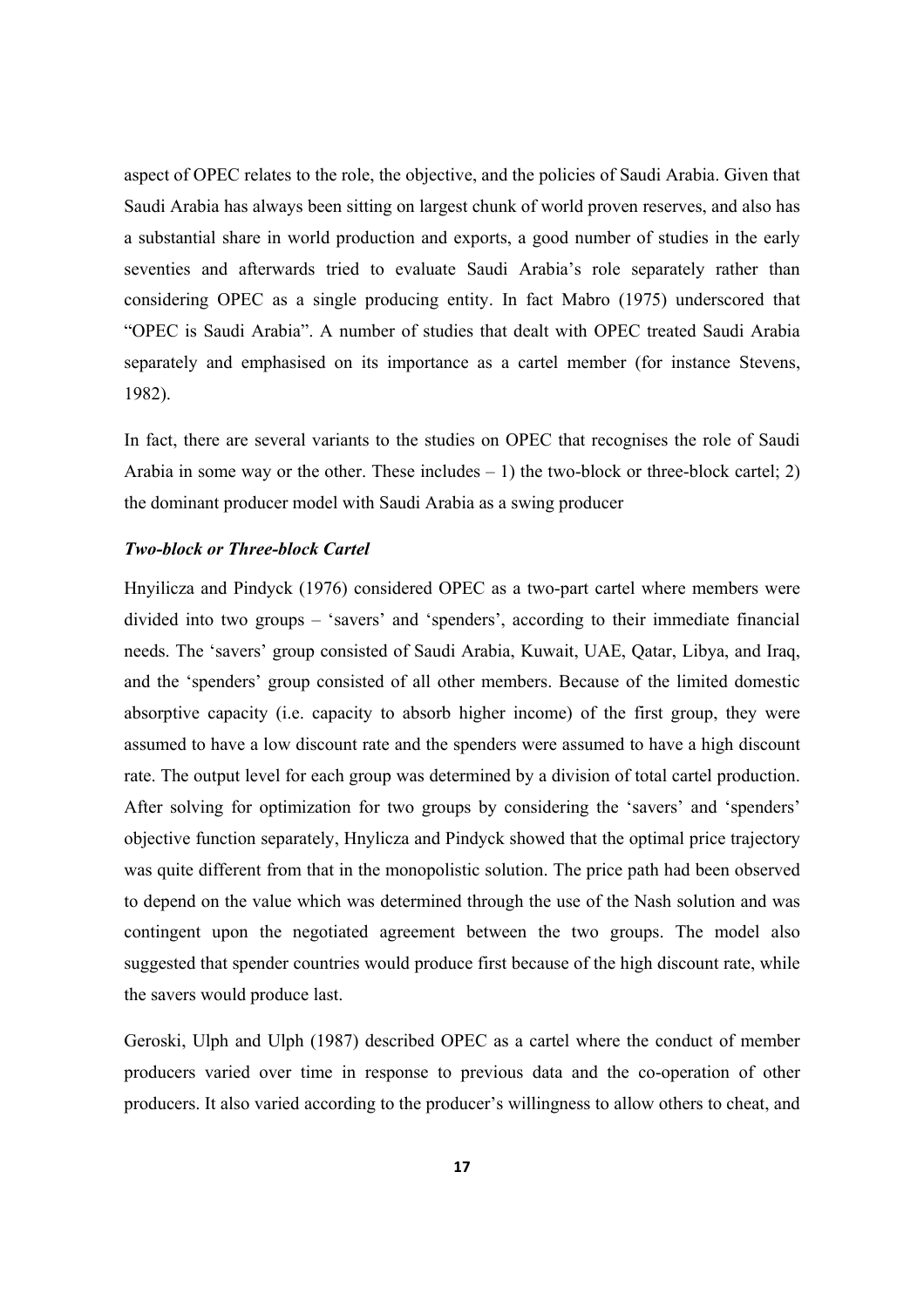the weight they had put on long-run and short run profits, which was dependent on their respective financial needs. By dividing ten major OPEC producers into four groups, (fringe, high absorbers, low absorbers and Saudi Arabia) and using quarterly data for the period 1966-1981, Geroski et.al estimated their model in two stages. First, they estimated the demand parameters. Then they imposed these parameters on the first order conditions to maximise profits and concluded that the member countries' conduct varied over time.

Studies carried out by Eckbo (1976), Houthakker (1979), Noreenge (1978), and Griffin and Steele (1986) inferred that OPEC behaviour could be explained by a three-part cartel including core members, price maximizing members and quantity maximizing members.<sup>7</sup>

Furthermore, a dynamic simulation model framed by Daly et al. (1982) assumed that OPEC behaved like a three-part cartel and estimated world oil demand, non-OPEC supply, and OPEC supply. For OPEC supply, they divided OPEC into: a cartel core including Saudi Arabia, Kuwait, UAE (United Arab Emirates), Qatar, and Libya; price maximisers including Iran, Algeria, and Venezuela; and output maximisers comprised of the rest of OPEC and then compared OPEC cartel behaviour in the pre and post Iranian revolution. They inferred that a price above \$32 was not sustainable and would encourage conservation and induce synthetic fuels.<sup>8</sup> They also suggested that long run prices would more likely remain between \$15 and \$32.

<sup>7</sup> Cartel core: Saudi Arabia, Kuwait, Qatar, UAE and Libya. Price Maximizers: Iran, Algeria,and Venezuela. Output Maximizers:Iraq, Nigeria, and Indonesia. (Griffin and Steele, 1986).

<sup>8</sup> The world oil price increased from \$15 to \$32 during Iranian revolution in 1978-79.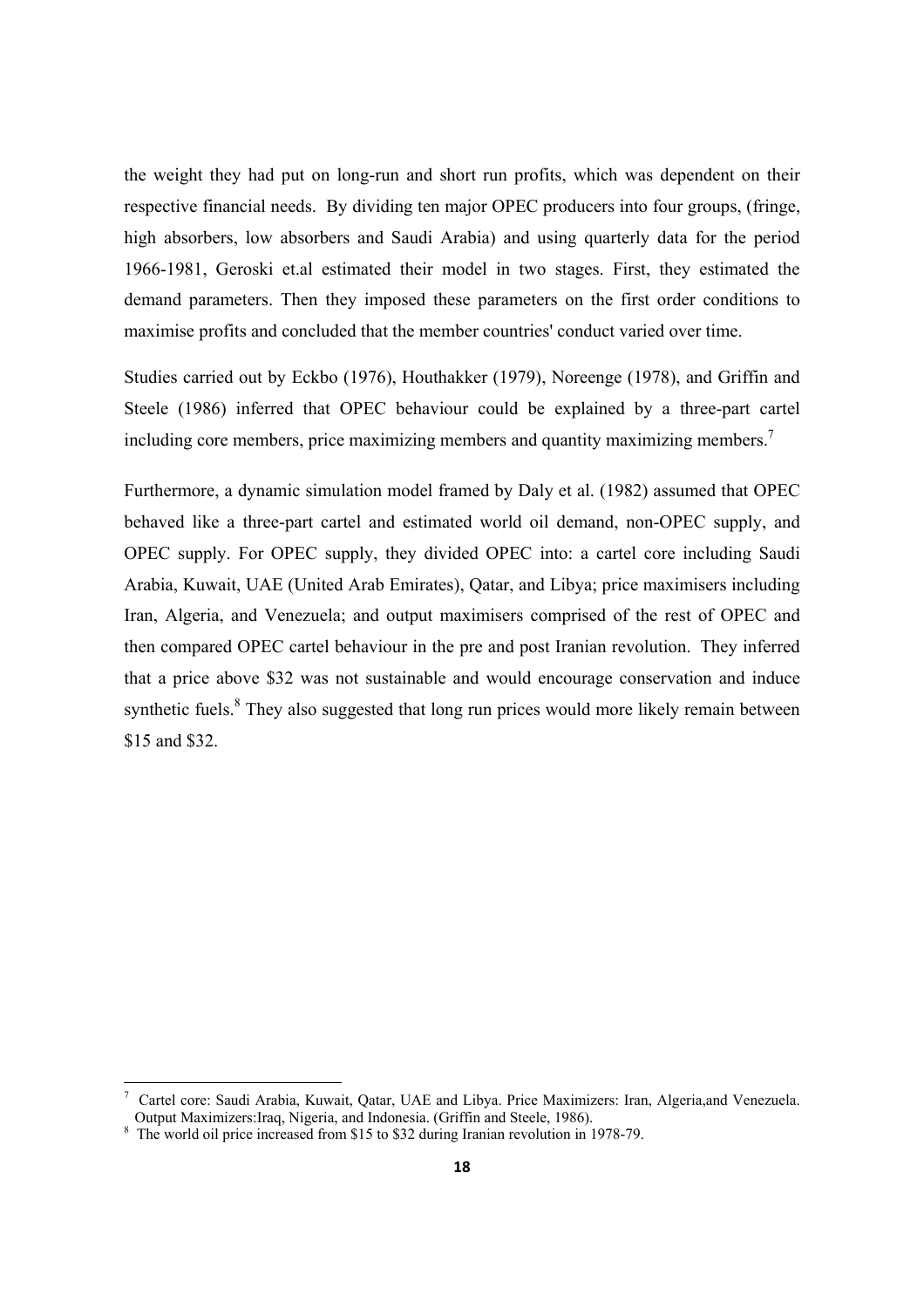#### *Saudi Arabia as a Swing Producer*

As illustrated before OPEC as a monolithic cartel is capable of setting the price that maximizes its discounted profits. However, in order to maintain the monopolistic price, the output of the cartel should to be restricted through the allocation of output quotas among its members. But, the members with diverse financial needs, absorptive capacity and proven reserve position need not necessarily abide by the stipulated quota of production always and often threatens the cartel's stability. Therefore, the cartel's stability is contingent upon some members with large revenues and limited absorptive capacity acting as swing producers in order to keep OPEC's output at a certain level and thus maintain the monopoly price.

Griffin and Teece (1982) delineated Saudi Arabia as the swing producer or the balancing wheel absorbing demand and supply fluctuations in order to maintain the monopoly price. However, they underscored that the monopoly price and the stability of OPEC would depend more on how much Saudi Arabia's share satisfied its own objective, than on the cohesion of the cartel. According to their model, Saudi Arabia would choose the price path which maximizes its wealth over time after taking into account the reaction of the fringe.

Adelman (1982) dubbed OPEC as a loosely co-operating oligopoly-cartel that was letting everybody else maximise profits individually by choosing their own production levels while the cartel had been raising prices by restricting output. OPEC was choosing its own production to maintain the cartel price and Saudi Arabia was acting as the swing producer. Adelman illustrated this with the example of output restriction in 1975, when Saudi Arabia reduced its production from an average of 8479.7 thousands barrel per day in 1974 to an average of 7075.4 thousands barrel per day in 1975 in order to maintain the price of oil at the monopolistic level.

Mabro (1975, 1986, 1987, and 1991) took cue from the dominant producer theory and underscored on OPEC as a cartel with Saudi Arabia playing the role of a Stackelberg price leader. In the seventies, Arabian Light was considered as benchmark crude and its price was determined by OPEC as single entity. The members of OPEC then set the price of their own oil, selling as much as they could, while Saudi Arabia was able to maintain its role as the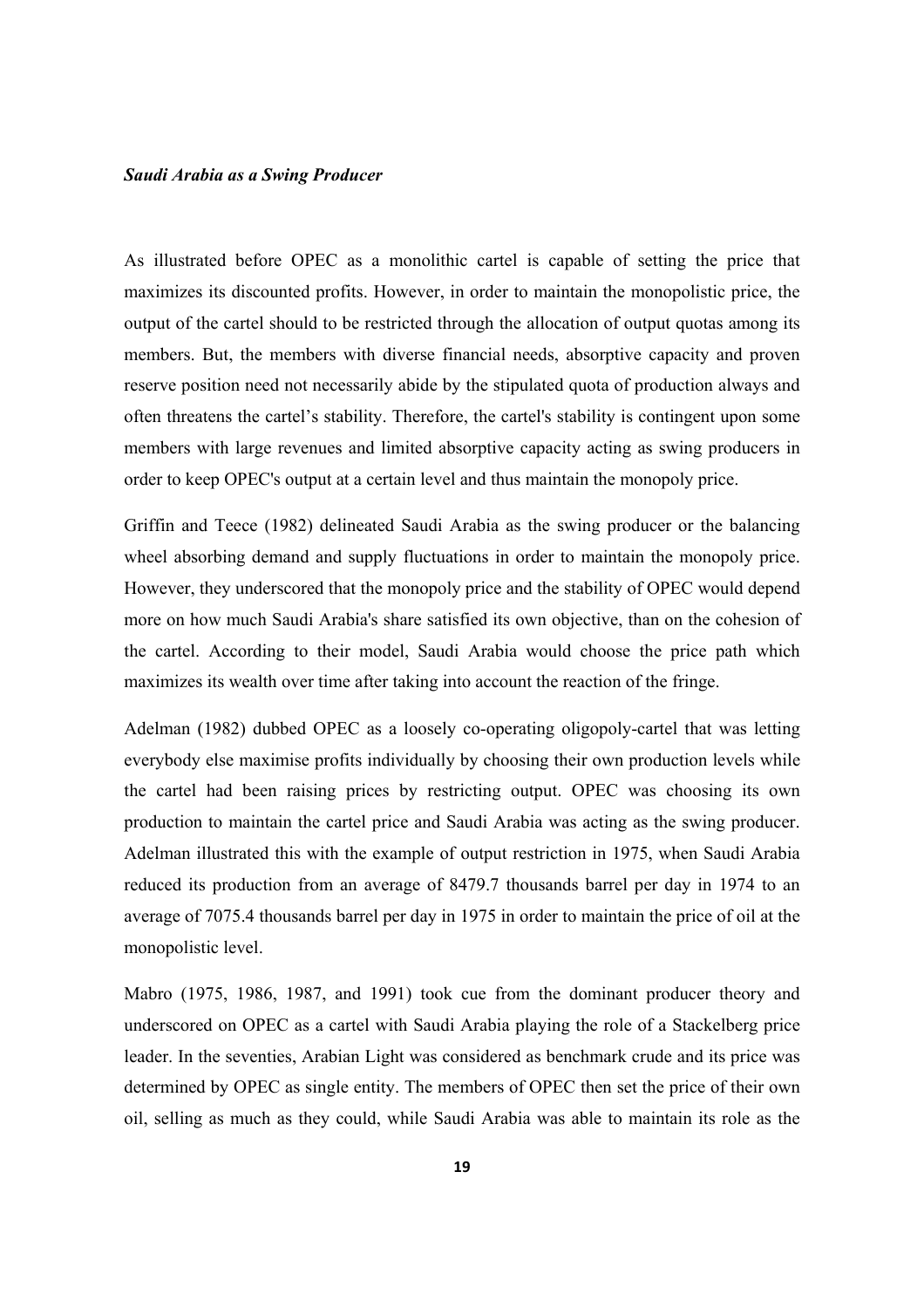residual supplier because of its relatively low absorptive capacity. However, the expansion of non-OPEC supply in the eighties led to a considerable decline in demand for OPEC oil and when this demand plummeted below the aggregate volume that could be produced by OPEC, its excess capacity increased, creating difficulties in maintaining prices. Mabro emphasized that OPEC's ability to survive was more apparent in the eighties (when demand for its oil was shrinking and the organization started allocating output under a quota system in 1982) than in the seventies.

Askari (1991) examined Saudi Arabia's oil policy chronologically but for two different set of time periods. He mentioned that as a major player of OPEC between 1973 and 1978, Saudi Arabia provided support to the organization, but, was simultaneously reluctant to see that the price of oil rise high enough to cause any damage to the world economy. During the period 1978-1981 Saudi Arabia raised its output to the maximum sustainable capacity to prevent price increases due to economic and political factors. This was done by Saudi Arabia with the intention of avoiding further shocks to the world economy and to keep prices low in view of its own long-term interest. From 1982-1985 Saudi Arabia continued to play the role of swing producer and produced below its capacity for four years in order to maintain OPEC price levels. As fallout of this long and costly period of production cutbacks which was not rewarding for Saudi Arabia and due to an increasingly felt need for augmenting short term revenue it eventually abandoned its role of swing producer. This was followed by an oil price collapse of 1986.

Cremer and Salehi-Isfahni (1991) in their review of world oil market models also examined the role of Saudi Arabia as the dominant firm within the OPEC and underscored that although Saudi Arabia had significant market power in the short-run the influence of Saudi production was insignificant in the long run because in the long run world demand and supply of the fringe became more elastic.

#### **1.2.3 Property Rights Model**

This type of model tried to explain the effects on oil production and prices by the transfer of ownership from international oil companies to the governments of the oil-exporting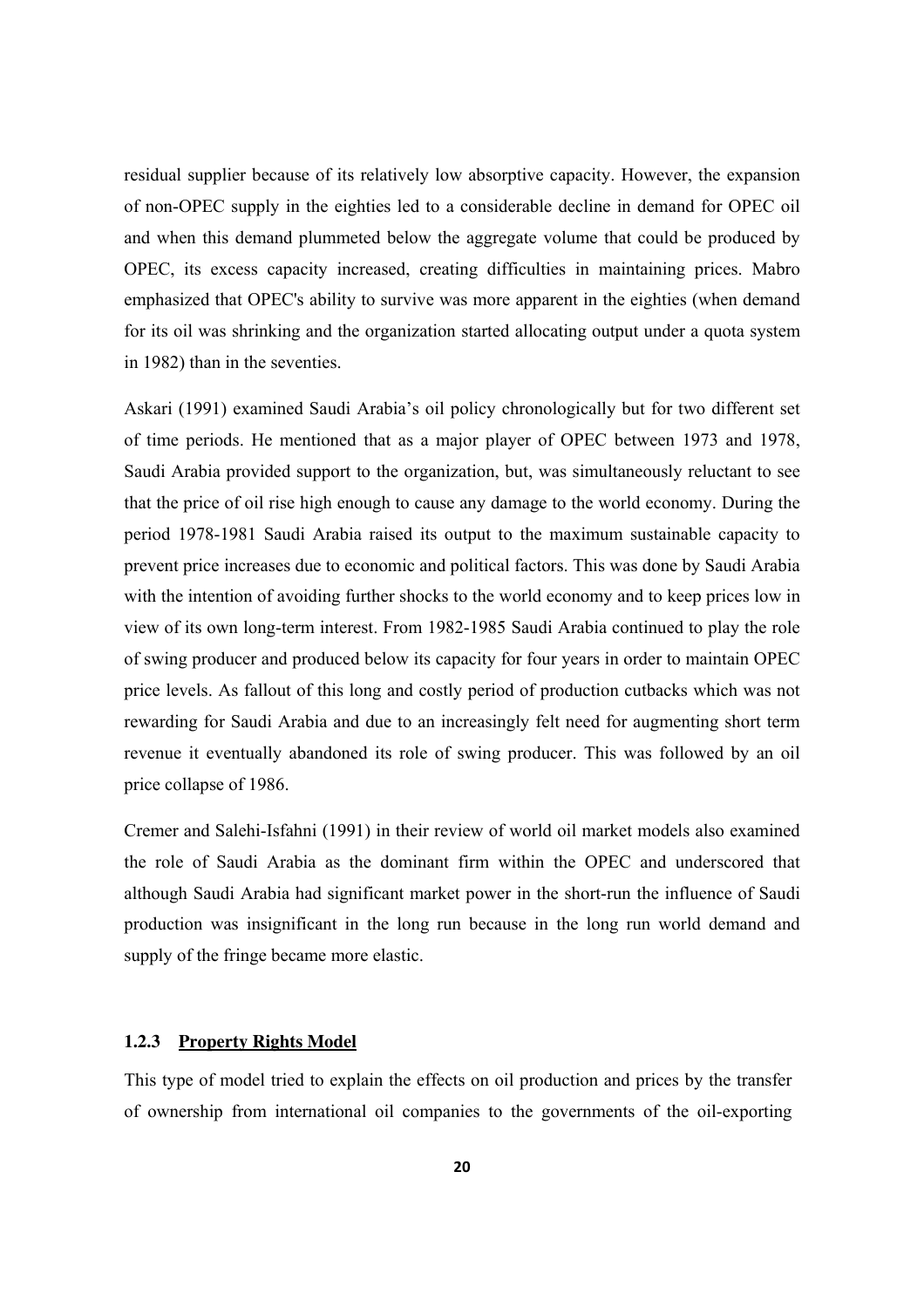countries within OPEC. The high discount rate that the international oil companies had been applying before often led them to excessive production. But this was transformed after the transfer of property rights to the governments who started applying low discount rates. The governments gave due importance to the exhaustibility of oil as a resource and valued future productions more than the international oil companies and therefore decided to produce less and preserve more for future.

Johany (1980) adopted the property rights model and argued that the sharp increase in the market price of oil that followed the October 1973 Arab Israeli War was not because of the increase in effectiveness of OPEC as a cartel capable of reducing output to raise prices. Rather, it could be attributed to a shift towards price setting directly by the governments of oil producing countries instead of through negotiations with the oil companies, as was the practice prior to October 1973. In fact the role of the oil companies after October 1973 was merely reduced to that of contractors. Moreover, as the OPEC countries were applying a lower discount rate than the companies' effective discount rate earlier, their oil output since 1973 were also far lower than what would otherwise have been if the companies had still continued as the owners of crude. This contraction of output in turn led to higher oil prices.

#### **1.2.4 Target Capacity Utilisation (TCU) Model**

The TCU model considered OPEC as a residual supplier of the world oil market and also assumed that OPEC's prices are influenced by the gap between its current capacity utilization and some target level of capacity-utilisation. In fact the TCU model associated the production of OPEC to the rate of capacity utilisation (which is measured as the production level divided by the production capacity level).

Powel (1990) used the historical behaviour of the world oil market and plotted the annual percentage change in price and capacity utilization and inferred that there was a relationship between the high capacity utilisation and price increases, and low capacity utilisation and price decreases. The explanation for this relationship was given by the TCU model. According to this model, OPEC tried to maintain capacity-utilisation close to a desired target level. If capacity-utilisation exceeded that target level then high demand provided fillip to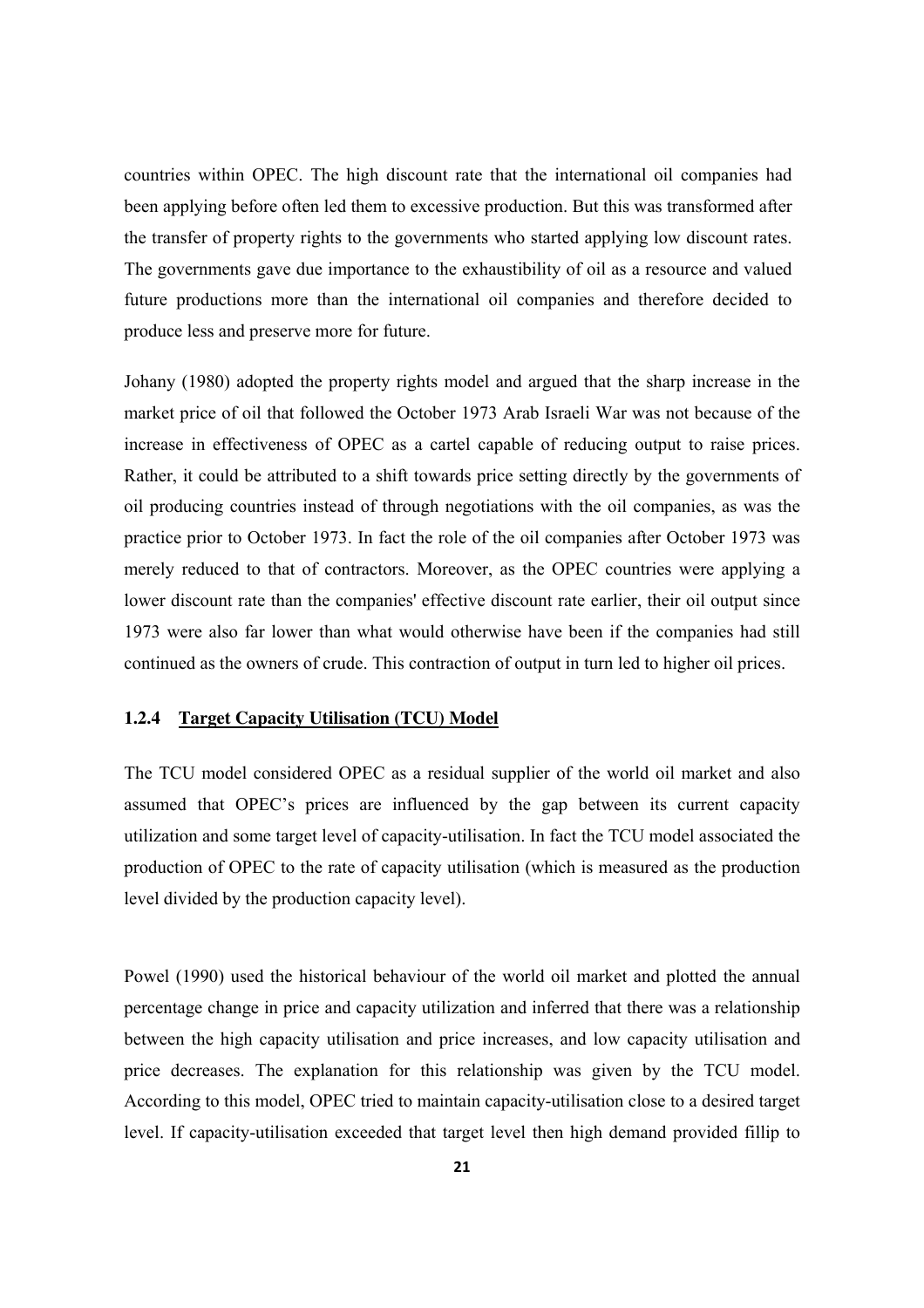the OPEC to raise its price. The rise in prices subsequently lowered demand and reduced capacity-utilisation back to the desired target level. If capacity-utilisation fell short of the desired target, then OPEC tried to reduce prices in order to stimulate demand and increase capacity utilisation, until the desired target was reached.

#### **1.2.5 The Fiscal Constraint or Target Revenue Model**

In this type of model OPEC member countries were conceived of as developing nations with different absorptive capacities. It was founded on the expectation that when oil revenues would exceed the needs of an OPEC member country, output level would be restricted by the country so as to make the oil revenue come in line with its needs. The proponents of this model include, among others, Ezzati (1976, 1978) and Cremer and Salehi-Isfahani (1980).

Ezzati (1976, 1978) used an analysis of OPEC in an intertemporal cartel framework by allowing for differences in the economic infrastructures of member countries and their ability to absorb oil revenue. The model was constructed mainly to assess the stability of the cartel by comparing the production of the members of OPEC at certain prices, with demand for these countries' oil. It was based on the expectation that OPEC as a residual supplier would be able to maintain future stability by eliminating the difference between the projected demand and the desired supply of OPEC oil. For each given prices, the model thus determined how much crude oil production would be required by each OPEC member country to satisfy its economic needs relative to its absorptive capacity for investment. On the basis of the findings, Ezzati inferred that there was a significant relationship between oil production and absorptive capacity of the OPEC members. He also applied the model to determine the optimal pattern of oil production for nine members of OPEC and evaluated their price and production strategies in relation to their respective absorptive capacities during the period 1960-72. The result had been used further to predict the stability of OPEC up to 1982.

Following Ezzati, Cremer and Salehi-Isfahani (1980), argued that oil revenue needs depended on the internal investment needs and the economic ability of the producing country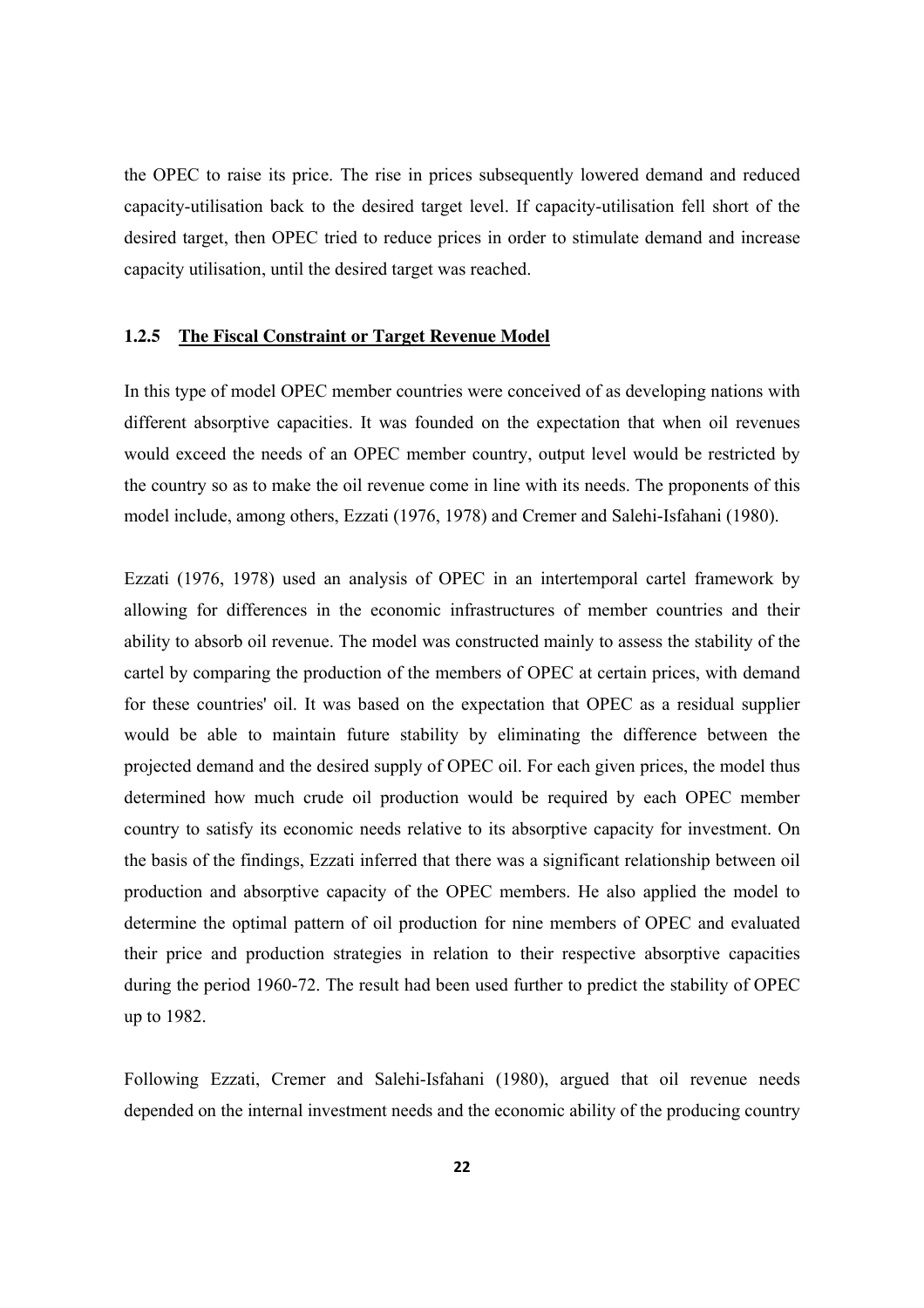to absorb investment. However, in contrast to Ezzati's cartel framework for OPEC, they analysed the oil market in a competitive framework. They observed that production declined in response to rising oil prices and increased in response to lower oil prices, in order to equate oil revenues with investment needs, resulting in a "backward bending supply curve'' (as shown in Fig.1.2A below). As indicated in the figure any increase in the price above  $P_2$ would result in a cutback in production, as the producer had been desired a fixed level of revenue. According to this model, OPEC members had no incentive to increase production when the price was high and vice versa.

However, in sharp contrast to Ezzati and Cremer and Salehi Esfahani, Adelman (1993) argued that the primary objective of OPEC members was to maximise their revenue. He underscored that OPEC was a cartel that used its monopolistic power to set the price and gain the high revenue needed by its member governments. Thus, OPEC countries had cut back production to raise prices and get more money for their oil. He further argued that the member countries had less pressure to cheat as higher oil prices would make them better financially. Although he identified OPEC as "a loosely cooperating oligopoly-or cartel", he inferred that the "backward-bending supply curve" could explain OPEC behavior in the short run.

Teece (1982), however, explicitly argued that OPEC behaviour could be best represented by a target revenue model. He underscored that it might not be appropriate to identify OPEC as a wealth maximizing classic cartel as some OPEC members determined their oil production after considering their "budgetary requirements and internal and external political constraints." He suggested that some members of OPEC might even shut-in their production if their export receipts and foreign exchange earnings were adequate to cover their expenditure requirements and increase production, if otherwise. He thus stated that this relationship between the price and output could be more appropriately described by a backward-bending supply curve.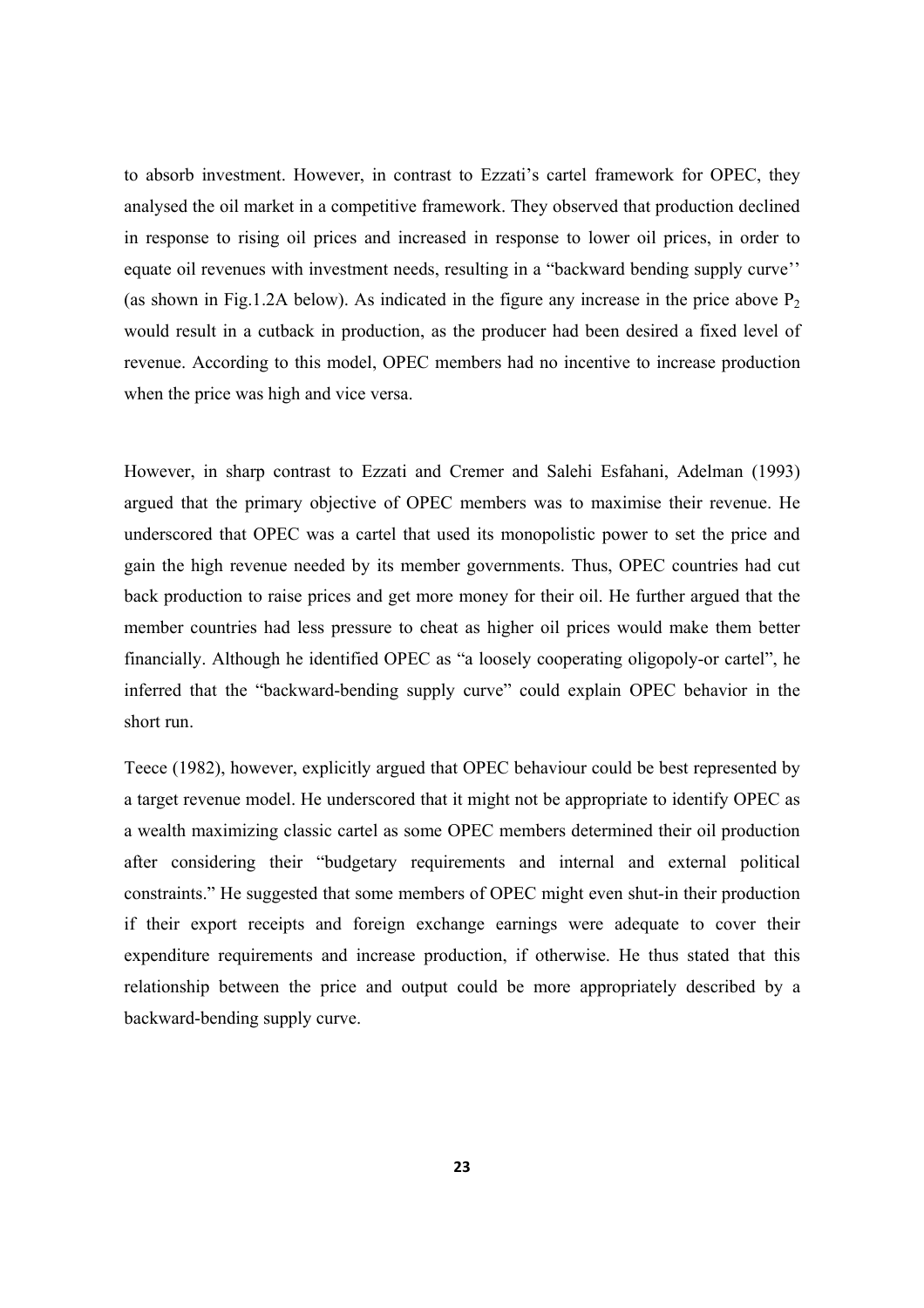#### **Fig.1.2A Backward Bending Supply Curve**



#### **1.2.6 Target Price Models**

This set of studies either assumed or inferred that OPEC targets a certain price level or a price band and then maintain it through production adjustments.

Hammoudeh and Medan (1995) considered market expectations and shocks in inventories while examining OPEC oil pricing mechanism and behaviour. They investigated the oil price dynamics in two models: two-sided target zone model and asymmetric tolerance zone model.9,10 The results of their modelling exercise established that OPEC's credibility to intervene in the market was directly associated with oil price sensitivity to changes in both the output and price expectations.

In a later paper, Hammoudeh (1997) carried out an identical study and analysed the price solutions for single and multi-target zone models. He inferred that under normal conditions, market participants formed expectations that led to price fluctuation in anticipation of OPEC interventions while under other circumstances OPEC shifted the target zone when it failed to

<sup>9</sup> OPEC establishes a band for the market price (with an upper and lower limit) around the target price.

<sup>&</sup>lt;sup>10</sup> OPEC places a tolerance zone below the target price.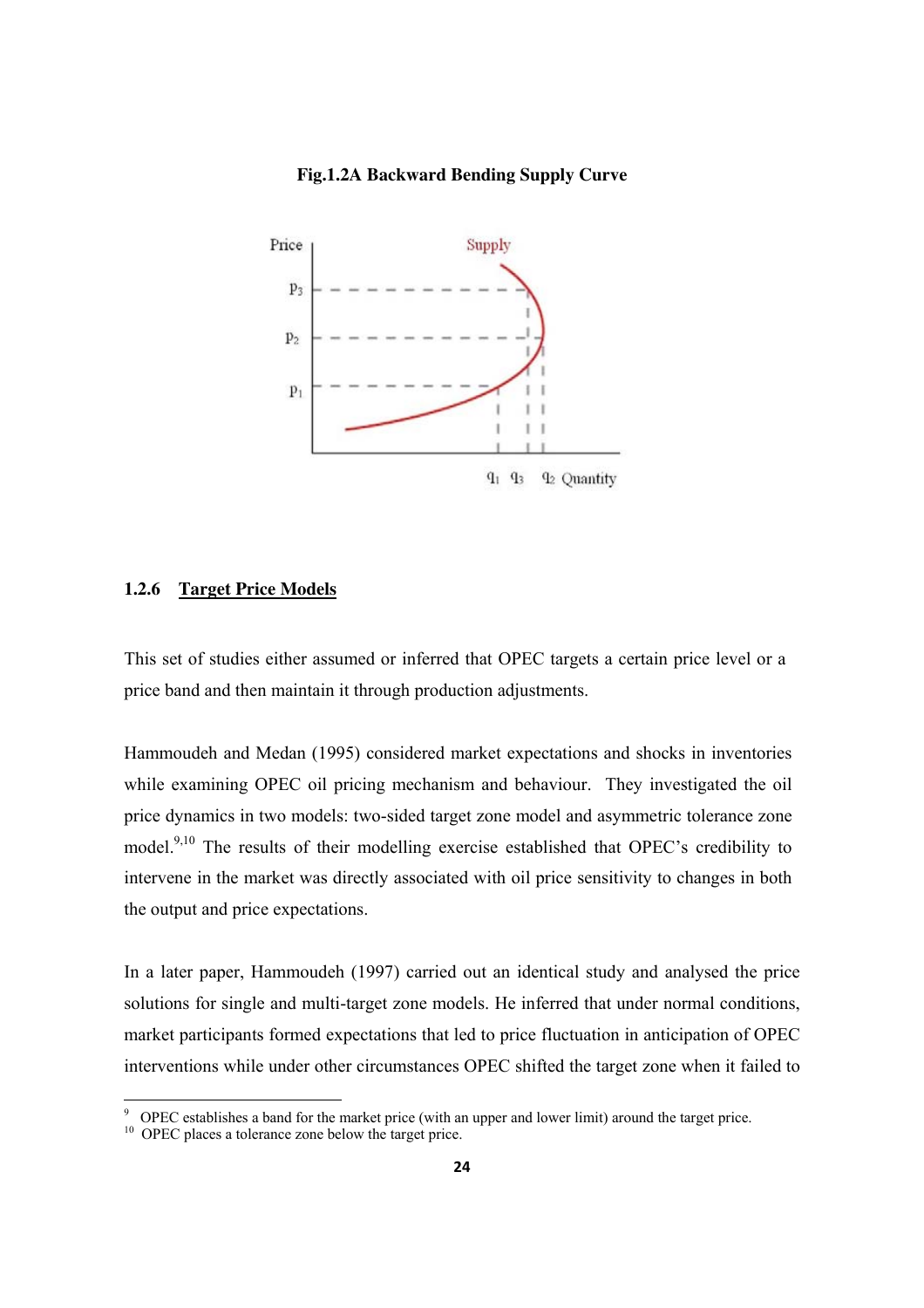hold the line with previous targets.

Afterwards, Tang and Hammoudeh (2002) tested the same model and investigated the oil price behaviour for the period 1988-1999.<sup>11</sup> They observed that the OPEC tried to maintain a weak target zone regime for the oil price and inferred that the oil price was affected by both OPEC behaviour and the market's expectation of OPEC behaviour. They also suggested that during the aforesaid period OPEC became more explicit in adopting a target price zone model.

#### **1.2.7 Econometric and Simulation Models for Investigating OPEC Behaviour**

Griffin (1985) undertook econometric testing of various models of OPEC behaviour by using quarterly data for price and production for the period 1973.1 to 1983.3. However, he used simple static Ordinary Least Squares (OLS). The results of econometric testing of the cartel behaviour reaffirmed the dominant firm models with Saudi Arabia acting as the market leader. He also carried out the test for the property rights model of OPEC behaviour by assuming that production will be influenced by the percentage of government controlled production. For this testing he used annual data for the period 1971 to 1981, and the result was not significant for OPEC members especially Saudi Arabia.

Salehi Isfahani (1987) was critical of Griffin's study for the use of mis-specified regression equations especially for the target revenue model. He suggested that the use of the expected price variable rather than actual one would be able to take care of the problems that arose in Griffin's model. He thus used Griffin's model and data and allowed for expectations with a lagged price. The numerical results that he got supported the hypothesis that there might be some economic reasons to restrict oil output when prices rise to a certain level. The reasons that he identified were low absorptive capacity, imperfect capital markets and diminishing marginal utility of consumption. Thus, his results effectively supported the target-revenue model.

 $11$  OPEC had a target price \$21 in 1986.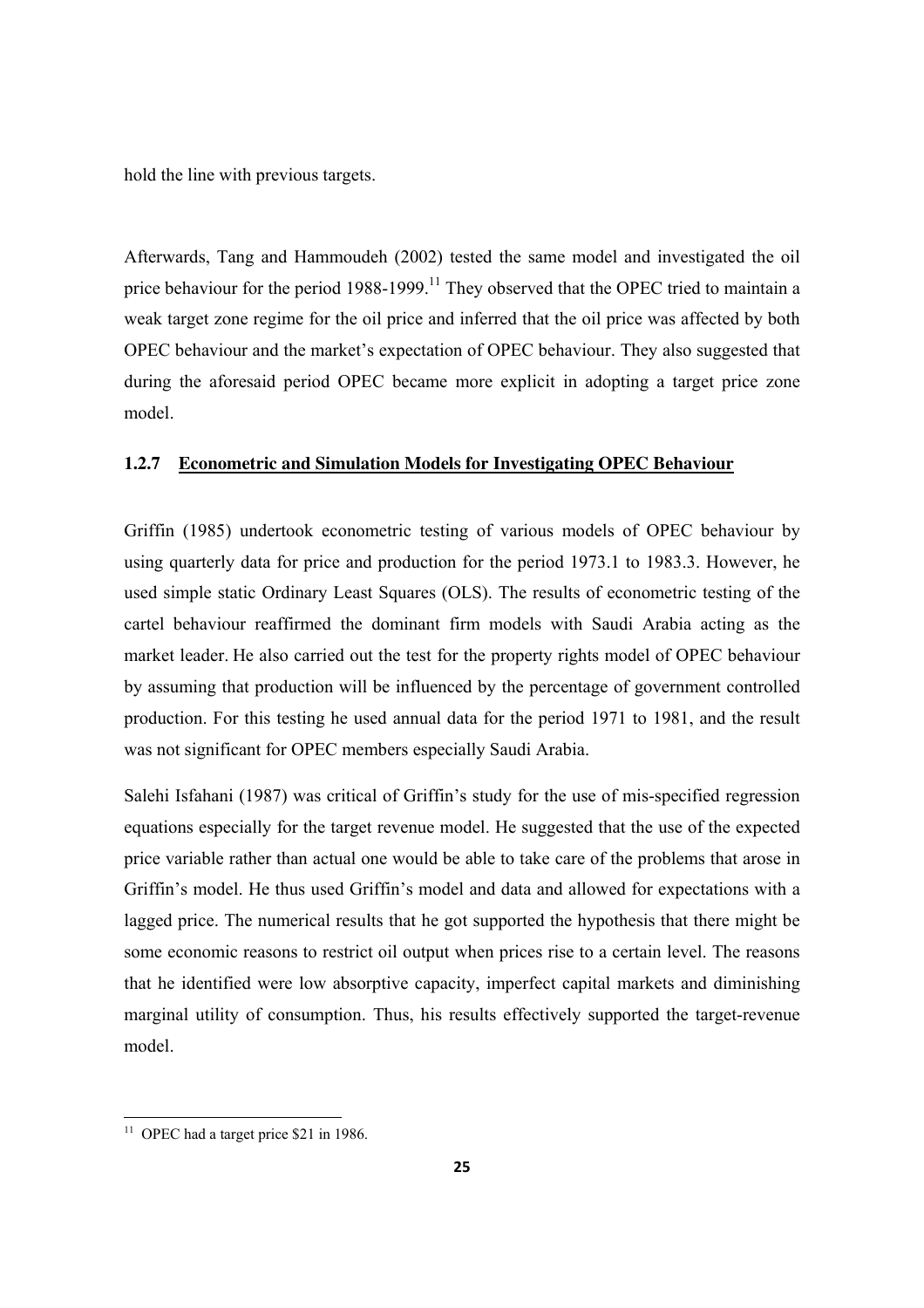Dahl and Yucel (1991) tested two variants of the target revenue model, the strict and the weaker one for OPEC members using quarterly data from 1971-87. The hypotheses of both the variants were strongly rejected. They tested the swing producer model using output coordination between members of OPEC and the total production of OPEC, and ended up rejecting the hypothesis of co-ordination between OPEC members.

An econometric testing for the swing producer model was also undertaken by Griffin and Neilson (1994), focusing on the strategies used by OPEC to generate cartel profits over the period 1983-90. The result supported the hypothesis that OPEC adopted a swing producer strategy from 1983-85. But when Saudi Arabia's profit fell below the level of Cournot profits in the summer of 1985, it abandoned the role of swing producer, driving the prices to the Cournot level. According to Griffin and Neilson, Saudi Arabia apparently adopted a titfor-tat strategy designed to punish excessive cheating by other OPEC members. Accordingly they tested for the tit-for-tat behaviour by including an additional non-linear equation for the punishment meted out by Saudi Arabia to other members in case of cheating. The results of the test showed that Saudi Arabia did not appear to react to low levels of cheating and might absorb some minor cutbacks, but high levels of cheating might evoke a forceful response.

Gulen (1996) relied on monthly data for thirteen OPEC members from 1965 to 1993. Using Engle and Granger's (1987) two-step cointegration tests, between individual member production and total OPEC production, and testing for different periods of the study using monthly data which are- 1965:1-1993:2 (full sample); 1965:1-1973:9 (before the oil shock); 1974:2 1993:2 (after the first oil shock); and 1982:1-1993:2 (the output rationing era). Gulen inferred that there was no-co-ordination between Saudi Arabia's output and that of the rest of OPEC even in the output rationing era.

Baldwin and Prosser (1988) developed a recursive simulation model for the world oil market. Various strategies for OPEC were tested assuming that OPEC could set either the price or the output. Both oil consumers and non-OPEC producers were assumed to be price takers where consumers maximised their benefits and non-OPEC countries maximised their profits. The findings showed that supply and demand could balance for a range of prices and OPEC output depending on the strategy that OPEC was adopting.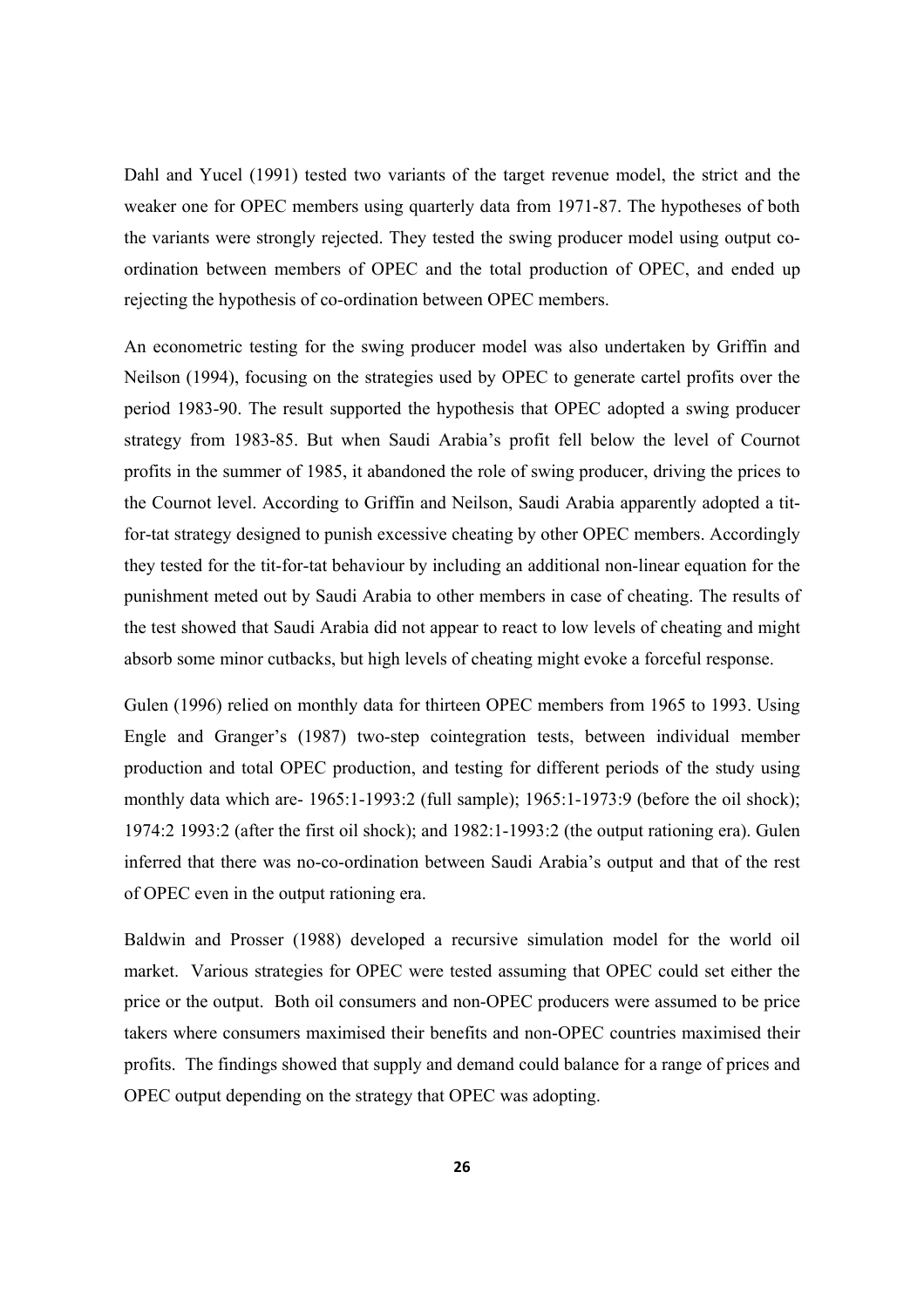Another econometric model for the oil market was developed by Robert Kaufmann (1994) that integrated the effects of changes in economics, geological, political and environmental changes into the LINK model.<sup>12</sup> The model by Kaufmann attempted to forecast oil prices based on market condition and behavioural changes of the OPEC. The model results indicated that OPEC could influence medium and long run prices by altering their rate of capacity addition.

Gately (2004) developed a simulation model for the world oil market in the form of an Excel spreadsheet to see whether OPEC's members would more than double their production capacity in two decades as predicted by the US Department of Energy (DOE). The model simulated OPEC's payoffs for two different scenarios, a fast capacity growth at which OPEC meets the US Department of Energy's (DOE) expectations, and a slower (the normal) capacity growth. The model results showed that it would be unlikely for OPEC to expand their capacity as there would not be so much difference in the payoff for OPEC between the two scenarios.

Dees et al. (2005) elucidated a structural econometric model for the world oil market that could be used to forecast supply, demand and prices. In this model, oil demand had been explained by behavioural equations that related demand to domestic activity and the real price of oil. Oil supply for non-OPEC producers had been derived from a competitive behaviour, taking into account the effect of geological and economic variables. Oil prices had been defined by a price rule based on changes in market conditions and OPEC behaviour. In particular, OPEC had been assumed to act according to a co-operative behaviour and ensured the global equilibrium at the price determined by the price rule. In sample simulation results showed that the model satisfactorily reproduced past developments in oil markets. Policy simulations showed that the response of demand and non-OPEC supply were rather inelastic to changes in price. Finally, although OPEC had been assumed to close the model by absorbing any excess in supply or demand, the model inferred that OPEC decisions about quota and capacity utilisation had a significant, immediate impact on

<sup>&</sup>lt;sup>12</sup> The "Project LINK is an econometric model of the world economy. It consists of macroeconomic models for 78 nations whose economic activity is connected by an international trade matrix." (Kaufmann, 1994, p. 165)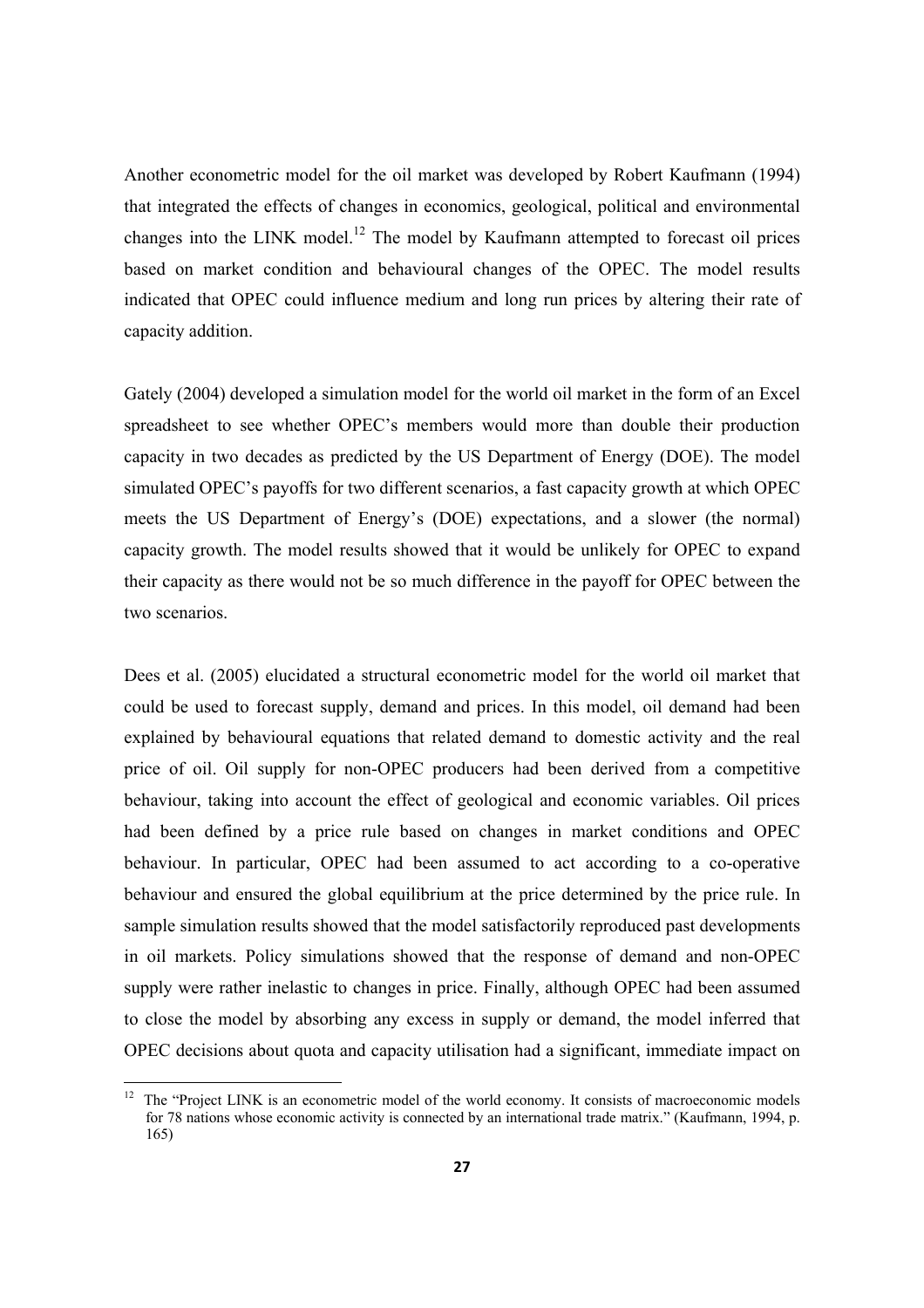oil price.

Noureddine Krichene (2005) estimated a simultaneous equation model (SEM) for the world oil and natural gas markets for both short and long runs. The model was constructed to study the influence of the United States Nominal Effective Exchange Rate (NEER) and the US interest rate on the crude oil price and to estimate short and long run price and income elasticities. The results that were obtained showed that the demand for both crude oil and natural gas had been price inelastic in the short run. It also showed a significant reduction in long run supply price elasticity, suggesting a change from competitive behaviour to one of market power. The results further showed that falling interest rate and depreciating NEER could lead to a surge in the oil price.

Gately (2007) analysed the levels of oil exports that should be expected from OPEC over the next 25 years starting from 2007. The main objective of the paper was to look out for a long-term, robustly optimal strategy for production that would serve the interest of OPEC in the best possible manner. Using an annual model of the world market for oil liquids (not just conventional oil), calibrated to data from the International Energy Agency (IEA), he analysed various OPEC export strategies and their implications for OPEC export profits (export revenue less the costs of production and capacity expansion), under a wide range of assumptions about the parameter values that characterised the growth and price responsiveness of world oil demand and non-OPEC supply. He focused on market-adaptive strategies, in which the levels of both price and OPEC exports responded to changes in market conditions. For the range of cases examined, the constant-export-share strategy yielded the highest possible Net Present Value (NPV) of export profits, or within 1% of the highest, in comparison to other strategies. Although the export-share-maintenance strategy had been observed as robustly optimal, Gately underscored that the incentive for OPEC to increase its exports by enough to maintain its exports' share of non-OPEC demand would be relatively small– only a few percent in terms of discounted export profits – and it would require that OPEC should be farsighted, because the higher export profits from faster export growth would not be significant within the next decade. He further asserted that if OPEC did maintain its exports' share of non-OPEC demand, the continued rapid growth of OPEC's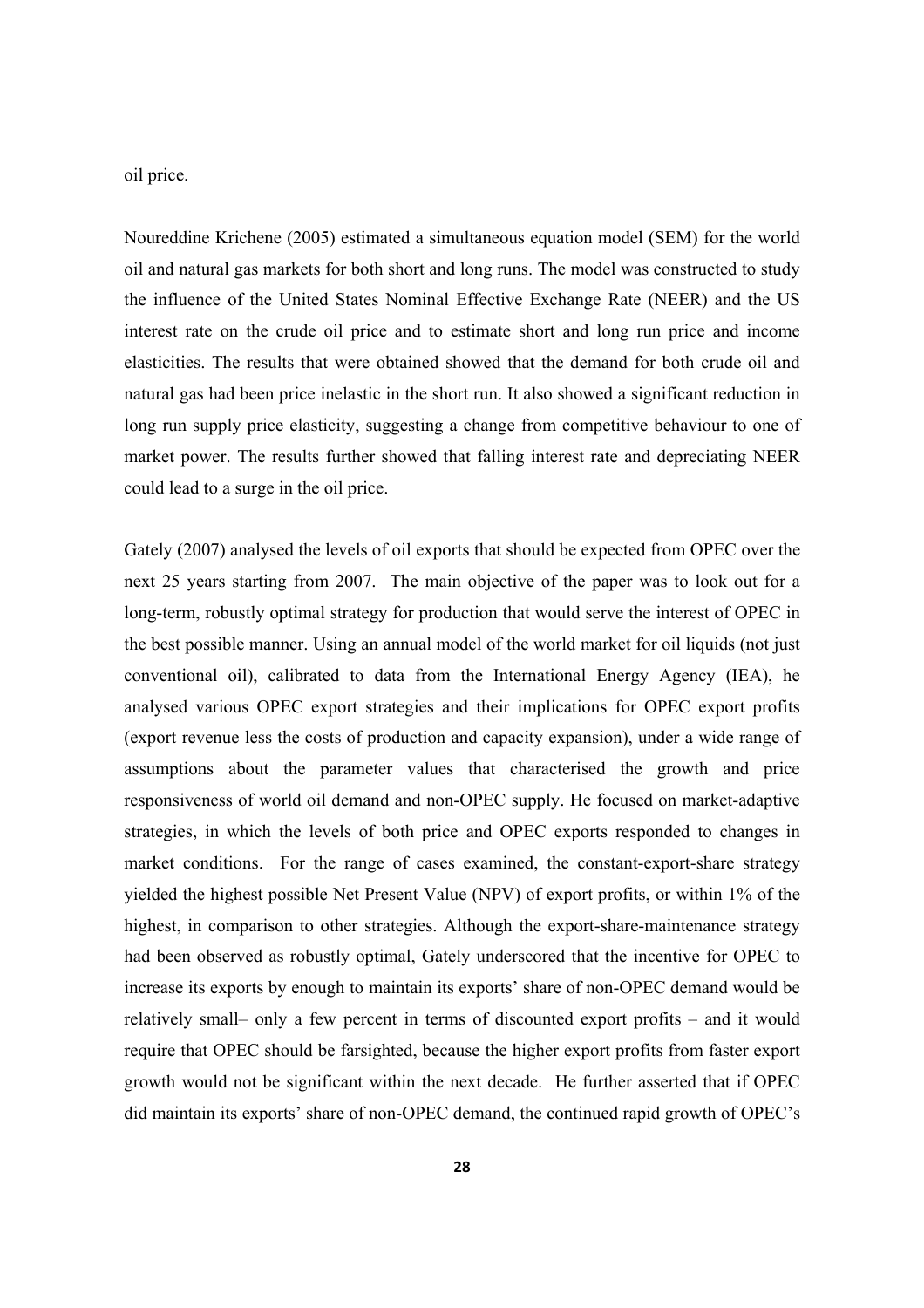own oil consumption would require that OPEC oil output would have to increase 60% by 2030, which would be a major challenge.

#### **1.3 Description of the Model and Rationale**

This section intends to examine the demand and supply sides of the world crude oil market and makes an attempt to infer on whether OPEC really plays the role of a residual producer in the world crude oil market, as presumed by most of the conventional economic models especially the one that is followed by National Energy Modeling System (NEMS) of the Department of Energy, United States. The time period that has been considered for the present analysis is 1975 to 2004.

#### **1.3.1 The Demand for Oil**

For the world market, crude oil demand is assumed to be a function of real price of oil and real GDP which represents economic activity. The crude price is considered as the simple average of Brent, Western Texas Intermediate and Dubai crude spot prices $^{13}$ .

Thus, world crude demand is expressed as-

 $DD = f (REALP, REALGDP)$ 

 $DD =$  consumption of oil (in thousand barrel)

REALP = real average spot price of crude (Brent, WTI and Dubai Crude) in US \$ per thousand barrels

REALGDP = GDP at PPP and at constant prices (base year- 2000)

<sup>13</sup> Brent is a type of sweet crude (with less sulphur) which comes from the Ninian Basin, UK. Brent crude spot price was originally considered as a benchmark for determination of world crude oil prices. However, due to gradual decline in volume traded of this sweet crude oil produced from the Brent and Ninian basin it has been disputed as a world marker. In view of this, it is preferable to take an average of the regional markers than considering Brent spot price alone. Dubai is a sour grade crude (consisting of more sulphur) and is considered as the eastern benchmark and WTI (Western Texas Intermediate) is a high quality crude oil which contains only about 0.24 percent of sulfur (making it a "sweet" crude oil). It is the major benchmark of crude oil in USA and is often considered as western regional marker.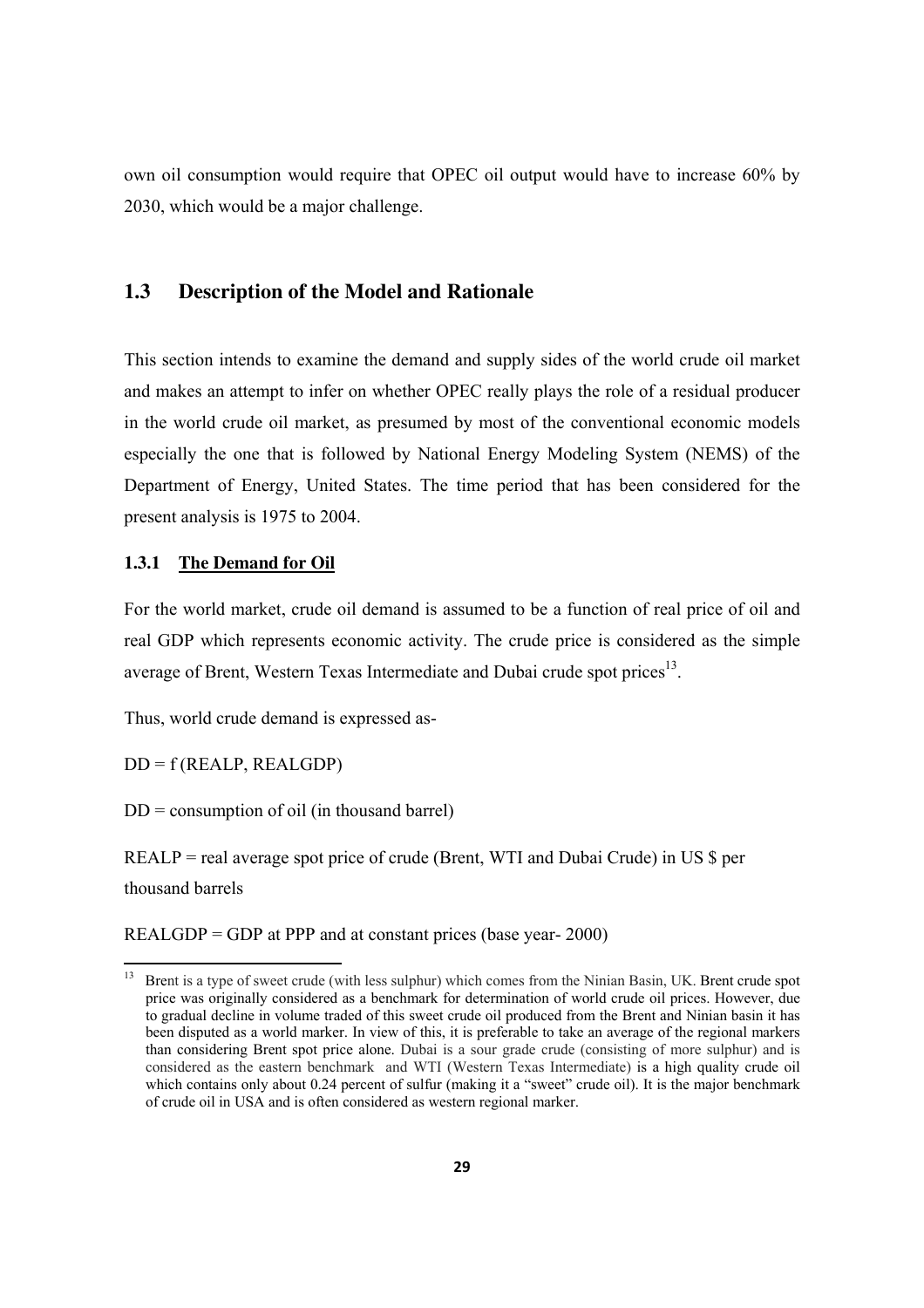#### *Computation of real price of crude*

Real price of crude for a year is calculated by dividing average spot price of crude (average of WTI, Brent and Dubai) for the year by GDP deflator for that year.

#### *Computation of GDP deflator*

GDP deflator for a year is computed by dividing the GDP (PPP) at current prices for the year by GDP (PPP) at 2000 US \$ for the same year. The index of GDP deflator is obtained by multiplying the ratio by 100.

#### **1.3.2 Supply Model**

As already mentioned before, the dynamics of the supply side of the world crude market is quite complex. It consists broadly of two players OPEC and Non-OPEC. OPEC is a cartel of independent producers primarily comprising the Middle-East countries. Non-OPEC producers comprise the producers from rest of the world, excluding OPEC. Lot of debates and discussion emanated from time to time around the pricing power of OPEC and the debate becomes especially relevant in the recent period in view of the increasing volatility and uncertainty in the international crude prices. Various studies have also questioned OPEC as a cartel with an inherent tendency for the members to cheat resulting in oil production often exceeding or falling short of the anticipated amount. In fact, it is really difficult to come out with an integrated behavioral model of the world crude market considered as a whole without separating the OPEC and the Non-OPEC producers.

#### *Non-OPEC Supply*

The Non-OPEC supply is expressed as -

#### **SNOPEC = f (REALP, RESERVENOPEC)**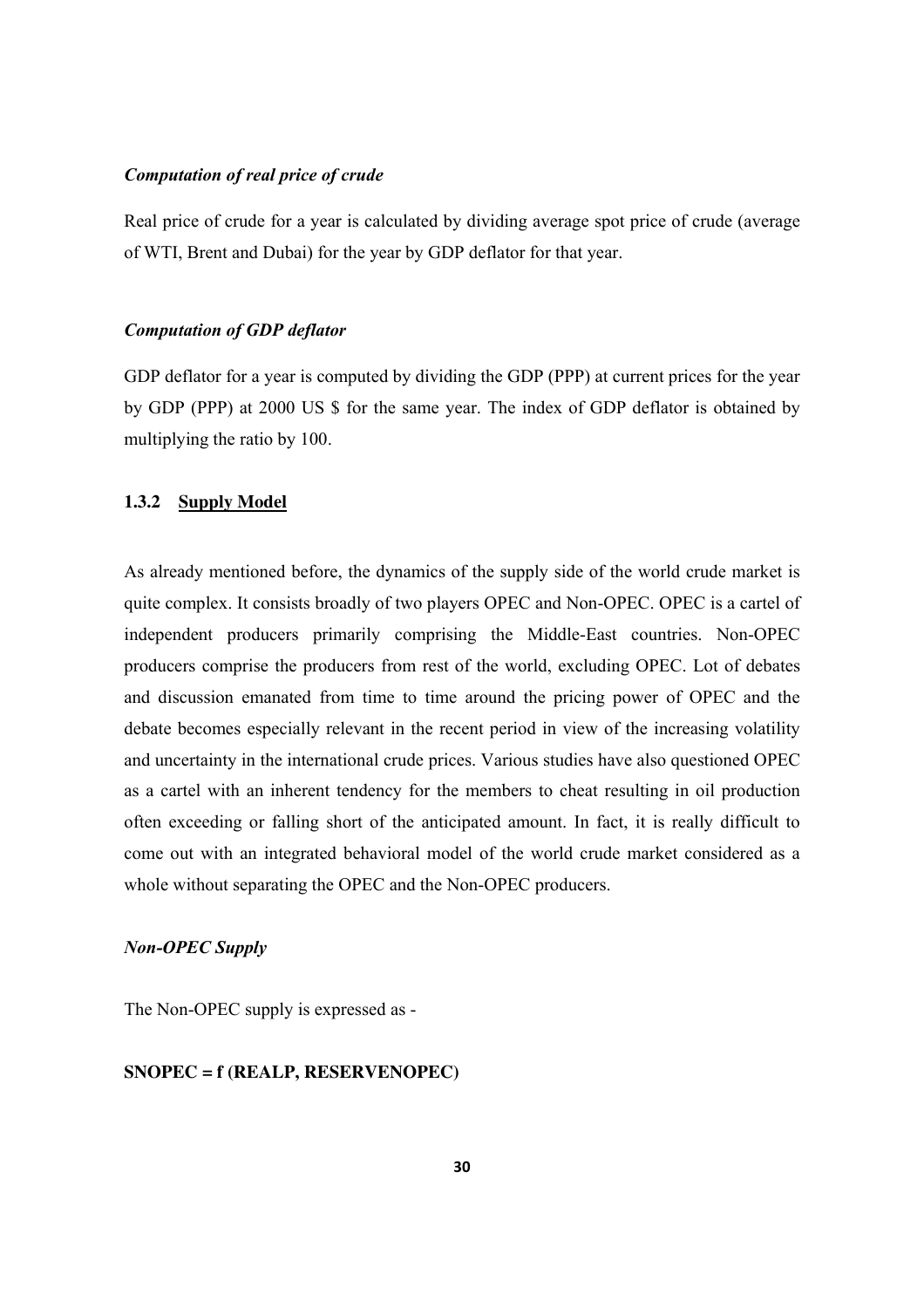**SNOPEC** denotes Non-OPEC crude supply, **REALP** indicates the real crude oil price, **RESERVENOPEC** denotes the proven reserve of Non-OPEC (for a definition of proven reserve see footnote 1).

In other words, the modeling exercise of Non-OPEC crude supply that is being undertaken here does not assume Non-OPEC supply as exogenous (as has been assumed in a large number of studies dealing with world oil market).

The relationship between world crude oil demand and supply could be expressed by a simple relationship as below

#### **World Crude Oil Supply = World Crude Oil Demand + Stock Adjustment**

If OPEC acts as a residual producer and if the world crude market is always in equilibrium, then by convenient transposition in the above identity, it could be derived that

### **Call on OPEC = World Oil Demand – Non-OPEC Supply + Stock Adjustment = OPEC Supply**

In the light of the preceding discussion that has been carried out in the backdrop (in section 1.1) and in the survey (in section 1.2), however, it is difficult to assume that OPEC consisting of members with divergent interests and expectations would be able to stick to a rigid level of output as per the 'Call on OPEC' (i.e. demand for OPEC crude) and plays the balancing role of an equilibrator. In fact, as already mentioned before, history shows us that some of the OPEC producers mostly defected and the burden of adjustment often fell on the dominant producer within OPEC, Saudi Arabia. Thus OPEC may not necessarily comply with the 'Call', as shown in the above identity and as assumed in the model like NEMS (National Energy Modeling System of Department of Energy, USA).

It is thus really difficult to structure an exact behavioral model of supply of OPEC as the psyche and concomitant action of OPEC as a whole is unpredictable and the composite behavior of compliance or non-compliance is contingent upon the intention of the individual producers which may be affected by a plethora of factors, economic or otherwise.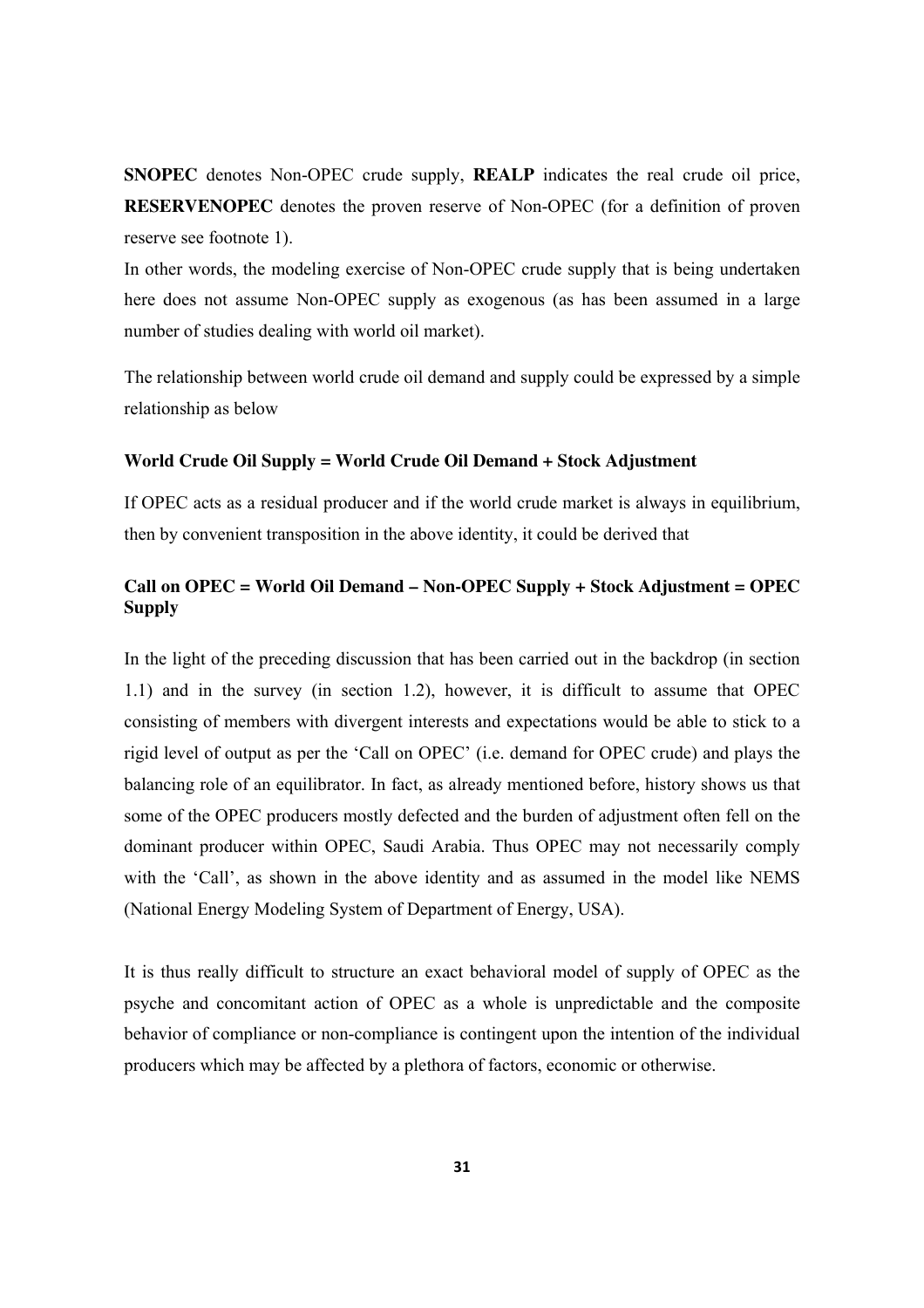Rather than constructing a separate behavioural model of OPEC, as usually done in most of the studies on world oil market, instead an investigation has been carried out here to infer on whether the world crude market actually moves in an equilibrating manner. This investigation would also help in vindicating or countering the assumption underlying the conventional economic models of the world oil market that OPEC acts as a residual producer.

The investigation begins here by estimating the world crude oil demand and Non-OPEC supply for the sample period under consideration i.e. 1975-2004. In fact, the simulated trajectories of world crude demand and that of Non-OPEC supply have been observed to be very close to the actual trajectories for the sample time span (i.e. 1975-2004). This, in a way, indicates that the simulated/projected trajectories could be used as close substitutes for the actual trajectories of world crude demand and Non-OPEC supply. The projected Call on OPEC (i.e. OPEC output demanded) has been derived in accordance with the following accounting identity

## **Projected Call on OPEC = Projected World Crude Demand – Non-OPEC Crude Supply**

After accounting for actual stock adjustment during the sample period (1975-2004) the projected call becomes-

## **Projected Call on OPEC = Projected World Crude Demand – Non-OPEC Crude Supply + Stock Adjustment**

The indicative trajectory of projected call on OPEC so derived for the sample period 1975- 2004 (with /without stock adjustment) is then juxtaposed and compared with actual production of OPEC for the same period to infer on whether the world oil market has tended to be equilibrating in nature or otherwise.

However, it needs to be underscored at this juncture that this entire exercise based on annual data is aimed at long-run assessment of the world crude oil market and is indicative in nature. In fact the findings of this exploratory exercise could at best be considered as an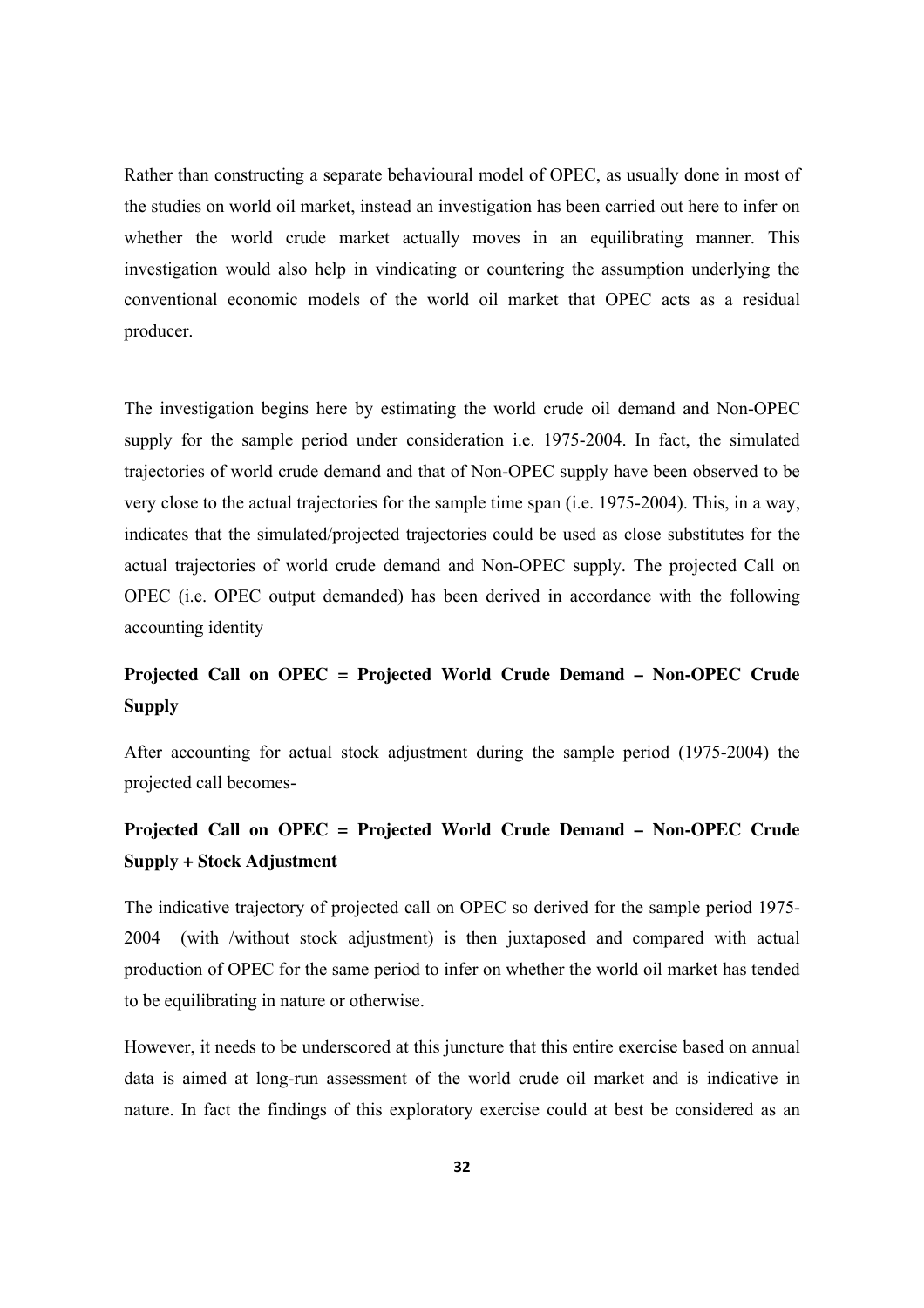approximate representation of the world crude oil market. In reality, and as elucidated before, the world crude oil market acts in a much more complex fashion and is influenced by a number of short-term or middle-term factors. However, all these factors could not be brought under the ambit of the present exercise.

Additionally, it also needs to be mentioned that as the objective of the entire exercise is to explore the veracity of the existing equilibrating mechanism, no such mechanism has been made explicit in the exercise that has been carried out, but it becomes quite obvious from the analysis that it is a quantity clearing mechanism. Thus, even if one considers an equilibrium condition in order to close the model then either OPEC supply or stock adjustment has to be autonomous, else there is under-determinacy. Clearly, the supply of OPEC has been considered and substantiated as autonomous in the exercise and has also been evinced by the literature survey on OPEC's behaviour that it is very difficult to endogenise and build up a systematic supply behaviour of OPEC. This is because its behaviour is guided by a plethora of factors that includes, among others, spare capacity, geopolitical concerns (particularly tensions in the middle east), revenue needs, absorptive capacity, reserve-production ratio, and financial factors (like speculation in the futures and forward markets of oil) amongst others. What is really noteworthy is that these factors influence the decision of different members (within OPEC) in varying degrees depending on the magnitude of their importance (or otherwise) in the policy decision of individual member countries. This also largely explains why OPEC as a whole has rarely behaved as a cohesive cartel and why its compliance with the quota decided in the OPEC meetings has consistently belied all expectations (historically the compliance with the call on OPEC has hovered around 40 per cent). In other words, this behaviour only reinforces the autonomous behaviour of OPEC as a whole in terms of its production/supply.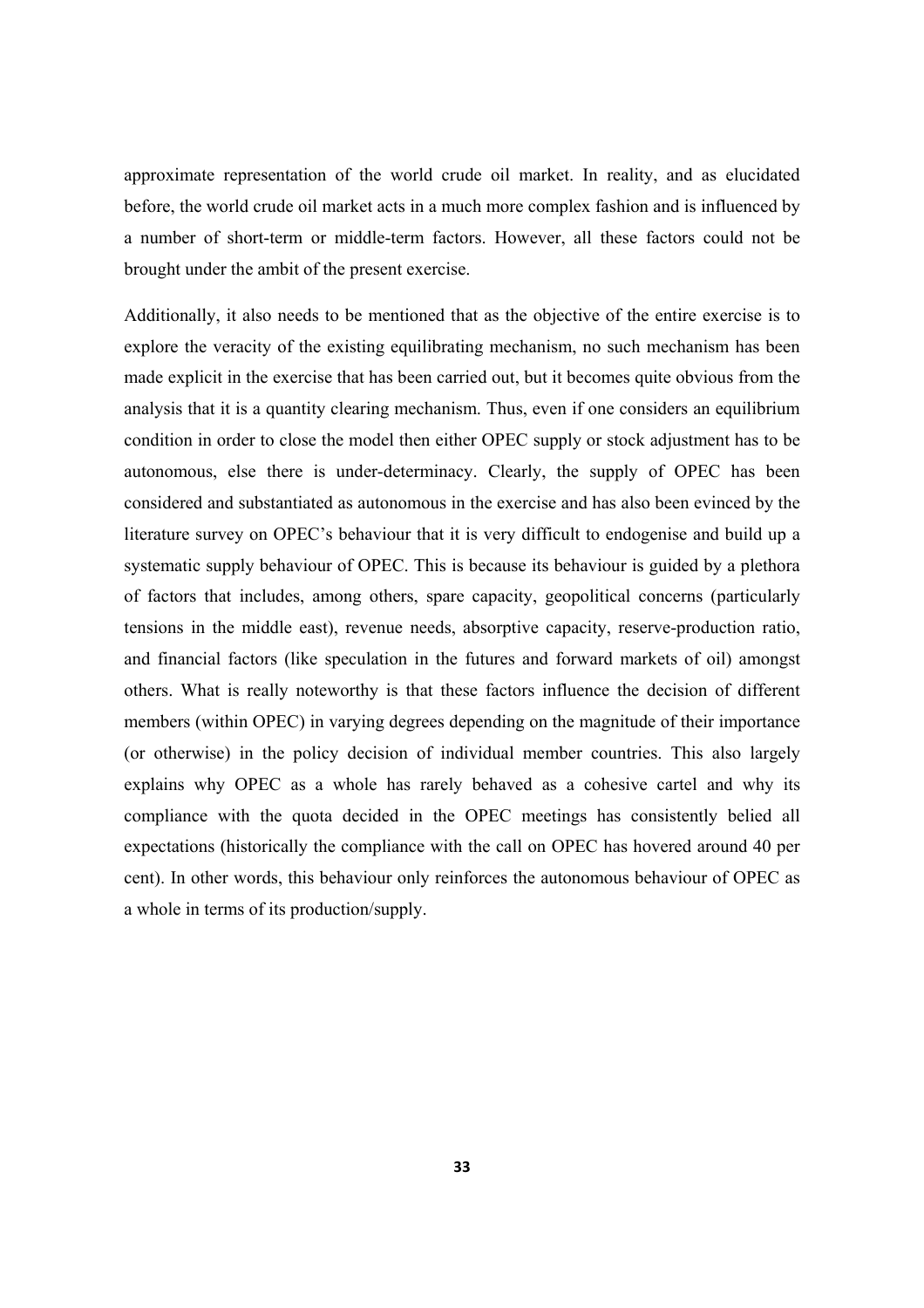#### **1.3.3 Modeling of Real Crude Price**

Taking cue from Dees et.al, 2007; Kaufman (1994); and Gately (2004, 2007), and in the light of the findings of the exploratory exercise, a behavioral crude price equation has also been estimated based on potential supply and demand side behavioral variables that could have perceptible influence on crude price.

The price function is considered as:

#### **REALP = f (CAPUTILOPEC, STKSDD)**

**CAPUTILOPEC** indicates capacity utilization of OPEC (defined as production over capacity of  $OPEC^{14}$ ) and is a potential supply side behavioral variable that is usually observed as linked with movements of real crude prices and has often been observed to explain to a large extent the movement of crude prices. **CAPUTILOPEC** accounts for both compliant and non-compliant behavior of OPEC. An increase or decrease in capacity utilization may either be strategically decided (say on the basis of expected market share) or may just be for complying as a residual equilibrating producer.

**STKSDD** is the ratio of stock/inventory of crude oil over the demand for crude. The ratio indicates the days of forward consumption of stocks i.e. the days the stock/inventory would be able to sustain demand. Thus, any increase or decrease in demand or any increase or decrease in the level of inventories would alter the ratio and hence would exert influence upon crude price. As it is difficult to obtain accurate and consistent data on inventories of crude oil for the world as a whole, the data for OECD stocks or inventories as a proportion of its demand has been considered here instead as proxy. The choice of the proxy is also vindicated by the fact that OECD countries have historically been the largest consumer of crude oil in the international market.

 $14$  The capacity of OPEC at a particular point in time is determined primarily by its proven reserve position.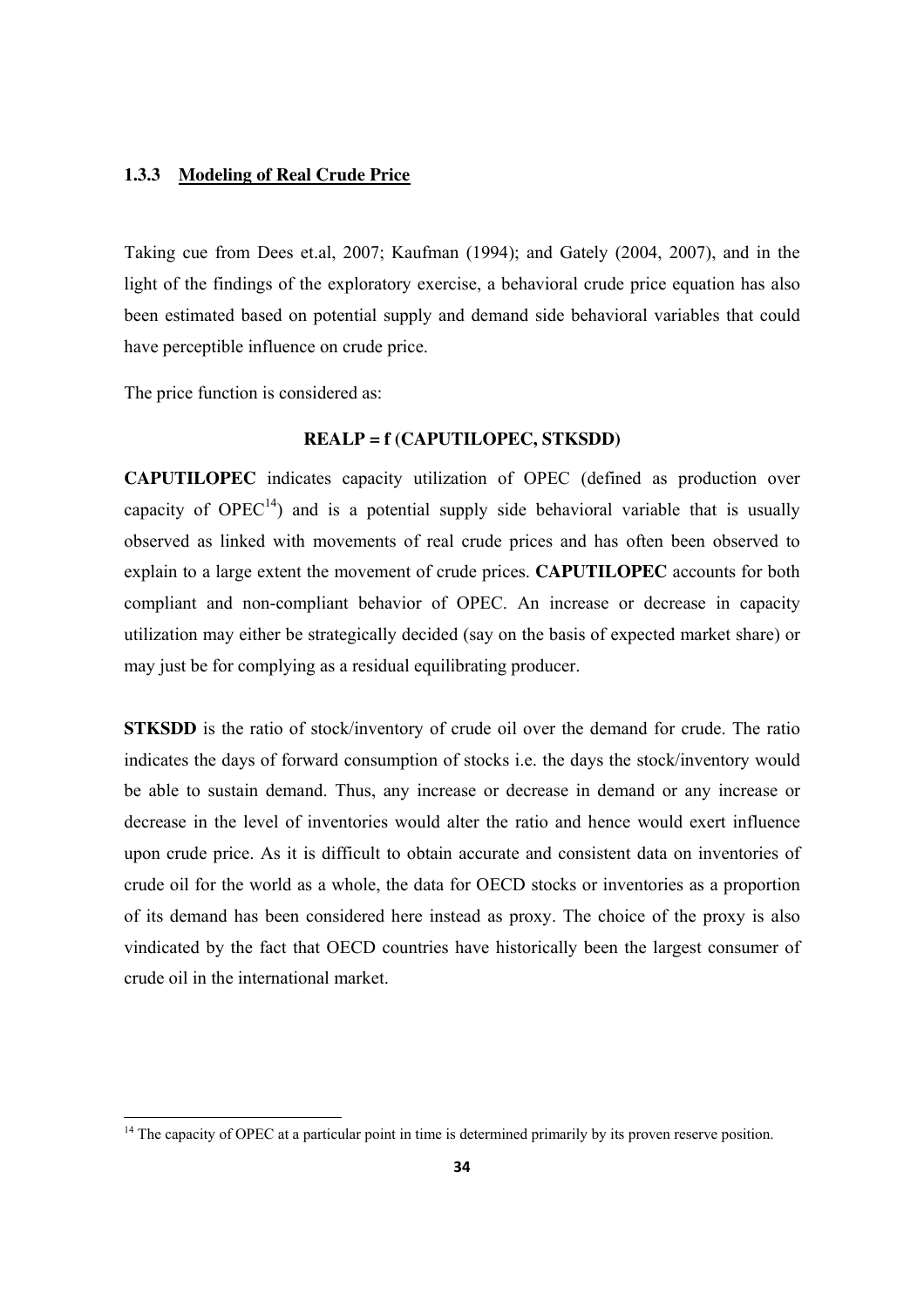#### **1.4 Data Sources and Methodology**

#### **1.4.1 Sources of Data**

For estimation purpose data and information have been collected from several sources. The estimation has been carried out on the basis of annual data for the sample time period 1975 to 2004. The data on crude production (supply), consumption (demand) and proven reserves have been collected from British Petroleum's Statistical Review of World Energy 2006. The International Yearbook of Energy Statistics, published by United Nations has also been consulted for information on the above variables for some years. The data on crude oil prices have been obtained from Platts (website: www.platts.com) and British Petroleum's Statistical Review of World Energy 2006 (website: www.bp.com). The data on GDP at PPP has been obtained from World Bank's 'World Development Indicators' through WDI online portal of the World Bank (www.worldbank.org/data/onlinedatabases/onlinedatabases.html). The data on OECD Stocks has been obtained from IEA, 'Oil Market Report' for various years. The data on production capacity of OPEC has been obtained from the various issues of Oil and Gas Journal published by Penn Well Petroleum Group (website: www.ogj.com) and statistical supplement of IMF for World Economic Outlook, 2005.

#### **1.4.2 Methodology**

The estimation that has been carried out in the paper is based on Cointegration and VECM (Vector Error Correction Model), which are techniques normally used in multivariate timeseries analysis.

The approach which is often used for quantitative modeling of the demand and supply are Structural Equation Approach (SEA). The SEA is founded on economic theory to describe the relationships between several variables of interest. On the basis of the underlying theory simultaneous structural equations based model is specified in order to explain the functioning of an economic system. Thus the SEA begins by pre-judging an endogenousexogenous divide of the variables. The model so specified is then estimated, and used to test the empirical relevance of the theory on which the modeling is founded. On the contrary, the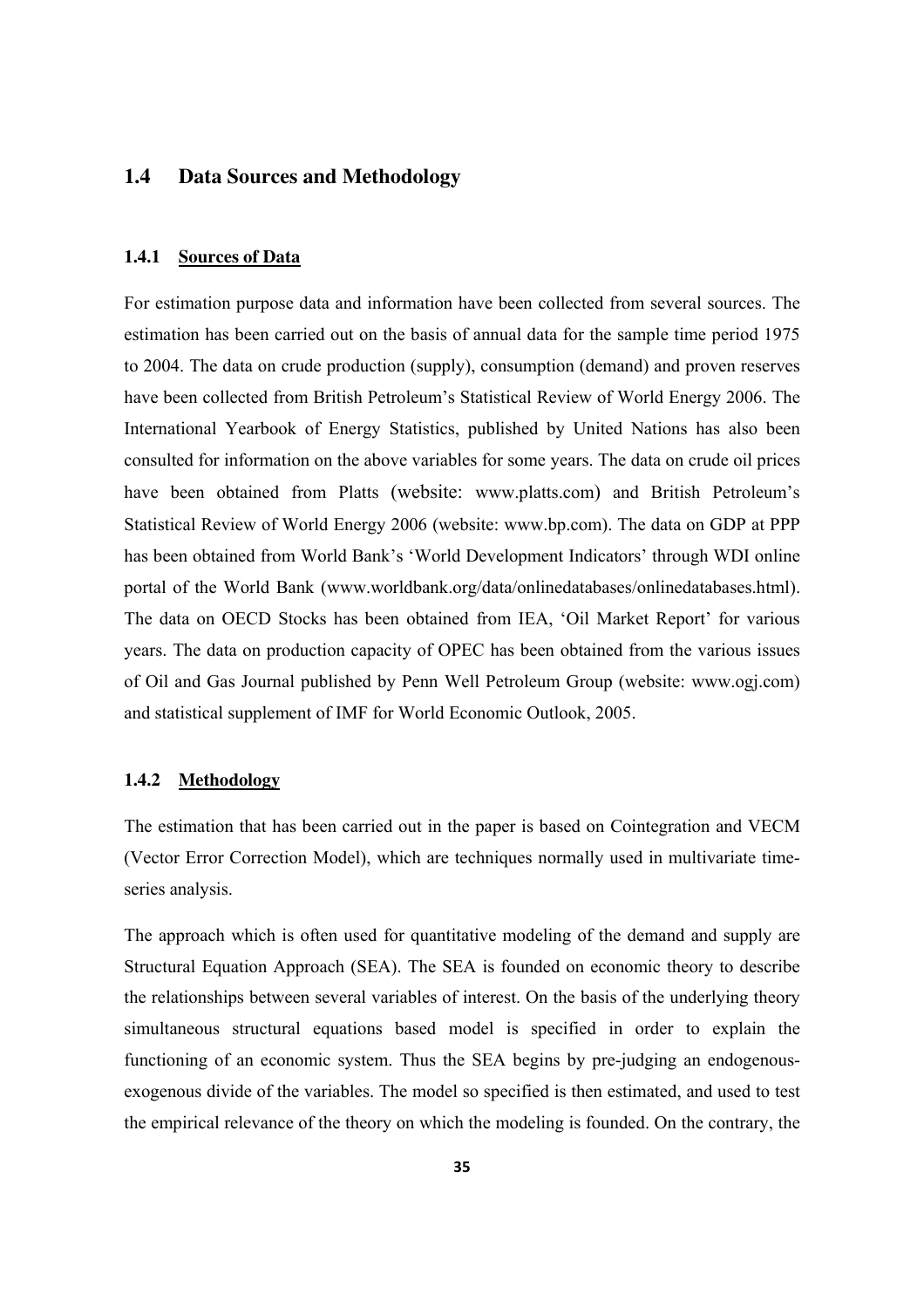multivariate time series approach does not presume an underlying structural or theoretical framework. In this approach, a set of variables that seems to potentially reflect agent's decision is considered as jointly endogenous and are thus conferred symmetrical treatment. The current realizations and / or future expectations of these selected variables are thus contingent upon the currently available information set<sup>15</sup>.

Before explaining the methodology that has been used in this study namely cointegration and VECM, a brief discussion on some of the basic concepts of Time Series Analysis that are relevant to the exercise, would be useful.

#### *Time Series*

A time series is defined as a set of quantitative observations arranged in chronological order. Thus it is basically a sequence of numerical data in which each item is associated with a particular instant in time. It is possible to quote numerous examples of time series like monthly unemployment, weekly measures of money supply, daily closing price of stock indices and so on.

#### *Stochastic Process*

Formal models for time series are however developed on the basis of probability theory. Let the T-dimensional vector of random variables  $X_1, X_2, \ldots, X_T$  be given with the corresponding multivariate distribution. Such a collection of random variables  ${X_t}$  $\forall t$  ~ (1 ..... T) is called a stochastic process or a data generating process. There may not just be one realisation of such a process, but, in principle, an arbitrary number of realisations are possible which all have the same statistical properties as they all result from the same data generating process. A time series is usually considered as one realisation of the underlying stochastic process.

 $15$  This short discussion is based on Coondoo and Mukherjee (2005)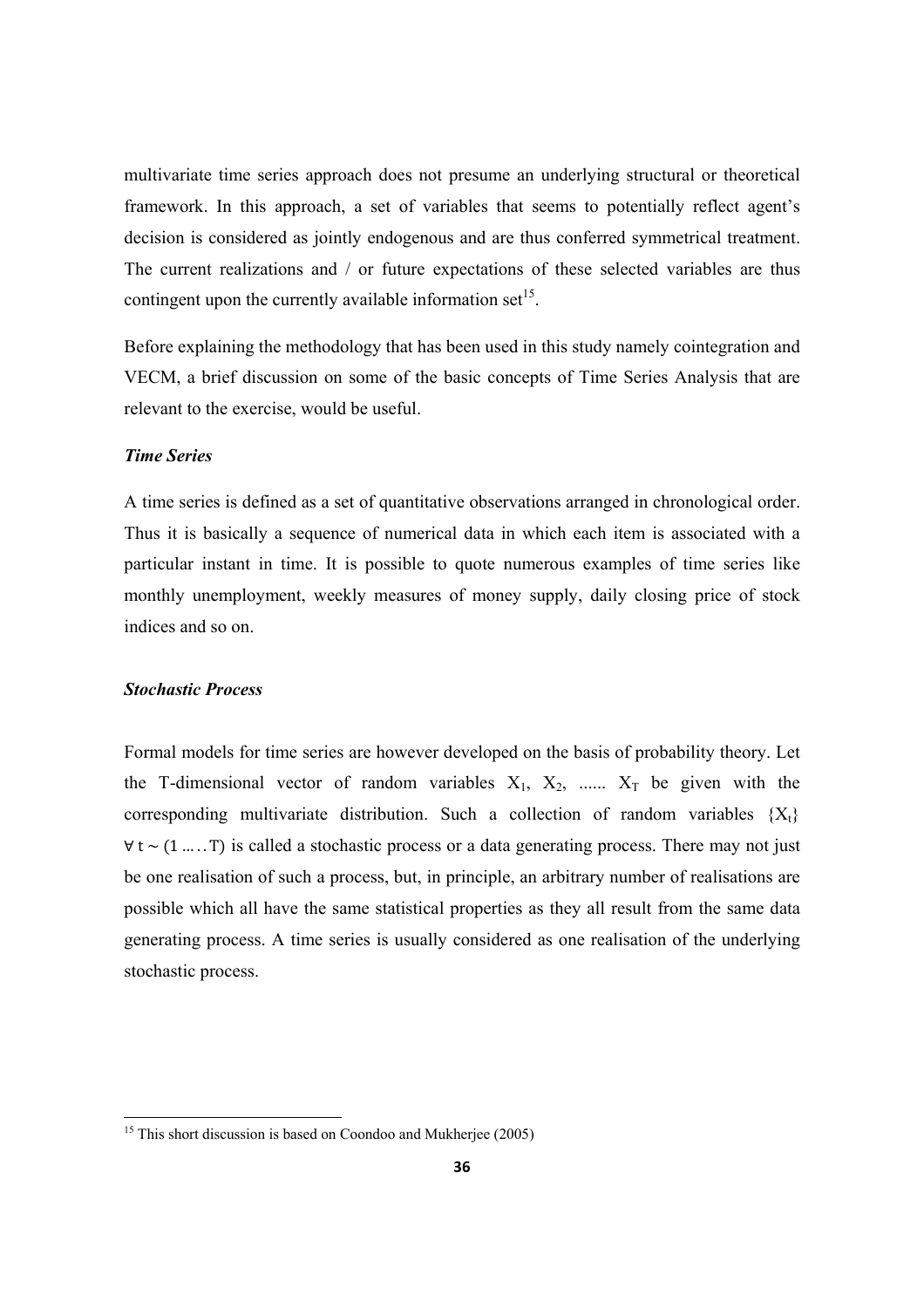#### *Stationarity and Non-stationarity Time Series*

If the common distribution function of the stochastic process does not change by a shift in time, the process is considered as *strictly stationary*. As this concept is difficult to apply or demonstrate in practice, it is a usual practice to consider *weak stationarity* or *stationarity in the second moments.* It is thus essential to define stationarity for the corresponding moments of the stochastic process  ${X_t}$ :

(i) *Mean Stationarity*: A process is mean stationary if

$$
E[X_t] = \mu(t) = \mu \ \forall t
$$

i.e. mean is independent of time point t

(ii) *Variance Stationarity*: A process is variance stationary if

 $V [X_t] = \sigma^2(t) = \sigma^2 \ \forall t$  and is finite.

i.e. variance is independent of time point t and is finite

(ii) *Covariance Stationarity*: A process is covariance stationary if

Cov  $[X_t, X_s] = E [X_t - \mu_t] [X_s - \mu_s] = v(|s - t|) \forall t$ 

i.e. covariance is only a function of the time distance between the two random variables and does not depend on the actual point in time t.

(iii) *Weak Stationarity*: As variance stationarity immediately results from covariance stationarity for  $s = t$ , a stochastic process is weakly stationary when it is mean and covariance stationary.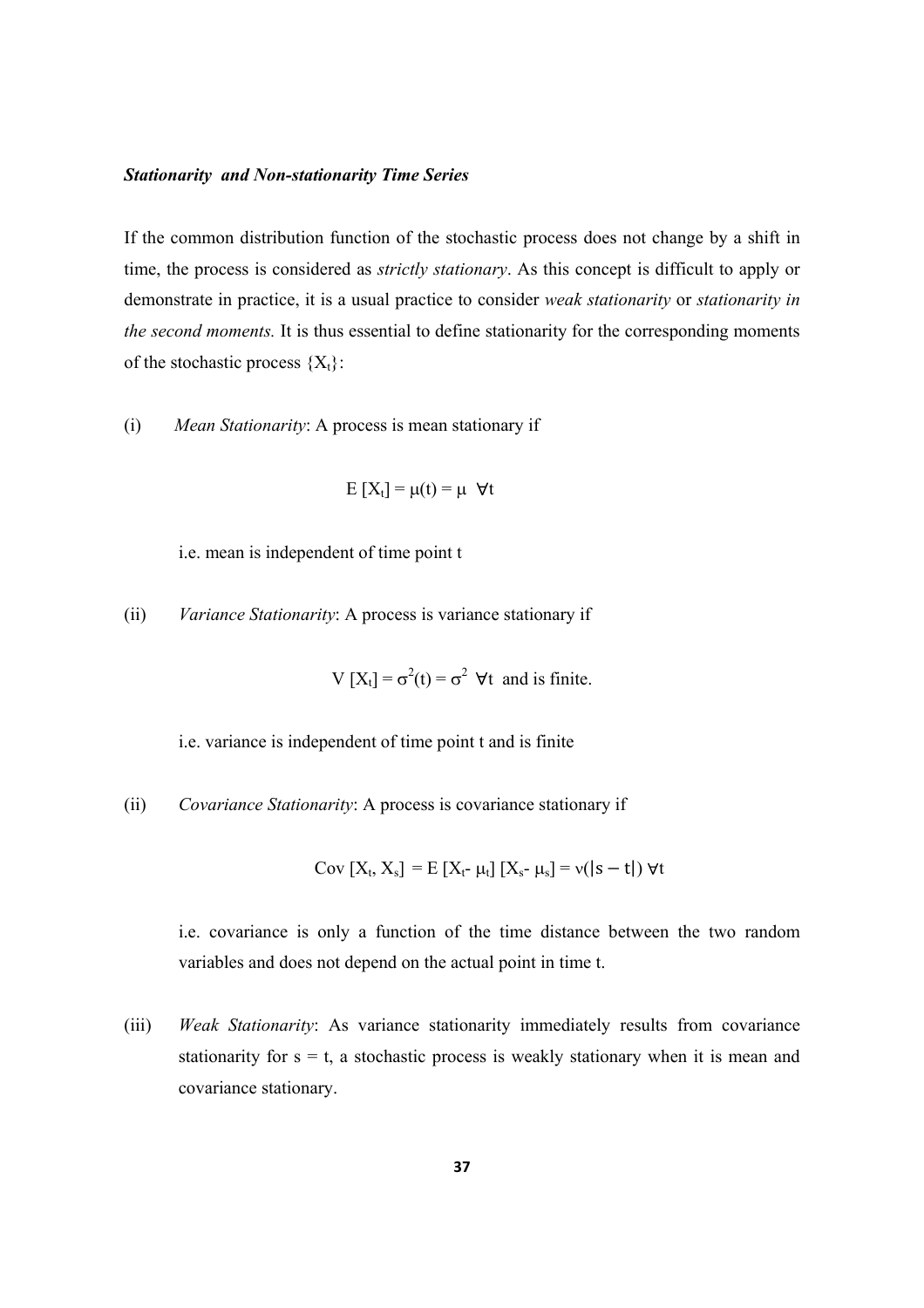Since in statistical or econometric exercise only weak stationarity is generally considered, hence the adjective 'weak' is usually dropped.

A stochastic process (say) {ut} is called a *pure random or a white noise process*, if it has the following properties: E [u<sub>t</sub>] = 0 and V [u<sub>t</sub>] =  $\sigma^2 \forall$  t, as well as Cov [u<sub>t</sub>, u<sub>s</sub>] = = 0 for all t $\neq$ s. Apparently, this process is weakly stationary. The random variables all have mean zero and variance  $\sigma^2$  and are uncorrelated with each other. Thus a white noise process is a special case of a stochastic process.

A stationary series tends to return to its mean value and fluctuate around it within a more or less constant range (i.e. it has a finite variance, as explained above), while a non-stationary series has a different mean at different points in time (and thus the concept of the mean is not really applicable) and its variance increases with sample size.

#### *Trend Stationarity and Difference Stationarity*

A time series could be trend stationary or difference stationary. The time series is considered as trend stationary (TS) if it becomes stationary after eliminating the deterministic trend from a series.

For instance, let us consider a time series  $Y_t$  which could be expressed as

Yt = β + δt + εt …………………(1)

 $E(Y_t)=\beta + \delta t$ 

Thus, the series is not stationary as the expected value (or mean) of  $Y_t$  i.e  $E(Y_t)$  is not time invariant and thus violates the very first condition of stationarity i.e time invariance of mean.

In order to make the series stationary we need to detrend the series. In order to detrend the series we should regress it on time and take out the residual from this regression.

In other words we need to estimate (say)  $y_t = a + b \cdot t + u_t$ , and compute  $u_t = y_t - a - b \cdot t$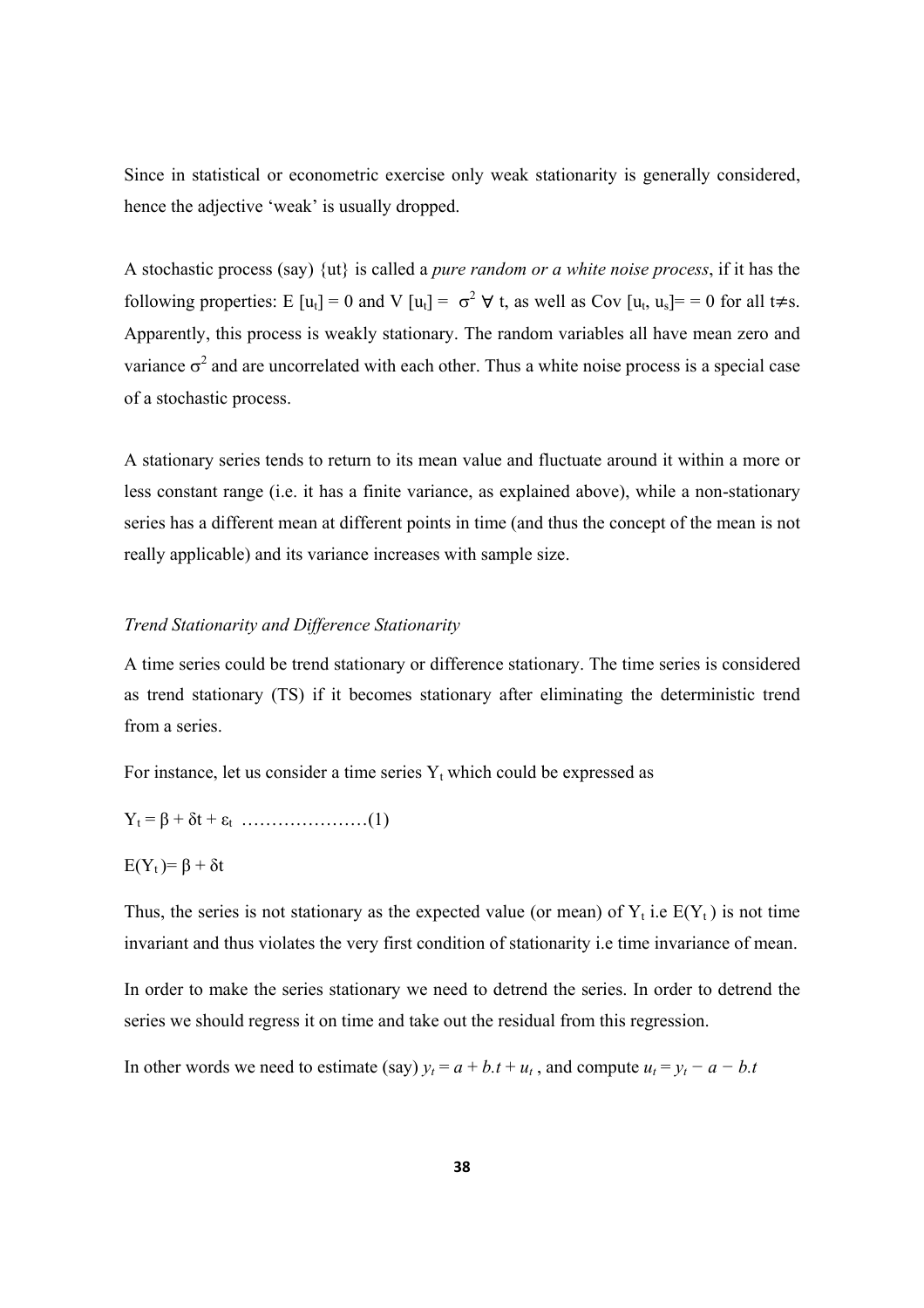The estimated residual  $u_t$  is considered as a *detrended* time series and is stationary.<sup>16</sup>

However, a a time series  $Y_t$  could also be expressed in the form, say,

Yt = β + Yt-1 + εt ……………… (2)

Here the current value of the variable  $Y_t$ , depend on last period's value,  $Y_{t-1}$ , an intercept term β, plus a stochastic disturbance term  $ε_t$ .

Equation (2) can be expressed as -

 $Y_t = \beta t + Y_0 + \varepsilon_0 + \varepsilon_1 + \varepsilon_2 + \dots + \varepsilon_{t-1} + \varepsilon_t$ Thus,  $E(Y_t) = Y_0 + \beta t$ and Var  $(Y_t) = t \sigma_{\epsilon}^2$ 

Thus the series is non-stationary at level However, on taking the first difference we get:  $Y_t - Y_{t-1} = \beta + \varepsilon_t$ 

Taking expectation we have:

$$
E(Y_t - Y_{t-1}) = \beta + E(\epsilon_t) = \beta
$$

Also, Var  $(Y_t - Y_{t-1}) = \sigma_{\epsilon}^2$ 

Thus the difference of the series satisfies both the mean and variance condition of stationarity

Hence,  $Y_t$  could be considered as difference stationary

<sup>&</sup>lt;sup>16</sup> However, it also needs to be noted that the trend can be non linear as well. For instance we can also have a trend like-  $y_t = a + b \cdot t + c \cdot t^2 + u_t$ .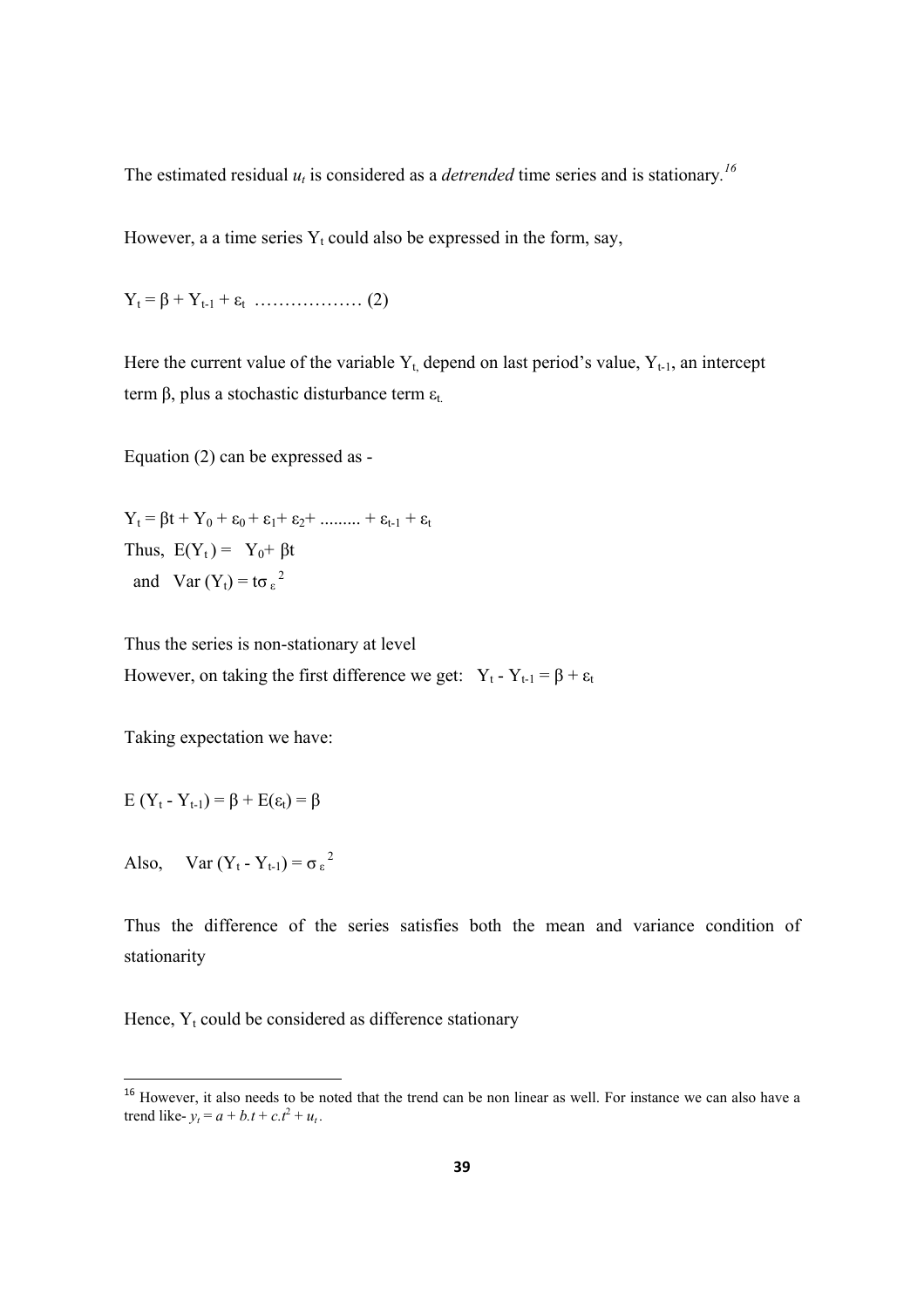If  $Y_t$  in (2) is instead generated by the following a first order autoregressive process i.e. AR(1) process (the simplest of the AR models that could be considered) given as:

$$
Y_t = \beta + \rho Y_{t-1} + \varepsilon_t \dots \dots \dots \dots (3)
$$

where  $\varepsilon_t \sim N(0, \sigma^2)$ 

then, the variable  $Y_t$  will be considered stationary if

If, however,

$$
\left\vert \rho\right\vert <1
$$

$$
|\rho|=1
$$

then  $y_t$  will be non-stationary.

When  $\rho = 1$ , the non-stationary process is called a random walk. Table 2.1 below adopted from Mukherjee, White and Wuyts (1998) illustrates and summarises on the nature of series that result from different values of  $\beta$  and  $\rho$  in AR (1) model, as shown in (3).

**Table 1.1: Series resulting from different values of** *β* **and** *ρ* **in AR (1) model as indicated in equation 1 above** 

|                 | $\beta = 0$                                                                | $\beta \neq 0$                                                                     |
|-----------------|----------------------------------------------------------------------------|------------------------------------------------------------------------------------|
| $\rho = 0$      | Y is just random error in each<br>year, no pattern will be<br>discernible  | Y fluctuates in random manner<br>around the mean of $\beta$                        |
| $0<\rho<1$      | Y fluctuates around 0 with 'some<br>memory' resulting in short<br>patterns | Y fluctuates around the mean of<br>$\beta$ /(1- $\beta$ ) with some patterns       |
| $0 > \rho > -1$ | Y fluctuates around 0 in an<br>oscillatory manner                          | Y fluctuates around the mean of<br>$\beta$ /(1- $\beta$ ) in an oscillatory manner |
| $\rho = 1$      | Random Walk                                                                | Random walk with drift                                                             |
| $\rho > 1$      | Explosive (exponential) growth in                                          | Explosive (exponential) growth in                                                  |
| $p< -1$         | Ever larger oscillations                                                   | Ever larger oscillations                                                           |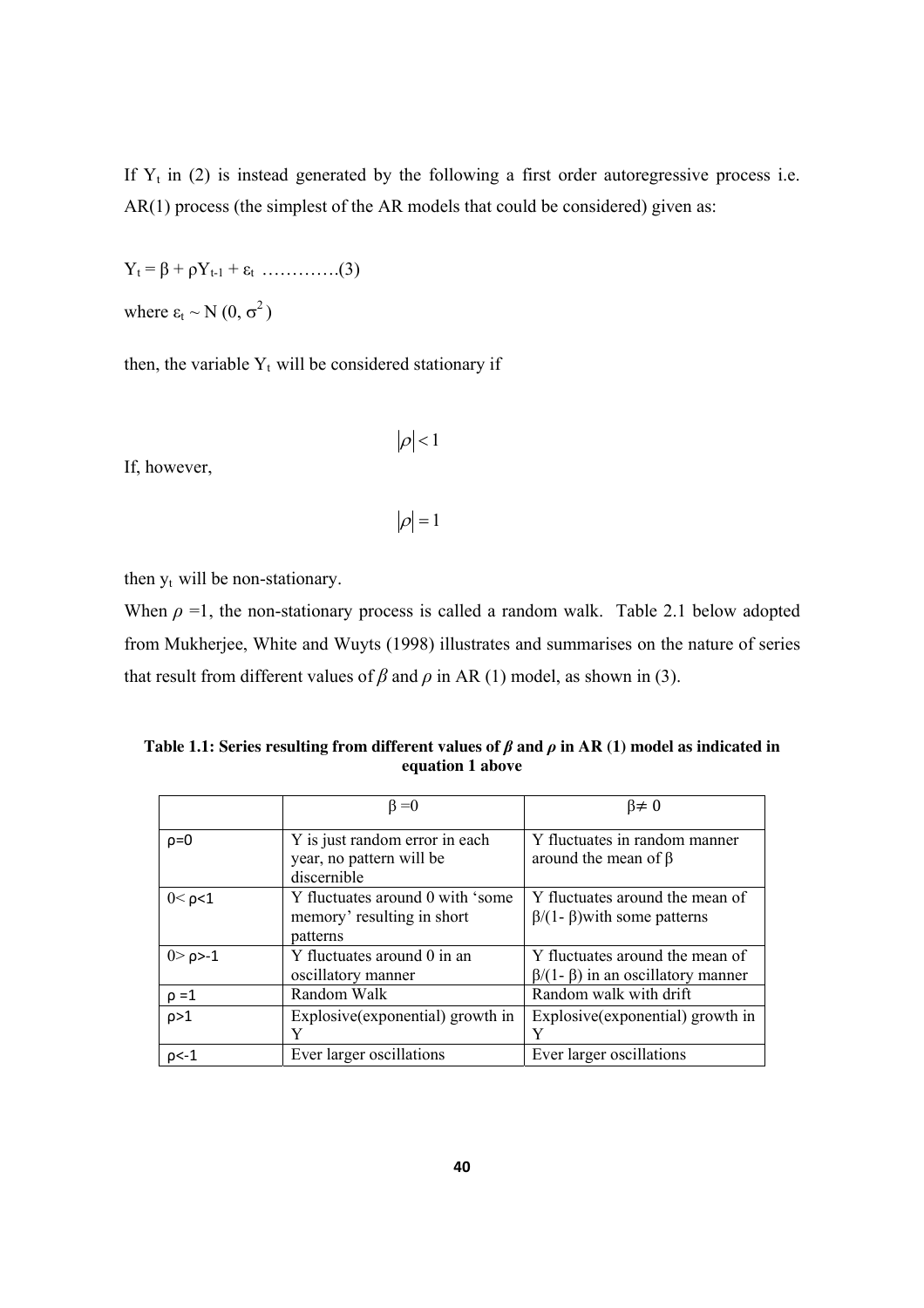#### *Unit Roots and Stationarity*

As has been shown above, a non-stationary variable may become stationary after it is differenced (albeit not necessarily just by differencing it once). It can, however, be demonstrated that the number of times a variable needs to be differenced in order to induce stationarity depends on the number of unit roots it contains.

In fact, the question of whether a variable is difference stationary or not depends on whether it has unit root(s). In order to demonstrate that more easily let us assume a more simplified version of equation (3) by considering the intercept / drift term β as 0. By convenient transposition one can obtain

 $Y_t - \rho Y_{t-1} = \varepsilon_t$ …….. (4)

This could be rewritten as  $(I - \rho L)Y_{t-1} = \varepsilon_t$ 

where L is the lag operator (i.e.  $LY_t = Y_{t-1}$ , while  $L^2Y_t = Y_{t-2}$  etc.). Forming a characteristic equation (i.e.  $(1 - \rho L) = 0$ ); if the roots of this equation are all greater than unity in absolute value then  $y_t$  is stationary. In this example there is only one root  $(L = 1/\rho)$ , thus stationarity requires that:

$$
\left\vert \rho\right\vert <1
$$

If a series must be differenced d times before it becomes stationary then it contains d unit roots and is said to be integrated of order d, denoted as I(d) .

#### *Unit Root Test: Test for Stationarity*

As a first step in the current exercise of estimation, the order of integration of the natural logarithm of the levels of  $X_t$  and  $Y_t$  (hence forth denoted by  $x_t$  and  $y_t$ ) have been tested using the Dickey-Fuller or Augmented Dickey-Fuller test.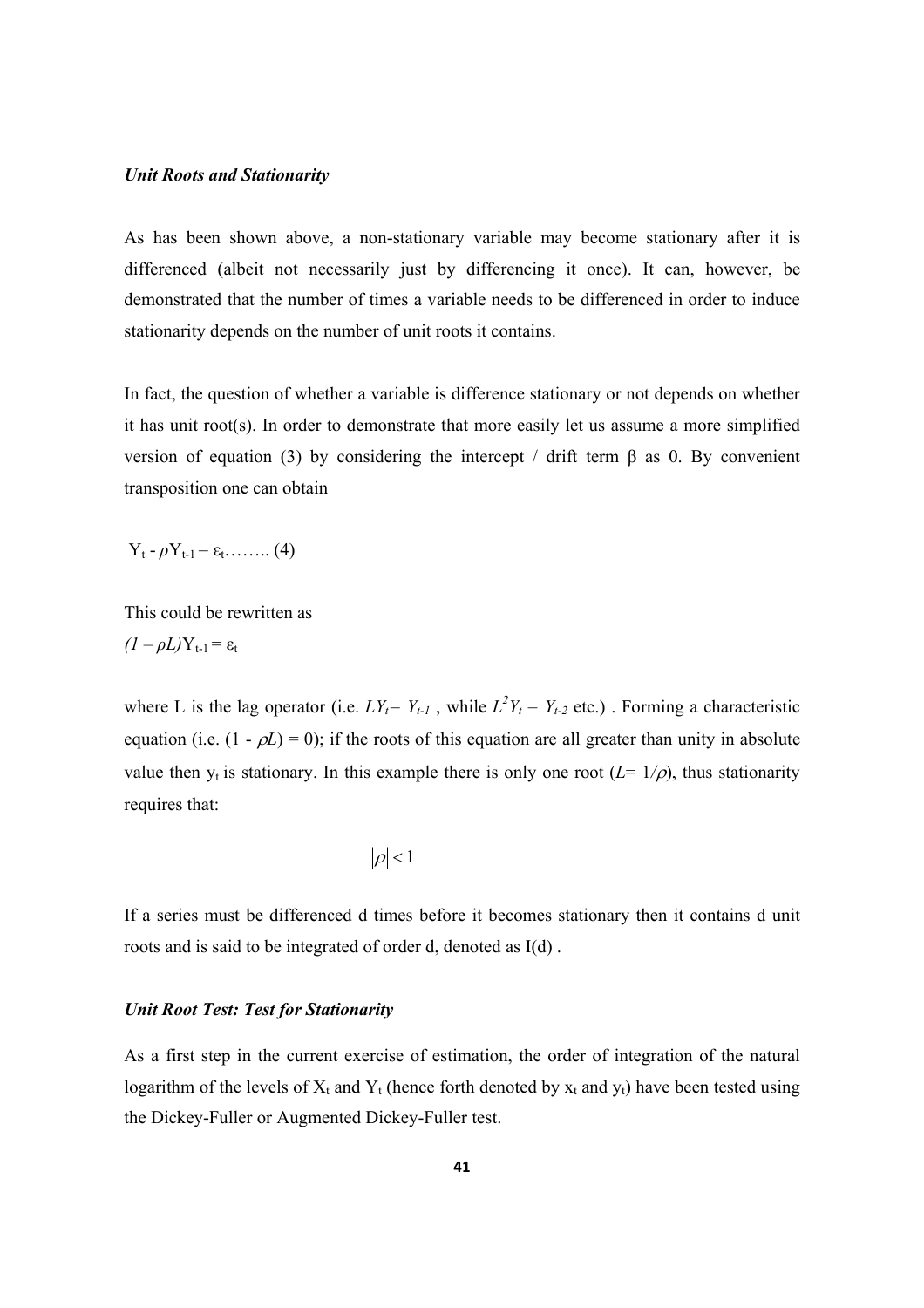This is because, as explained above, the concept of cointegration is applicable only when the time series under consideration is non-stationary.

#### *Dickey Fuller (DF) Test*

The Dickey –Fuller (DF) Tests for unit roots are based on testing the null-hypothesis, Ho: ρ =1 against the alternative that  $H_1$ :  $\rho$  < 1 in the following equation:

$$
\Delta yt = \alpha + \beta t + (\rho - 1)y_{t-1} + u_t \dots \dots \dots \dots (4)
$$

where  $u_t \sim \text{IID}(0, \sigma^2)$ ; IID means independent and identically distributed

Here  $u_t$ 's are assumed to be white noise errors (the notion of white noise is already explained before in the context of explaining the stochastic process).

Now if the simple AR(1) DF model, as specified in equation (4) is used, when in fact  $v_t$ follows an AR(p) process , then the error term will be auto-correlated to compensate for the mis-specification of the dynamic structure of  $y_t$ . Autocorrelated errors will invalidate the use of the DF distributions, which are based on the assumptions, that  $u_t$  is 'white noise' and in that case the Augmented Dickey Fuller (ADF) model will be appropriate.

Given this logic, in order to decide whether DF or ADF test is appropriate for a particular series, say  $y_t$ , we first run OLS on the DF model (1) and get the estimated residuals. In the next step we check for the existence of autocorrelation in the estimated residuals using the Breusch-Godfrey Serial Correlation LM Test (henceforth LM Test).<sup>17</sup>

The null hypothesis (Ho) of this test is: there is no serial correlation upto lag orders p, where p is a pre-specified integer.

Rule for the rejection Ho in LM test is as follows:

<sup>&</sup>lt;sup>17</sup> The LM test is a test for checking serial correlation in the errors. Unlike the Durbin Watson test statistic for AR(1) errors , the LM Test may be used to test for higher order ARMA (Auto Regressive Moving Average) errors and is applicable whether or not there are lagged dependent variables.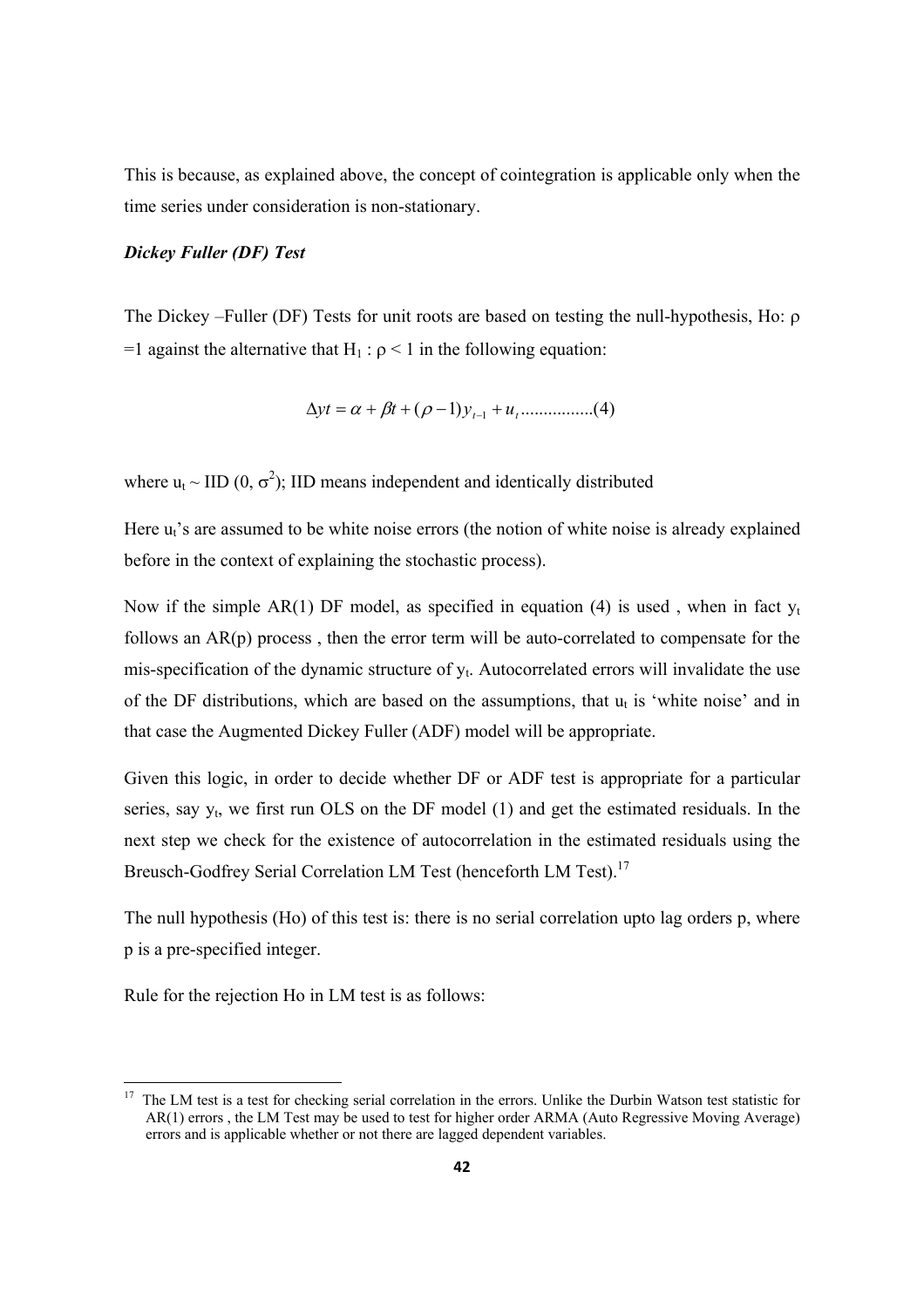If the test is conducted at the 1% or 5% level then a probability value lower than 0.01 or (0.05) is taken as evidence to reject the Ho at the 1% (5%) level of significance.

For each time series under consideration, the LM test is carried out with different number of lags.

The acceptance of Ho of LM test, implies that the estimated residuals of the DF model (1) are white-noise implying that the DF test (and not ADF Test) is the appropriate test of testing for unit root in the series under consideration. Therefore if for a particular series Ho of the LM Test cannot be rejected, then we have gone for a DF test to test for unit roots in that particular series.

If, however the results of the LM Test reject the Ho of "no serial correlation upto lag order p", then that implies that the estimated residuals of the DF model (4) are auto-correlated which in turn implies that DF Test cannot be conducted. Hence it is right to go for ADF test to test for unit root in a series for which the Ho of the LM test is rejected.

### *Augmented Dickey Fuller (ADF) Test*

The advantage of specifying the model in the form of (4) is that: given this form, the test is equivalent to testing Ho:  $v=0$  against the alternative H<sub>1</sub>:  $v < 0$  where  $v = \rho - 1$ .

In case ADF is found to be the appropriate unit root tests the ADF tests is undertaken using the following model

$$
\Delta yt = \alpha + \beta t + vy_{t-1} + \sum_{i=1}^{p-1} \delta_i \Delta y_{t-1} + \varepsilon_t \dots \dots \dots \dots \dots (5)
$$
  
where  $\varepsilon_t \sim \text{IID } (0, \sigma^2)$ 

Here p indicates minimum number of lags required to generate white-noise residuals, as obtained from the LM test. Hence  $\varepsilon_t$  is white noise.

Once the lag structure is determined, this augmented specification (2) is then used to test the hypothesis: Ho:  $v=0$  (unit root) against H<sub>1</sub>:  $v<0$  (stationarity)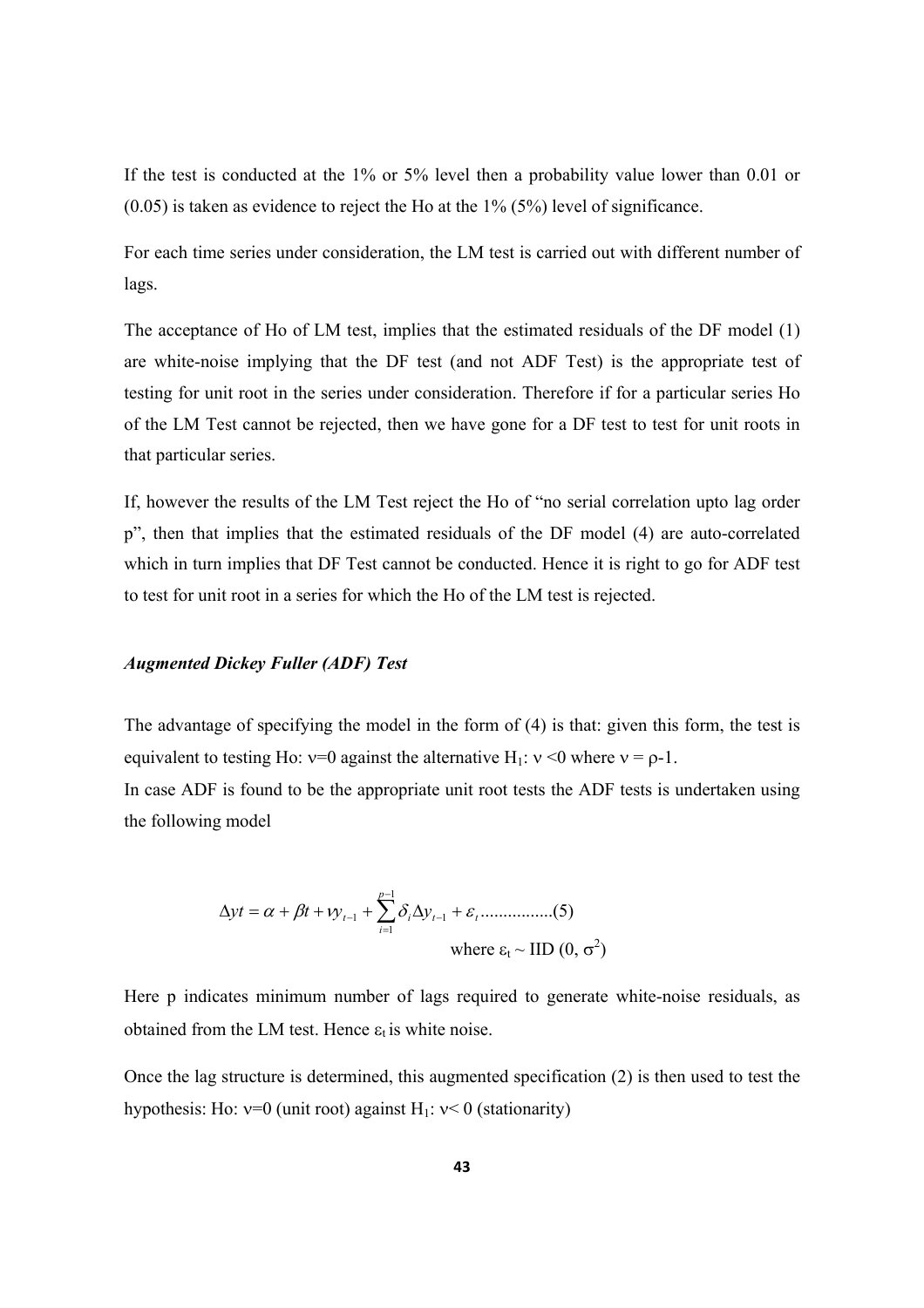The rule for the rejection of Ho in DF/ ADF Tests:

 In the DF test, the Ho of the unit root is rejected against the one-sided alternative if the t-statistic is less than (lies to the left of) the critical value.

 Since the t-statistic under the null hypothesis of a unit root does not have the conventional t-distribution, the critical values for the standard t-test cannot be used. Here the Mac Kinnon (1991) critical values for rejection of hypothesis of a unit root, as reported in E-Views have been used.<sup>18</sup>

Comparing the value of the statistic (for a series  $y_t$ ) with the Mac Kinnon Critical value if one fails to reject the Ho of a unit root then it implies that the level of the series is non-stationary. Accordingly the unit root test have been run on the first differenced data i.e.  $\Delta y_t$ . If now the results reject the null hypothesis of a unit root then it is concluded that in the level form the series is I (1), but in the first difference form it is I(0) (which implies stationarity)

**In the present exercise all the series have turned out to be I(1).** 

### *Cointegration*

Let us consider two time series  $Y_t$  and  $X_t$ , which are both I(d). In general, any linear combination of the two series will also be I(d); for example the residuals obtained from regressing Y<sub>t</sub> on X<sub>t</sub> are I(d). If, however there exists a vector  $\lambda$ , such that the disturbance term from the regression ( $u_t = Y_t - \lambda X_t$ ) is of a lower order of integration, I(d-b), where  $b >$ 0, then  $Y_t$  and  $X_t$  are usually defined as cointegrated of order (d, b).

 The economic interpretation of cointegration is that if two (or more) series are linked to form an equilibrium relationship, then even though the series themselves may be nonstationary they will nevertheless move closely together over time and the difference between

<sup>&</sup>lt;sup>18</sup> Dickey&Fuller (1979) showed that the distribution under the null hypothesis of a unit root is non-standard and simulated the critical values for selected sample sizes. More recently Mac Kinnon (1990) has implemented a much larger set of simulations than those tabulated by Dickey and Fuller. The Mc Kinnon critical values are reported by E-Views, which has been used for carrying out the exercises.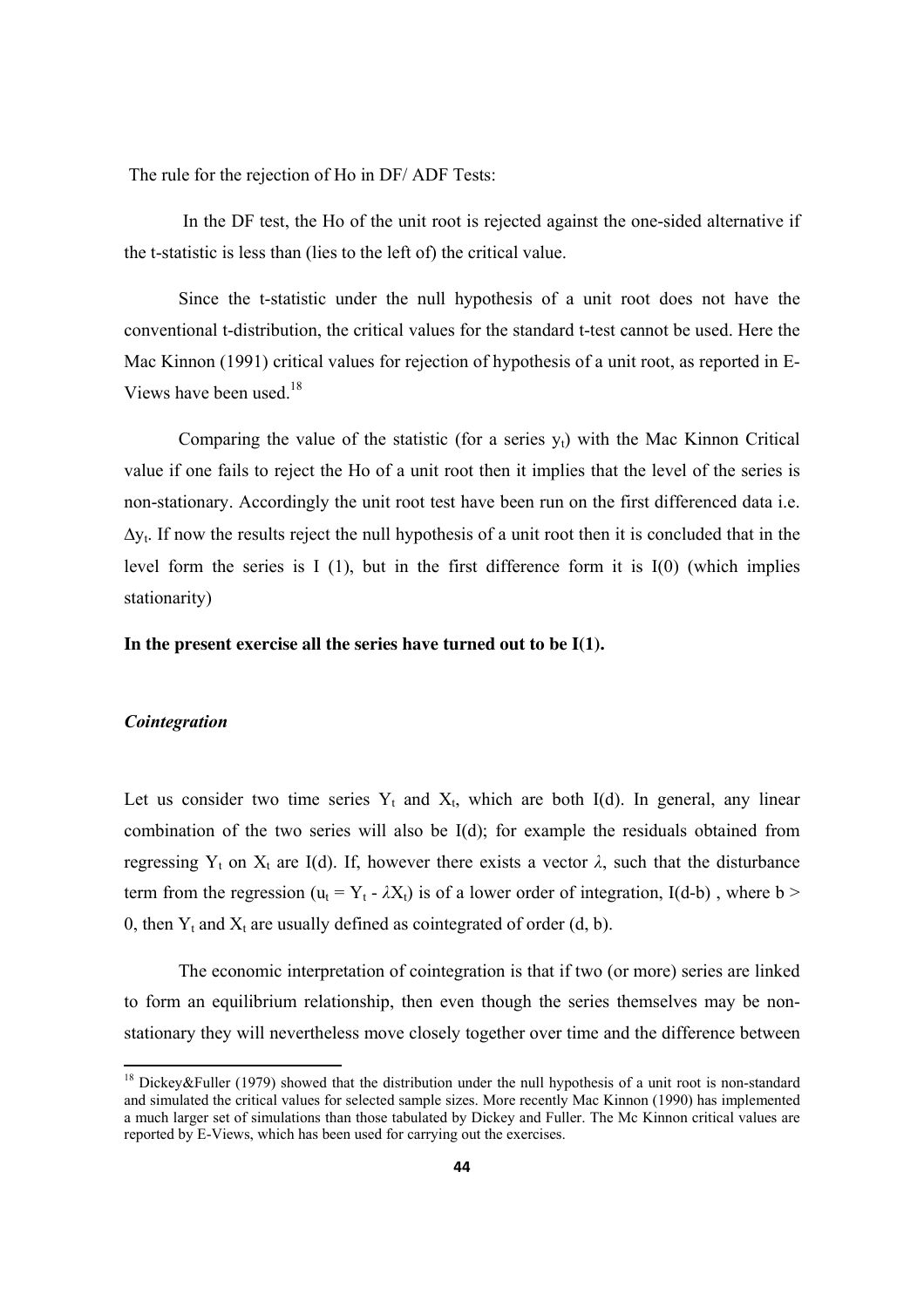them will be stable (i.e. stationary). Thus the concept of cointegration implies the existence of a long-run equilibrium (in econometric sense and not in a pure economic sense of equilibrating demand and supply) or a stable or permanent level to which an economic system converges over time, and  $u_t$  defined above can be interpreted as the disequilibrium error (i.e. the distance the system is away from equilibrium at time t)

### *Multivariate VAR (Vector Auto-regression), VECM (Vector Error Correction Model) and Cointegration <sup>19</sup>*

In the VAR approach every endogenous variable in the system is modelled as a function of the lagged values of all the endogenous variables in the system.

VAR could be represented in the mathematical form as :

*<sup>t</sup> A <sup>t</sup> A <sup>t</sup> A ptp <sup>t</sup>* Υ = <sup>α</sup> + Υ + Υ + + Υ + <sup>ε</sup> <sup>−</sup> <sup>−</sup> <sup>−</sup> ............ <sup>1</sup> <sup>1</sup> <sup>2</sup> <sup>2</sup> ……………………(6)

where  $A_1, A_2, \ldots, A_p$  are *KxK* matrices of parameters;  $\alpha$  is a *KxI* vector of intercepts and  $\varepsilon$ is a *K*-vector of *temporally uncorrelated* variables with  $E(\varepsilon_t) = \phi$ ,  $E(\varepsilon_t \varepsilon_t') = \Sigma$  for all *t* and  $E(\varepsilon_{t} \varepsilon'_{s}) = \phi$  for  $t \neq s$ .

As  $Y_t$  is integrated of order 1, (6) can alternatively expressed as

 $\Delta Y_t = \alpha + A_1 \Delta Y_{t-1} + \dots + A_p \Delta Y_{t-p+1} + B Y_{t-p} + \varepsilon_t + \dots + \dots$  (7)

Thus (7) is basically a *VAR* (*p*-*1*) in difference with  $BY_{t-p}$  as an additional term, *B* being a *KxK* matrix of parameters<sup>20</sup>.

Now, since  $Y_t \sim I(1)$ , the l.h.s. of (7) is I(0). Similarly with the exception of except  $BY_{t-p}$  all the terms of the r.h.s*.* are I(0).

<sup>&</sup>lt;sup>19</sup> This theoretical section draws on Coondoo and Mukherjee (2005).<br><sup>20</sup> The extra term annears because a vector of  $I(I)$  variables cannot

<sup>20</sup> The extra term appears because a vector of *I(1)* variables cannot have a finite-order *VAR* representation in difference.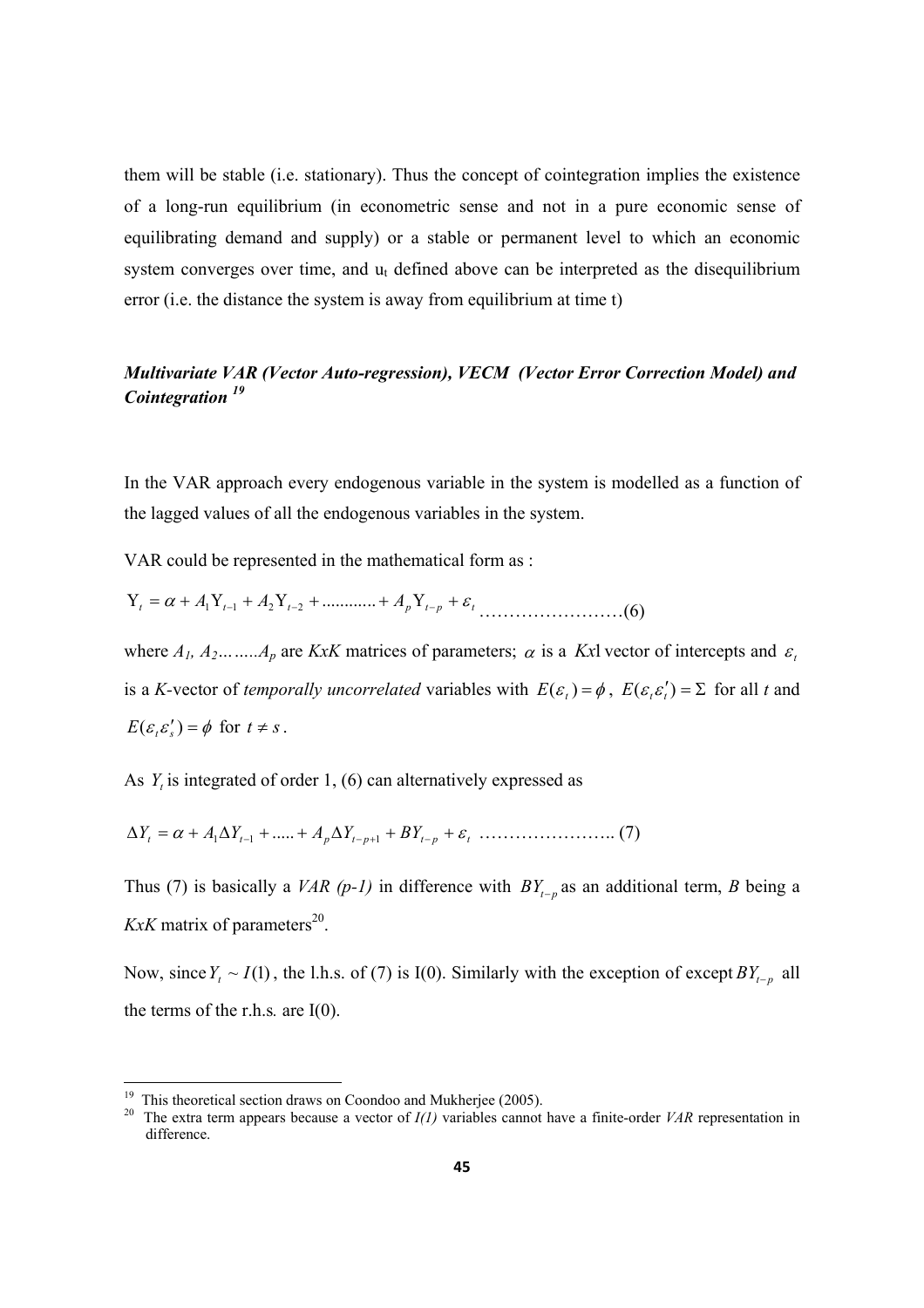As  $Y_t \sim I(1)$ , the consistency thus requires  $BY_{t-p} \sim I(0)$ .

This implies that each row of *B* should be a cointegrating vector of  $Y_t$  (the notion of cointegration has been explained before, albeit in two-variable case).

As  $Y_t$  can have at most  $r \leq K - 1$  linearly independent cointegrating vectors implies *rank* (*B*) *= r*.

Using the rank factorization result of linear algebra one gets,  $B = CD$ , where *C:Kxr* and *D:rxK* with  $rank(C)=rank(D)=r$ . Thus, (7) can be re-written as

$$
\Delta Y_t = \alpha + A_1 \Delta Y_{t-1} + \dots + A_p \Delta Y_{t-p+1} + CDY_{t-p} + \varepsilon_t \dots \dots \tag{8}
$$

where the *r* rows of *D* contain the *r cointegrating vectors* of *Y<sup>t</sup>* and each of the *K* rows of *C* contains the corresponding set of *adjustment parameters.*

Each of the r elements of  $DY_{t-p}$  is a stationary random variable which measures the extent by which the realized values of the *K* variables deviates from the *long run equilibrium condition* that the corresponding cointegrating vector represents and hence these are called the *error correction terms* and the system of equations (8) is called the VECM.<sup>21</sup>

Johansen's procedure of cointegration test is based on the estimation of the *VECM* (as shown in eqn. 8) using the maximum likelihood method. It also needs to be noted that since the *r* cointegrating vectors as contained in  $D$  are non-unique<sup>22</sup>, these have to be normalized. Typically, using the normalization, one would obtain the cointegrating vectors as the rows of a matrix  $D^* = [D_1 D_2]$ , where  $D_1$ : *rxr* with *1* in the diagonals and  $D_2$ : *rxK*.

 In some software packages the set of *r* cointegrating vectors are presented in the form  $[I D_3]$  where  $D_3 = D_1^{-1} D_2$ . Suppose we partition the variables into two groups as

<sup>21</sup> The system of equations (8) is usually referred to as the *Granger Representation* of a set of cointegrated *I(1)* variables .

<sup>&</sup>lt;sup>22</sup> This is because for any  $F:rxr$  non-singular,  $FD$  is also a set of  $r$  linearly independent cointegrating vectors of  $Y_t$ .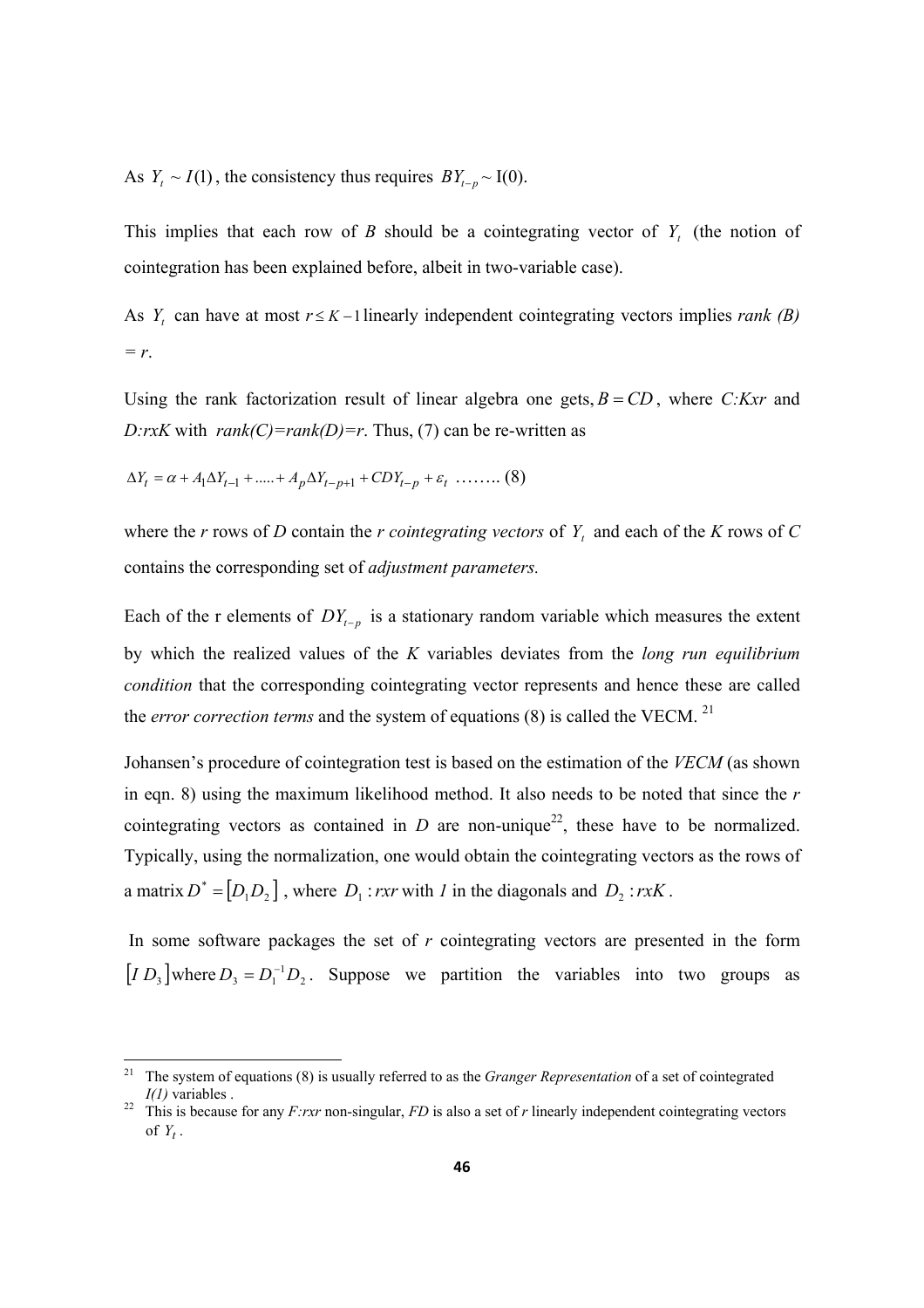$Y_t^* = \{Y_{1t}, Y_{2t}, ..., Y_{rt}\}\$  and  $X_t^* = \{Y_{(r+1)t}, Y_{(r+2)t}, ..., Y_{Kt}\}\$ . Then the set of cointegrating relationships can be expressed as

$$
Y_t^* = -D_3 X_t^* + v_t \quad (5)
$$

where  $v_t$  is a *r*-vector of stationary random disturbance terms. Note that (5) resembles the system of reduced form equations of a structural simultaneous equations model. Indeed, following this approach, one may try to arrive at a set of structural equations implied by the given sample data set. Such an exercise essentially involves the task of identifying the subset of (*K-r*) exogenous variables of the given set of variables.

### *Test for Cointegration*

In order to carry out the Johansen's maximum likelihood approach for testing cointegration it needs to be first ensured that the series with which one is working is non-stationary and integrated of order one. As already indicated before all the series have been observed to be integrated of order 1 i.e. I(1) in the present study.

The next problem, which one faces, is that of specification of lags. It may be noted here that in contrast to some other statistical packages, EViews specifies the lags as lags of first differenced terms and not in terms of levels. For example the choice of lag (1 4) implies that the test VAR regresses  $\Delta y_t$  on  $\Delta y_{t-1}$ ,  $\Delta y_{t-2}$ ,  $\Delta y_{t-3}$  and  $\Delta y_{t-4}$ . The lag order has been chosen by using AIC (Akaike Information Criterion), reported by E-Views, with the least value of AIC being used to select the optimum lags. The lag order in the current exercise has mostly been found to be 3.

The LR test Statistic, often referred to as Trace Statistic, that is used for testing cointegration is given below

$$
Q_r = -T \sum_{i=r+1}^{k} \log(1 - \lambda_i)
$$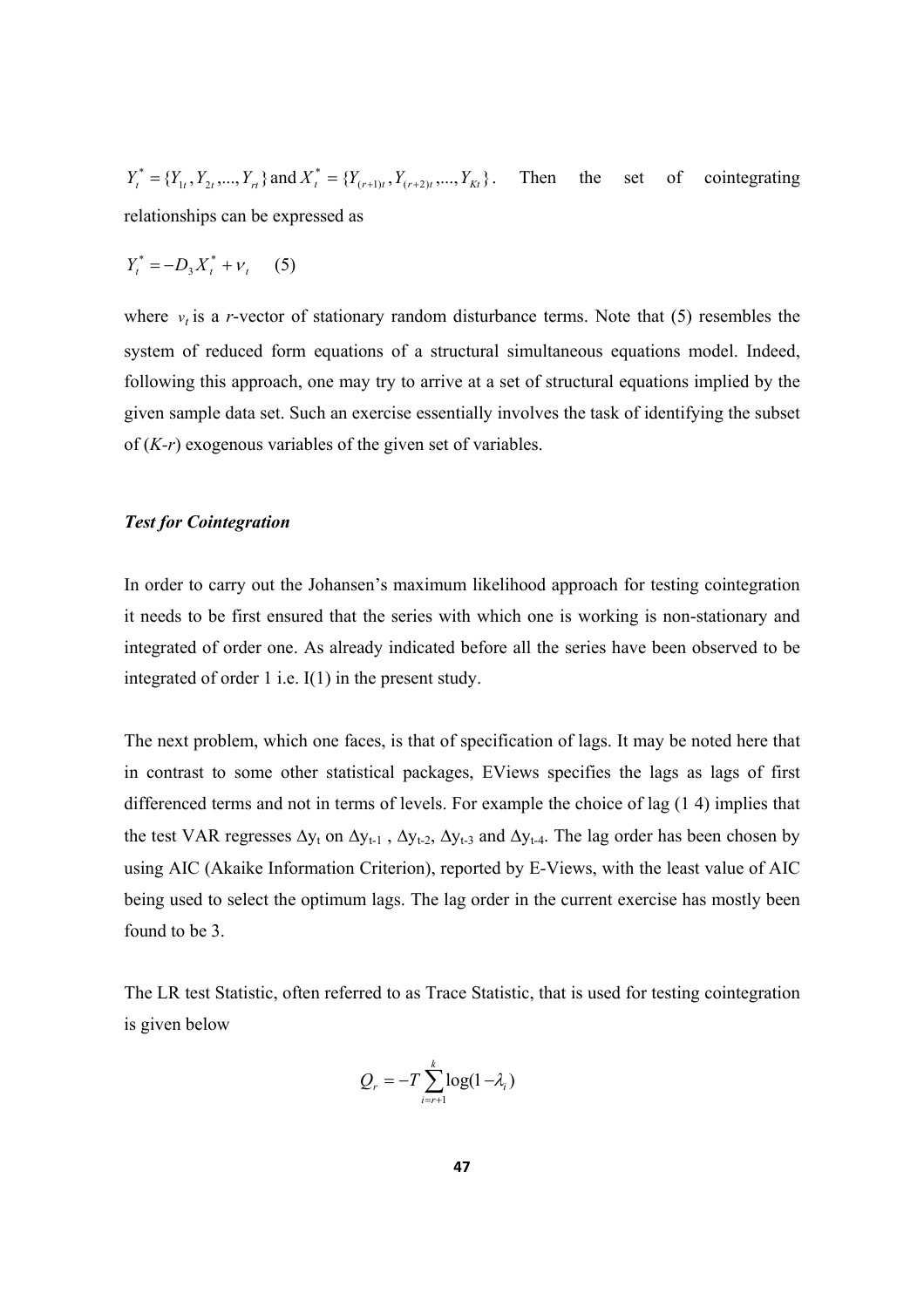For  $r = 0, \ldots, k-1$ . where  $\lambda_i$  is the ith largest eigen value (for more details see Enders, 2004) Chapter 6, sections 7 and 8 ; Kirchgässner and Wolters, 2007, Chapter 6 section 6.3 ). The trace test has the null hypothesis

 $H<sub>0</sub>$ : there are at most r positive eigenvalues

against the alternative hypothesis

 $H_1$ : there are more than r positive eigenvalues.

The test starts with  $r = 0$  and is performed until the first time the null hypothesis cannot be rejected. The cointegration rank is given by the corresponding value of r. If the value of the trace test statistic exceeds the critical value, then the null hypothesis is rejected, otherwise accepted.

### **1.5 Results and Analysis**

As a first step, in order to understand the nature of the data generating process (DGP) a visual inspection of the plot of the time series pertaining to variables has been carried out before conducting the formal tests for unit roots. The visual inspection helps in making out if the series resembles a pure random walk or its variants or just appears like a series with a simple deterministic trend. The visual inspection further helps in identifying if there are any structural breaks in the series or otherwise. However no structural breaks have been observed in the series. The plots of the variables in their logarithmic form that have been considered in the paper are given in Appendix 2.

In case the presence of a trend is apparent from the plot of a series, it has first been detrended and/or differenced to see if they resemble a stationary series hovering around a mean or deviating from the mean with/without a trend etc. Appendix 1.1 illustrates a detrended and differenced series for the series WORLDDD (logarithm of world demand) which apparently consists of a visible trend at the level of the series. However detrended WORLDDD does not seem to resemble a stationary process whereas D(WORLDDD) does resemble closely a stationary process The same process has been repeated for other variables namely WORLDGDP, LSNOPEC which apparently consist of visible trends. However, none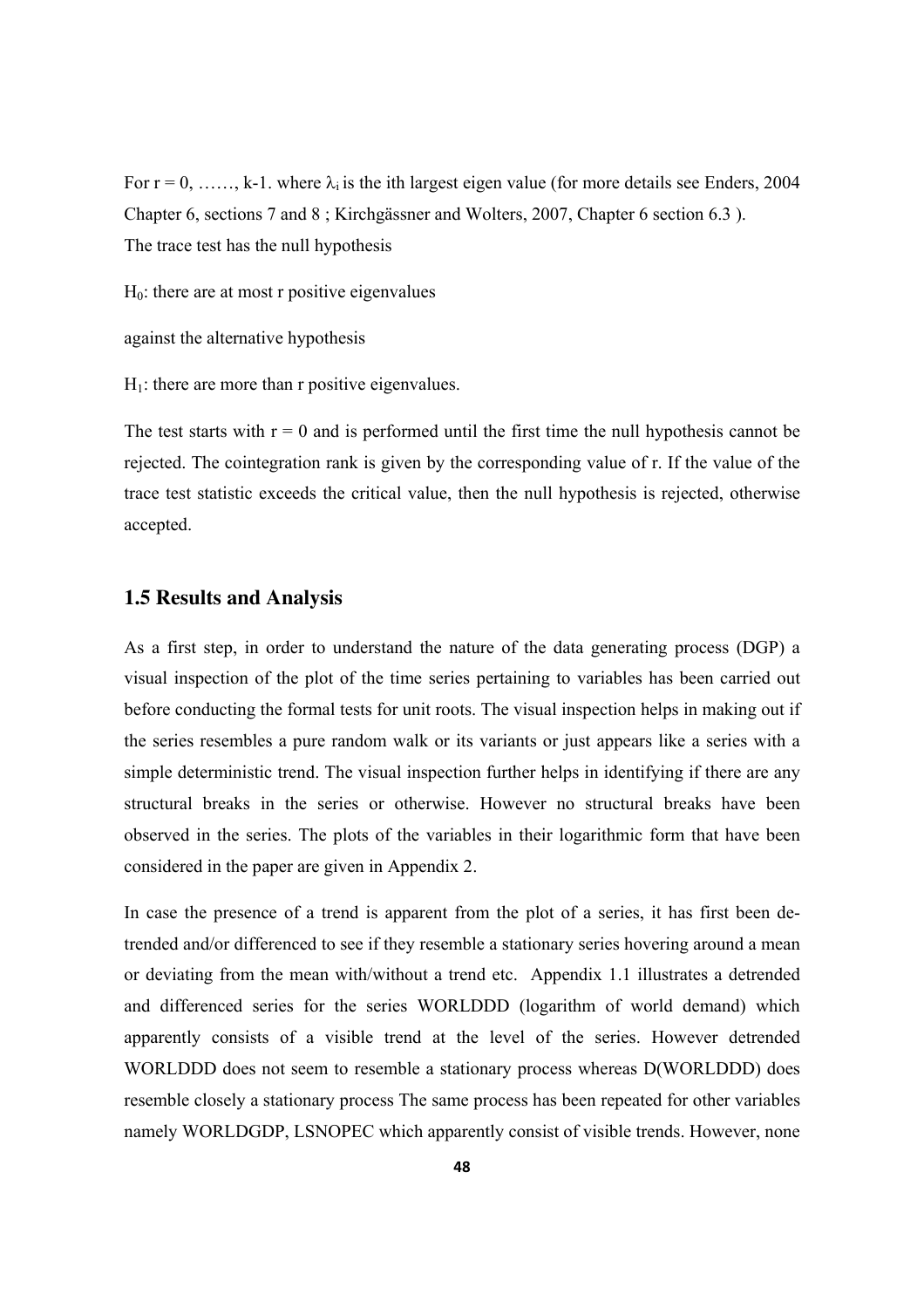of the variables after detrending seemed to resemble a stationary process whereas the first difference of each of the series has been observed to closely resemble a stationary process. Besides the visual inspection, the formal test for non-stationary (Dickey Fuller unit root test) has also been carried out on the de-trended series on the basis of which the series has been observed to be non-stationary.

Besides, the DF / ADF unit root tests have been carried out on all the variables in their logarithmic form and on their difference. Appendix tables 1.1A and 1.1B reports the results of unit root test (DF/ADF tests) at the level and the first difference of the series for the logarithms of demand of crude for world (LWORLDDD); Non-OPEC crude supply (LNOPECS); real GDP at PPP for world (LWORLDGDP); real price of crude (LREALP); Non-OPEC Reserve (LNOPECRES), capacity utilization of OPEC (LCAPUTILOPEC); ratio of stocks to demand of crude oil (LSTKSDD) where 'L' stands for logarithms. From the unit root tests that have been carried out on all the variables in their logarithmic form, all of them have been observed to be  $I(1)$  i.e. integrated of order 1 and the first difference of the variables have been observed to be integrated of order zero.

After that cointegration test by Johansen Procedure (as explained in details in the preceding section) has been carried out on the set variables their logarithmic form in order to examine if any statistically significant cointegrating vector exists for each of the variable set under consideration for world crude demand and Non-OPEC supply.<sup>23</sup> If at least one cointegrating vector is found, VECM (Vector Error Correction Model) has then been estimated for the set of variables to examine the existence of interrelated short term temporal movements in the growth rate of variables.

It needs to be underscored here that cointegration has been examined separately for three subsets of variables namely (LWORLDDD, LREALP, LWORLDGDP); (LSNOPEC, LNOPECRESERVE, LREALP) and (LREALP, LCAPUTILOPEC, LSTKSDD) and separate VECM are also estimated for these set of variables. The vast body of empirical and theoretical literature that exists and partly captured in the literature survey in section 1.2 does

<sup>&</sup>lt;sup>23</sup> The optimum order of VAR in the cointegration analysis has been determined by using Akaike Information Criterion (AIC) and in most cases the optimum order has been observed as 3 (lag intervals 1 to 3).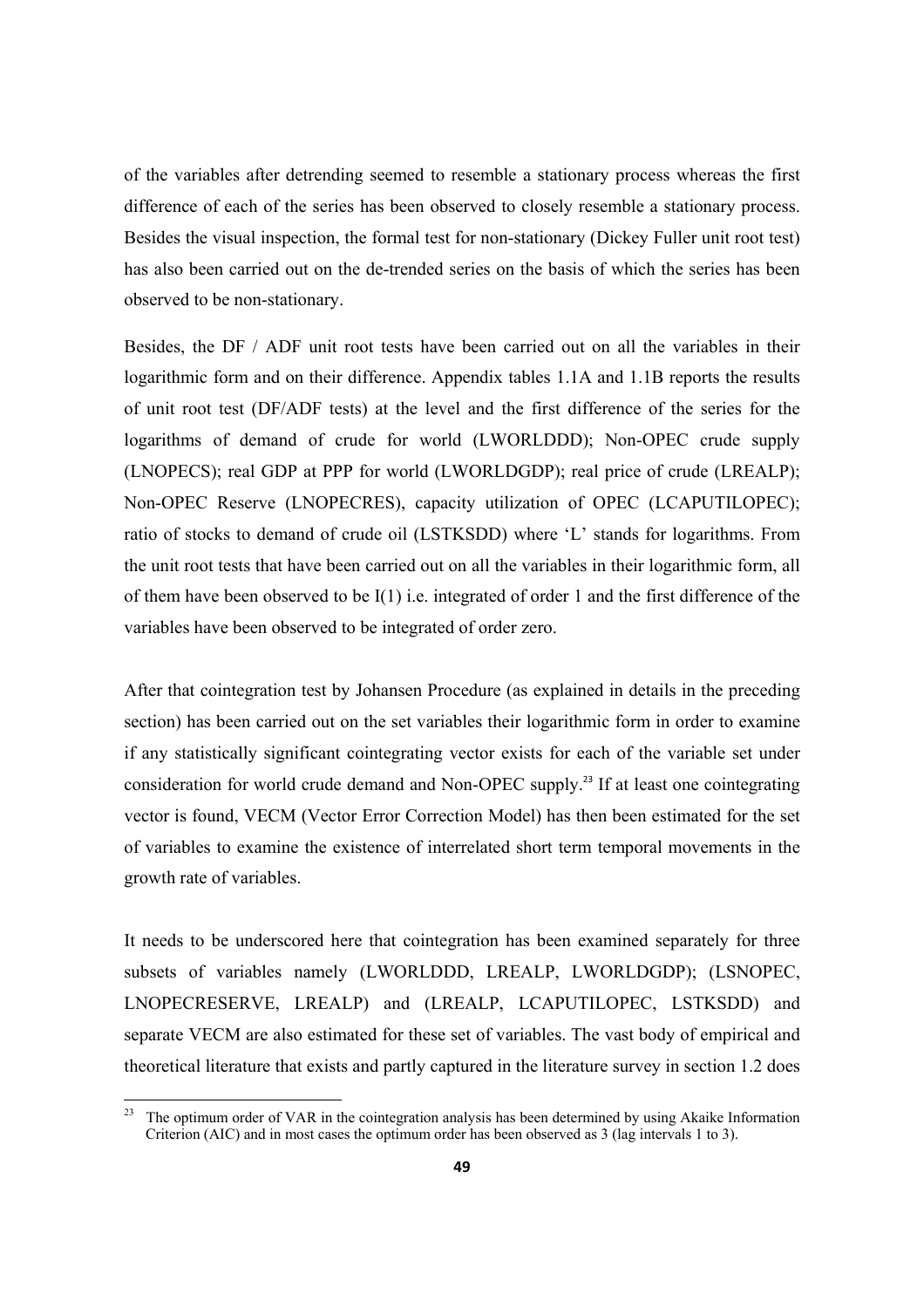provide insights on the relationships between the variables contained in each of the subsets and thus provides motivation for choosing these subsets. The first subset tries to explore if potential long-run co-movements and an economically meaningful equilibrium relationship could be observed between world demand, the real price and the economic activity given that the real price and economic activity are usually considered as the potential determinants of world oil demand. The second subset tries to explore presence of long-run co-movements between non-OPEC supply, non-OPEC reserves and real price and if they could be captured by a linear long-run equilibrium relationship or steady state (in econometric sense). The third subset tries to examine the co-movements of real oil price with two potentially strong determinants that are very likely to influence the world price namely capacity utilisation of OPEC (which hints towards OPEC's spare capacity) and days of forward consumption of stocks (i.e. the days for which the stock of crude oil would be able to sustain the demand). The estimated VECM on the aforementioned subsets basically tried to reconcile the shortrun temporal variations of these variables within the subsets with their long-run steady-state co-movements.

Appendix tables 1.2A, 1.2B and 1.2C report the results of the trace test for cointegration (Johansen Maximum Likelihood procedure) pertaining to world crude demand and Non-OPEC crude supply and real crude price respectively. Appendix tables 1.3A, 1.3B and 1.3C show the estimated cointegrating vectors. Appendix tables 1.4A, 1.4B and 1.4C show the VECM that have been estimated for world crude demand, Non-OPEC supply and real crude price respectively. Appendix table 1.5 contains the summary data of different variables that have been used for estimation of world crude demand and Non-OPEC supply.

### **1.5.1 Long-Run Price and Income Elasticity of Crude Demand**

Appendix 1.3A shows the statistically significant cointegrating vector obtained through trace test of cointegration for the set of non-stationary variables (LWORLDDD, LREALP, and LWORLDGDP) obtained after normalization by considering the coefficient corresponding to LWORLDDD as 1. In other words, LWORLDDD has been considered as the dependent variable. The existence of cointegration between non-stationary variables, as already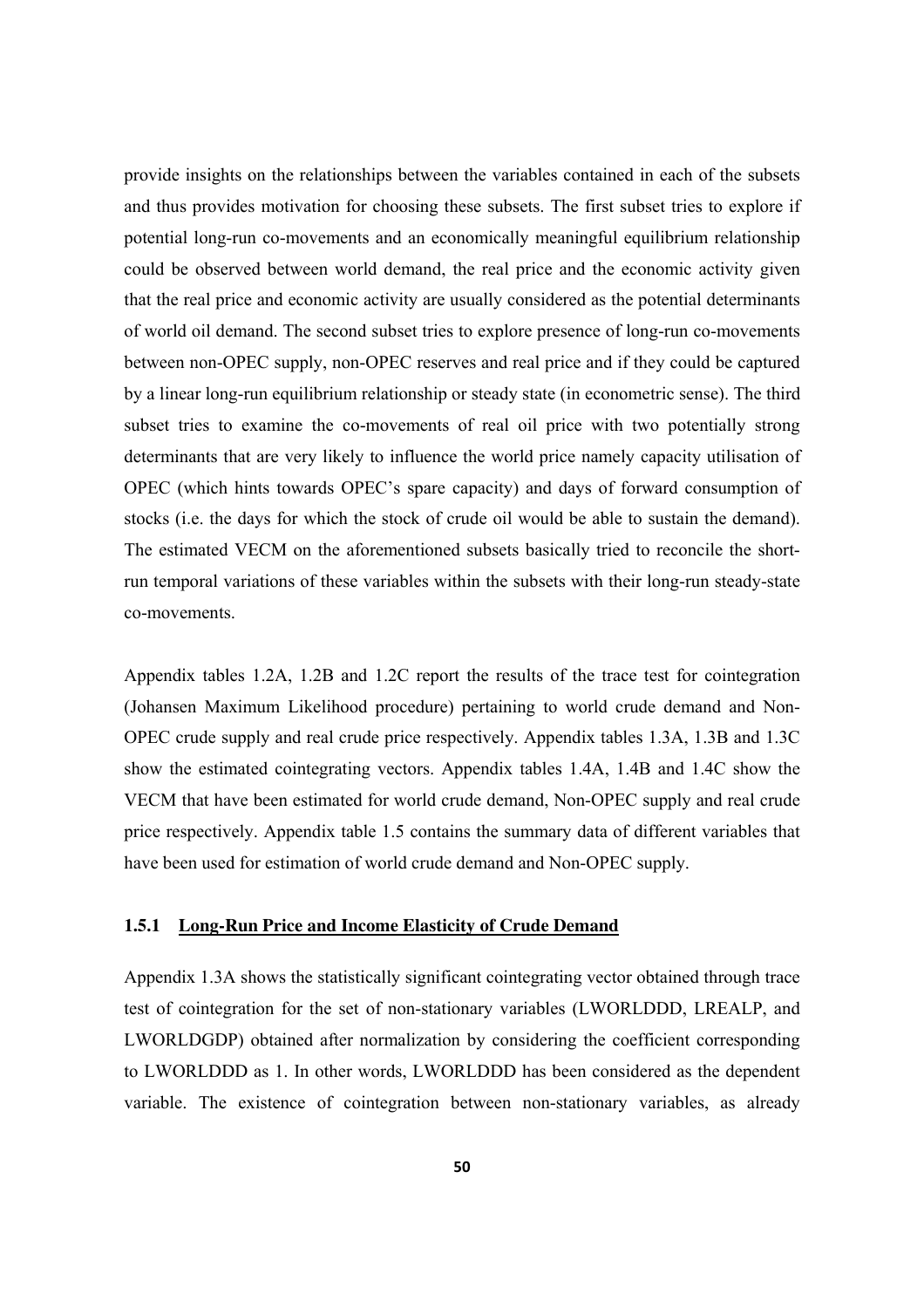indicated in the section on data and methodology, implies that there exists a linear combination of these variables which can make them stationary and the linear combination could be represented by the estimated cointegrating vector.

By convenient transposition in Appendix 1.3A, LWORLDDD can come on the left hand side as dependent variable and the variables representing real price and economic activity or real income (real GDP) along with the associated coefficients can come on the right hand side. As all the variables are logarithmically transformed the coefficients associated with real price and real income basically represent the long-run elasticity of crude demand with respect to real price and real income. On the basis of the estimated cointegrating vector, the long-run price and income elasticity of demand for world could be summarized as below:

| Variable     | Price      | Income     |
|--------------|------------|------------|
|              | Elasticity | Elasticity |
| Crude Demand | $-0.017$   | 0410       |

**Table 1.1A Long Run Price and Income Elasticity of World Crude Demand** 

From table 1.1A it is clear that crude demand is highly price inelastic in the long run for world. The responsiveness to increase in real income (real GDP) has also been found to be low. Since, the world comprises combination of economies with varying oil intensities of GDP and with varying demand for crude, the income elasticity has been found to relatively balanced and is neither on the higher side nor on the lower side. However, the primary issue of concern is the insignificant price elasticity of world crude demand. This implies that even if the crude price gears up substantially in future demand is not going to come down significantly.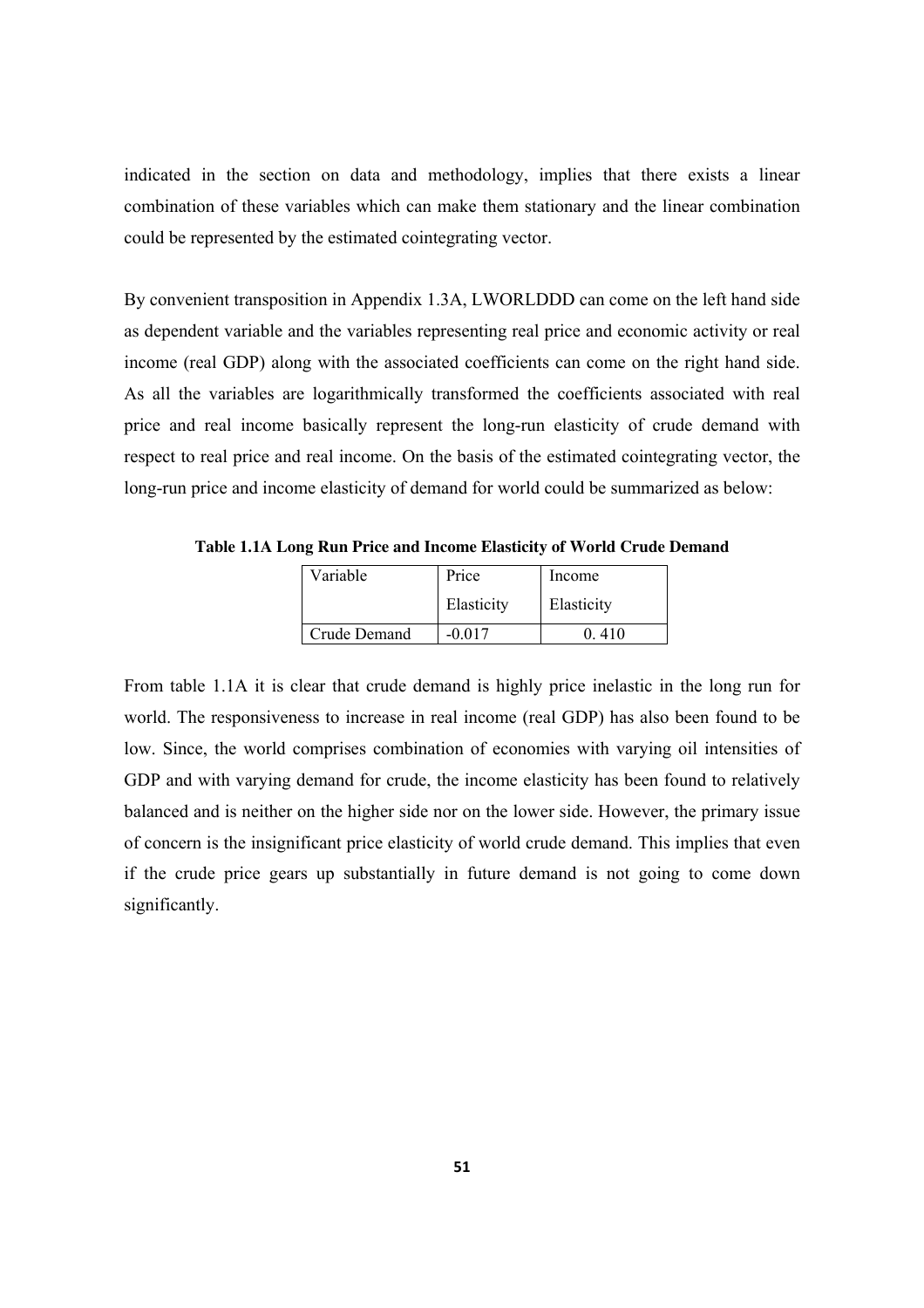### **1.5.2 Short-run Dynamics**

The short-run dynamics of world crude demand could be analysed by using the estimated VECM. The individual equation of an estimated VECM describes the short run temporal movement of a set of co-integrated variables. All the variables are expressed in logarithms and the first difference of individual variables measure year to year growth rate of the variables. The estimated VECM equations thus basically provide explanations of the observed temporal variations of the growth rate of individual variables.

Appendix 1.4A shows the estimated VECM relating to the set of variables (LWORLDDD, LREALP, and LWORLDGDP) for the period 1975-2004. The VECM consisting of lagged difference terms as explanatory variables has been derived in its reduced form after removing the terms that have insignificant't' statistic values. Figures in the parenthesis below the coefficients in the VECM indicate the value of t statistics. E(-1) denotes the normalised cointegrating equation ( normalised by assuming the coefficient of LWORLDDD as 1) and is considered as the error correction term. In fact the coefficient associated with E(- 1) is referred to as the 'adjustment coefficient' and basically reconciles the short-run realization of the value of the dependent variable (LWORLDDD here) at some preceding time point with the long-run permanent level (often referred to in the time series econometric literature as long-run equilibrium level) determined by the normalised cointegrating equation. It could be observed from Appendix 1.4A that for individual equations the measure of goodness of fit (as measured by adjusted R-squared values at the bottom of the VECM) is highest for the equation pertaining to LWORLDDD (adjusted R-squared is 0.55). For the same equation, the coefficient of E(-1), which is considered as the 'adjustment coefficient' is significant (t value -2.55) and negative. As the adjustment coefficient in association with the error-correction term reconciles the short run with the long run, a positive value for adjustment coefficient signifies a tendency of realised world demand to move away from long run 'permanent level', determined by the cointegrating equation. The negative adjustment coefficient corresponding to E(-1) on LWORLDDD may then be interpreted as the systems tendency to return to the long-run equilibrium level and hence represents a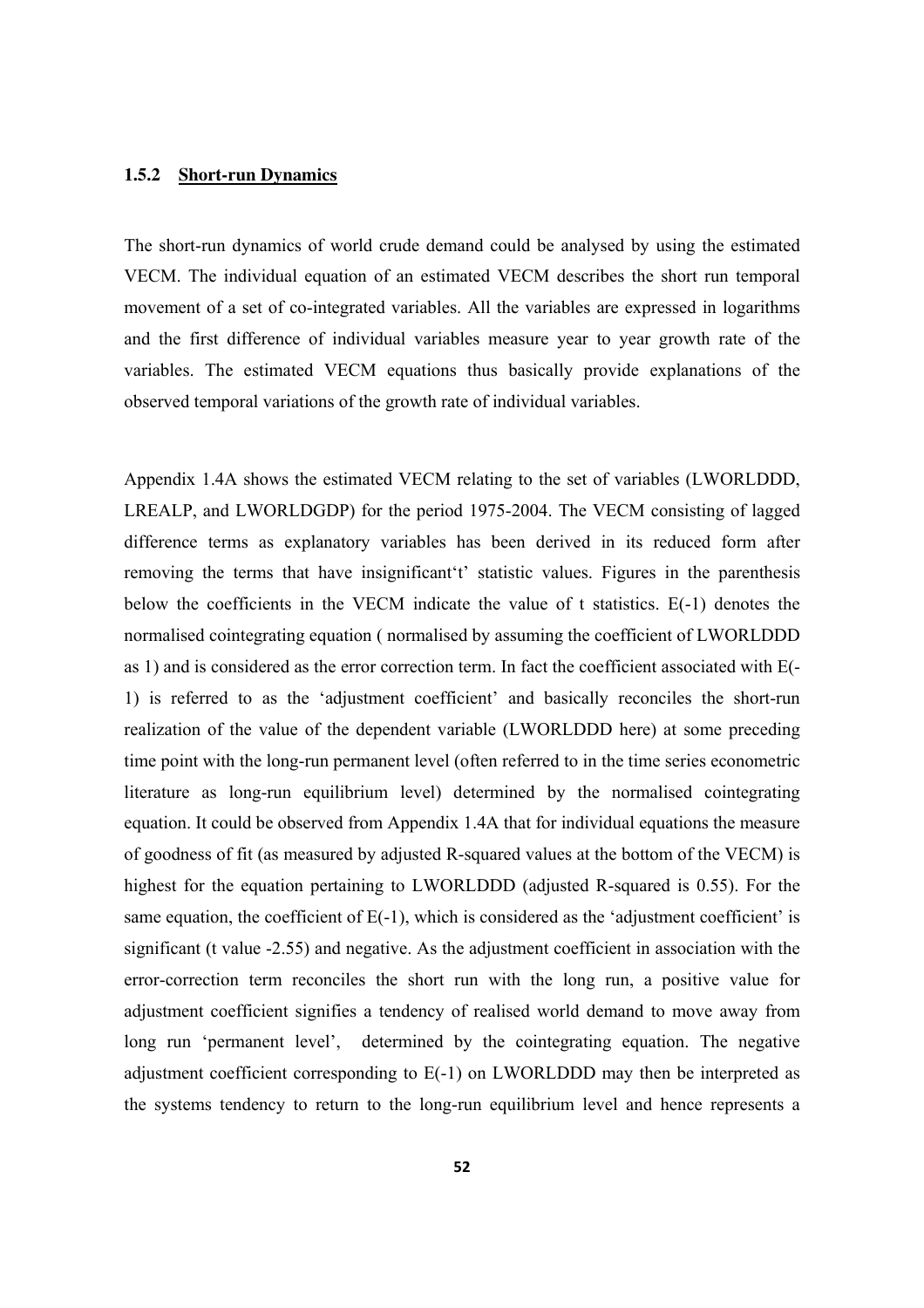stable system. However, in the equation pertaining to world demand no other lagged difference terms for explanatory variables has been found to be significant, which in a way tend to hint towards a more autonomous nature of the world crude demand in the short run. In case of the other two equations in VECM pertaining to real world GDP and real crude price none of the explanatory lagged difference terms including the adjustment coefficient have been observed as significant.

#### **1.5.3 Long Run Price Elasticity of Non-OPEC**

Appendix 1.3B shows the normalized co-integrating vectors obtained through trace test for Non-OPEC (considering the coefficient LSNOPEC as 1).

Through normalization process and through convenient transposition in the form of equation, LSNOPEC can come on the left hand side as dependent variable and other variables can come on the right hand side as independent variables. As the variables are logarithmically transformed, the coefficients associated with these variables in Appendix 1.3B basically represent the long-run elasticity of oil supply for N-OPEC with respect to these variables. Table 1.2 below show the long-run price elasticity of Non-OPEC supply based on the estimated cointegrating vector in Appendix 3B.

#### **Table 1.2**

**Long Run Price Elasticity of Non-OPEC Supply (SNOPEC)** 

| Region | Variable                            | Value |
|--------|-------------------------------------|-------|
|        | Non-OPEC Price Elasticity of Supply | 0.28  |

As evident from the above table N-OPEC supply of crude is highly inelastic with respect to real price in the long run. This is not a very healthy sign for the world crude market as this inelasticity implies that any increase in crude oil prices in the long-run may not be accompanied by a concomitant increase in Non-OPEC Supply. Given the fact that the world crude market has become more volatile, as explained in the backdrop in section 1.1, this implies more impending plights for the heavily crude import dependent economies like India and China. This is because the insignificant price elasticity of Non-OPEC signifies a higher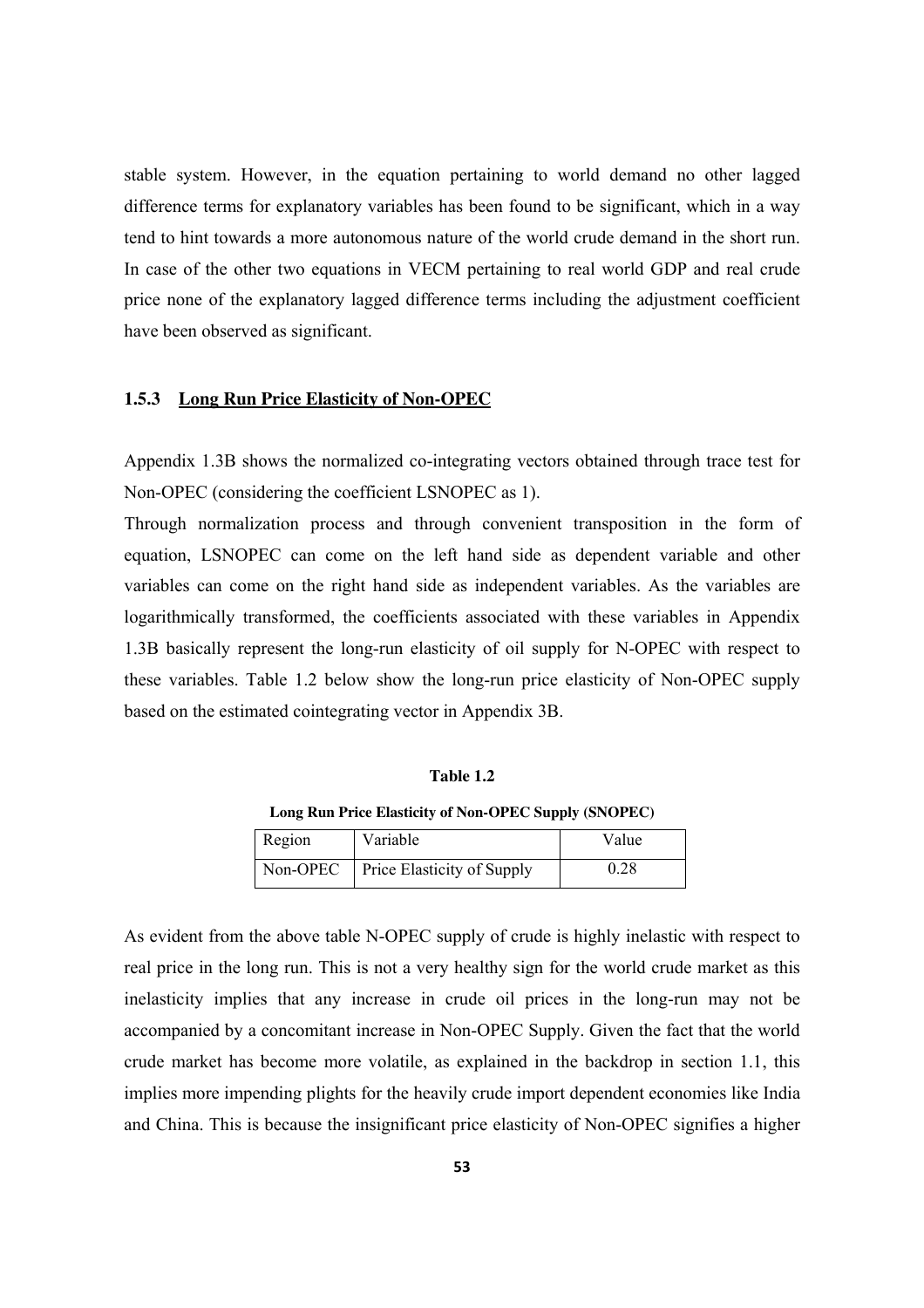dependence on OPEC crude supply for meeting the needs of these emerging economies thus making them increasingly vulnerable to crude price shocks.

From Appendix table 2.3B, Non-OPEC Supply could also be observed as inelastic and negatively responsive to their proven reserve position. However such inelastic response may be explained by the phenomenal decline in production of Non-OPEC on account of disintegration of Former Soviet Union (FSU) in 1994. With the Former Soviet Union (FSU) possessing the largest (nearly 30 percent) reserve in N-OPEC before disintegration and still accounting for a large pool of reserve (nearly 40 percent), such inelastic and negative response of Non-OPEC production (which has always been dominated by FSU output) to their proven reserve position may not appear that unusual.

### **1.5.4 Short-run Dynamics**

Appendix 1.4B shows the estimated VECM for the set of variables (LSNOPEC, LREALP, and LNOPECRESERVE). As evident from the table, corresponding to the equation for N-OPEC supply, the coefficient of E(-1) is significant and negative. Using the same line of reasoning as has been applied for Appendix 1.4A, the negative effect of E(-1) on LSNOPEC could be interpreted as the system's tendency to return to the stable or permanent level (as determined by normalized co-integrating relationship considering LSNOPEC as 1). The overall measure of goodness of fit (adjusted  $R^2$ ) for the N-OPEC supply equation is however quite low. However, the coefficient indicating the responsiveness of D (LSNOPEC) to D(LRESERVENOPEC (-1)) has been found to have a t value of 2.24 associated with it and is thus significant. The value of the coefficient, albeit positive, is however less than 0.5. Thus, the rate of growth of LSNOPEC in response to rate of growth of LRESERVENOPEC in the short run has been observed as considerably low. Similarly, the responsiveness of the rate of growth in LSNOPEC with respect to the lagged rate of growth of real price (LREALP (-2)) has also been observed to be significant but of very low magnitude. This tendency of deceleration in the pace of Non-OPEC oil supply in response to an increase in the rate of growth of real price in a way tend to reinforce the inelastic and insignificant response of N-OPEC Supply to real price. For the equation pertaining to real price (LREALP) in the VECM, the adjusted R-squared has been observed to be around 0.38. However, the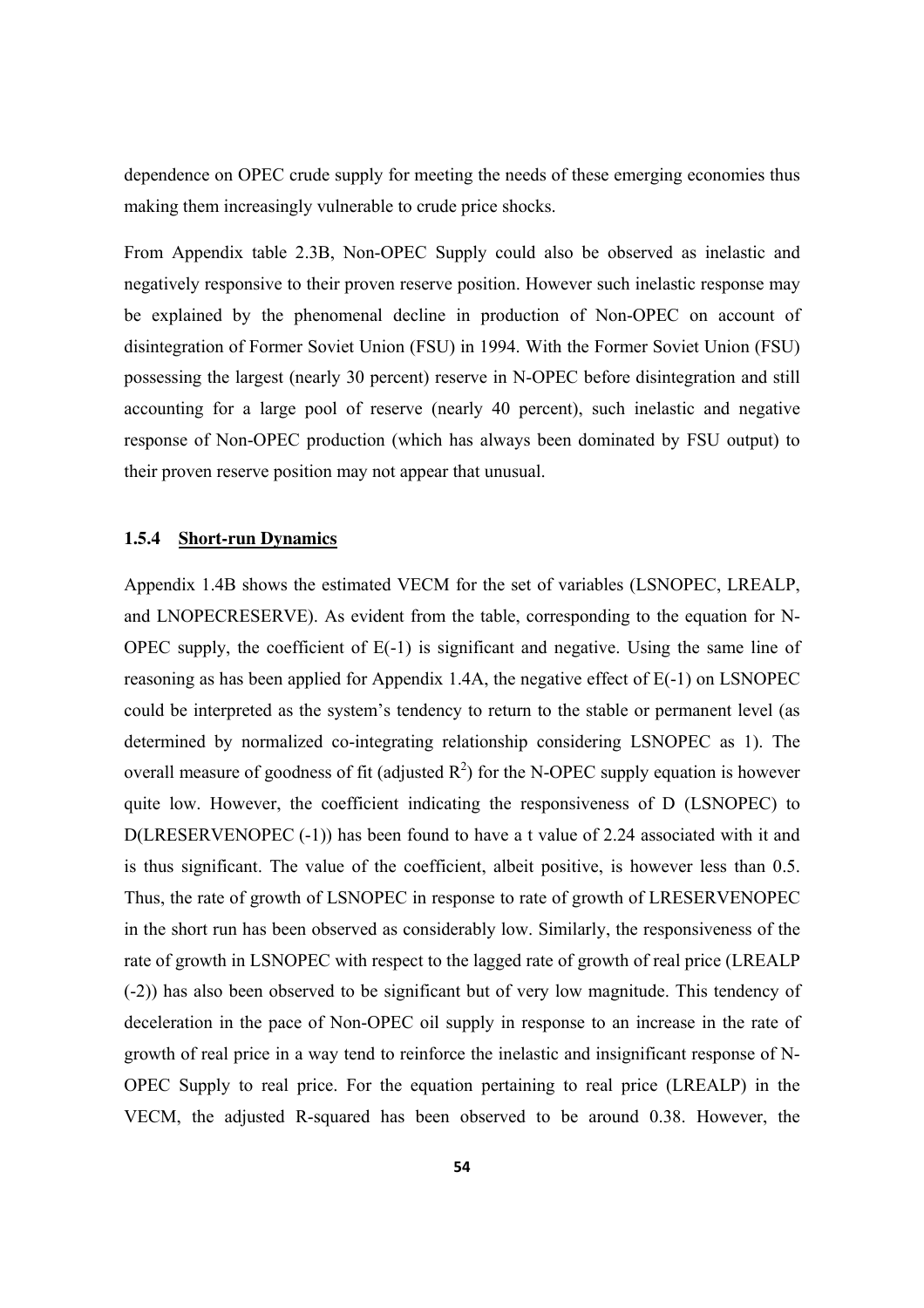coefficient associated with none of the explanatory variables in their lagged differences has been observed as significant. For the equation pertaining to Non-OPEC reserve (LNOPECRESERVE), the value of adjusted R-squared has been observed as 0.25, which is quite low and the coefficient associated with D(LREALP(-2)) other than the adjustment coefficient have been observed as significant (as evinced by the t-values in parenthesis). The responsiveness of D(LNOPECRESERVE) to D(LREALP(-2)) is positive but very low. An increase in real crude price acts as a signal and provides incentive for more exploration and discovery. This only implies that the growth in real crude price in the last to the preceding period may only mildly influence the growth in Non-OPEC reserve.

## **1.6 Model Projections of Call on OPEC for the Sample Period 1975- 2004 and Analysis**



**Fig. 1.5 Actual and Model Projection of World Crude Demand for 1975-2004**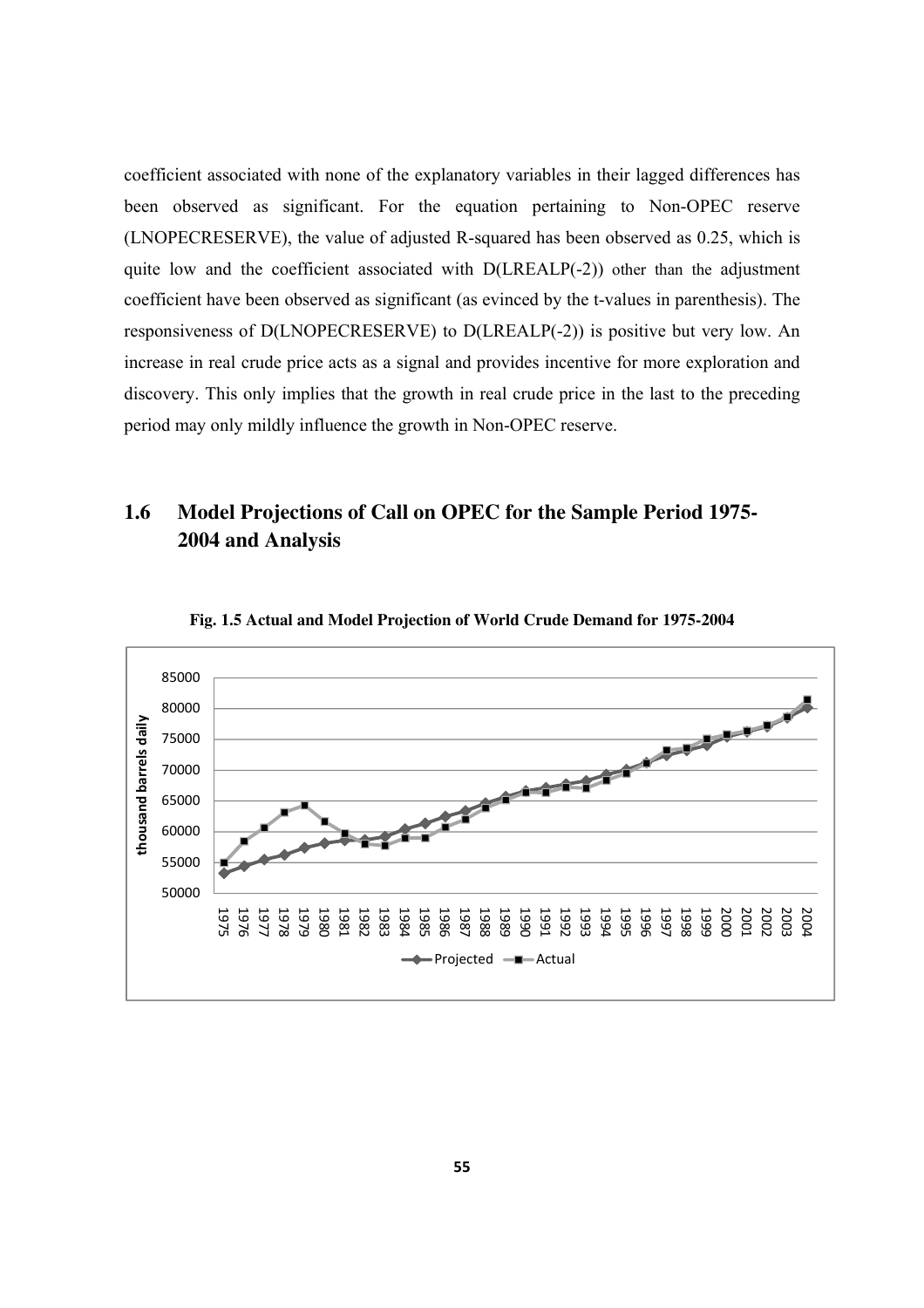

**Fig. 1.6 Actual and Model Projection of Non-OPEC Crude Oil Supply for 1975-2004** 

Fig. 1.5 compares the projections using the normalised cointegration equation and hence using the long-run price and income elasticity of world crude demand (over the sample period 1975-2004) diagrammatically. The projected trajectory could be observed as close to actual for most part of the time period 1975 to 2004. Thus, the projected trajectory of world crude demand could be considered as close substitute of the actual trajectory of the world crude demand for the sample period under consideration. The RMSE (Root Mean Square Error)<sup>24</sup> of the actual and projected series in their logarithmic form has been observed as around 0.016.

$$
RMSE(\hat{\theta}) = \sqrt{MSE(\hat{\theta})} = \sqrt{E((\hat{\theta} - \theta)^2)}
$$

 $24$  The root mean square error (RMSE) is a frequently-used measure of the differences between values predicted by a model or an estimator and the values actually observed from the thing being modelled or estimated. RMSE is a good measure of accuracy. These individual differences are also called residuals, and the RMSE serves to aggregate them into a single measure of predictive power. The RMSE of an estimator  $\hat{\theta}$  with respect to the estimated parameter  $\theta$  is defined as the square root of the mean squared error: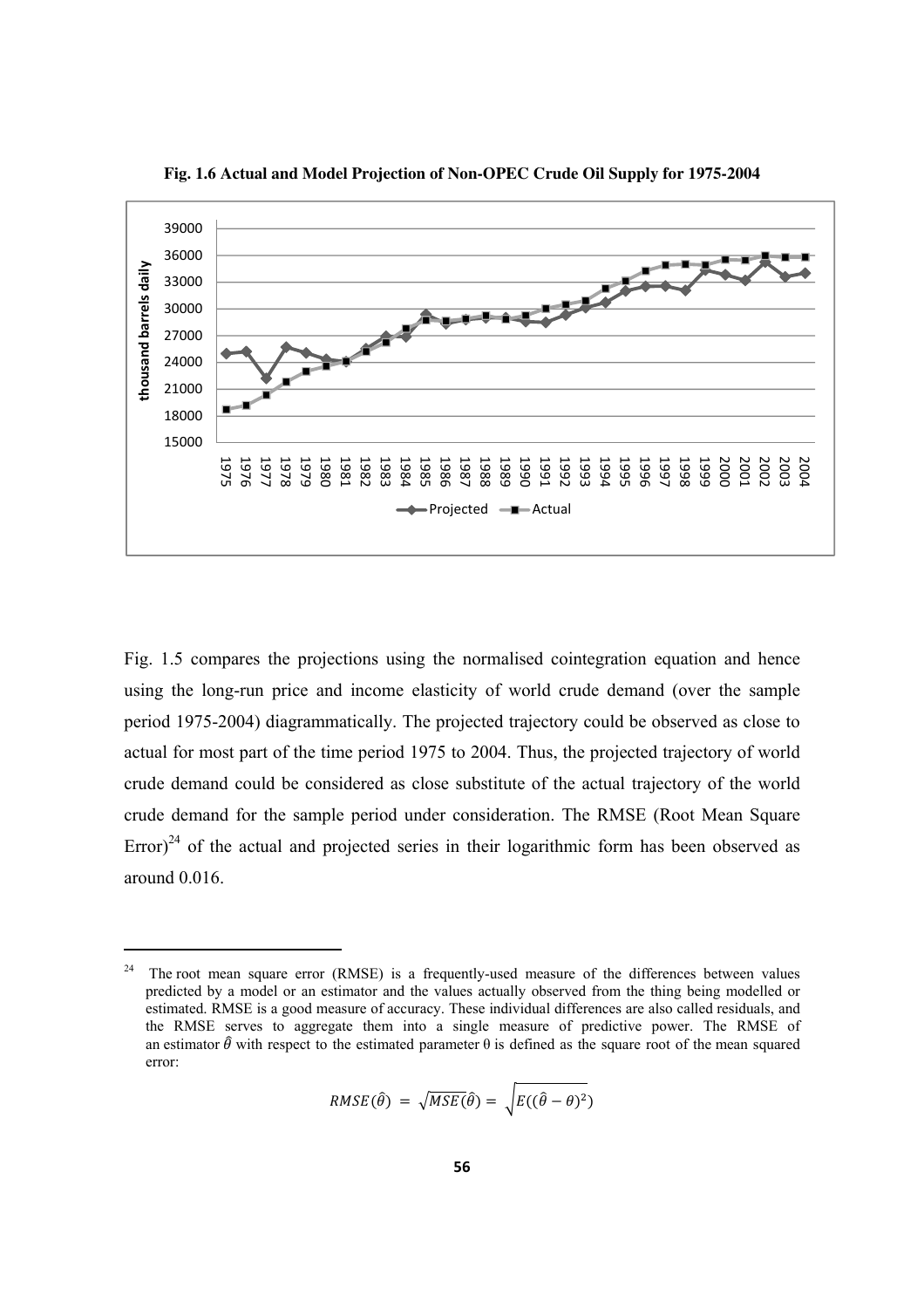Fig 1.6 compares the projections of Non-OPEC crude oil supply with the actual data on crude oil supply over the sample period 1975-2004 using estimated cointegrating vector for Non-OPEC supply. Although the projected trajectory does not remain completely mingled with the actual production trajectory of Non-OPEC but remains mostly around the actual trajectory for the entire sample period. Thus, the projected trajectory of Non-OPEC crude supply could also be considered as a close substitute of the actual trajectory of Non-OPEC crude supply for the sample period. The RMSE (Root Mean Square Error) of the actual and projected series in their logarithmic form has also been observed as 0.011, which is very low.

Using the projected world crude demand and Non-OPEC crude supply, as shown in figs. 1.5 and 1.6 the projected call on OPEC output pertaining to the aforesaid period has been derived as –

# **Projected Call on OPEC = Projected World Crude Demand – Projected Non-OPEC Crude Supply**

The projected call on OPEC after accounting for actual stock adjustment<sup>25</sup> during the sample period could be given as:

# **Projected Call on OPEC = Projected World Crude Demand – Projected Non-OPEC Crude Supply + Stock Adjustment**

The projected series with or without stock adjustment are then juxtaposed with actual OPEC output during the period as shown in fig. 1.7.

<sup>&</sup>lt;sup>25</sup> The figures on stock adjustment for the sample period have been obtained from BP (2006).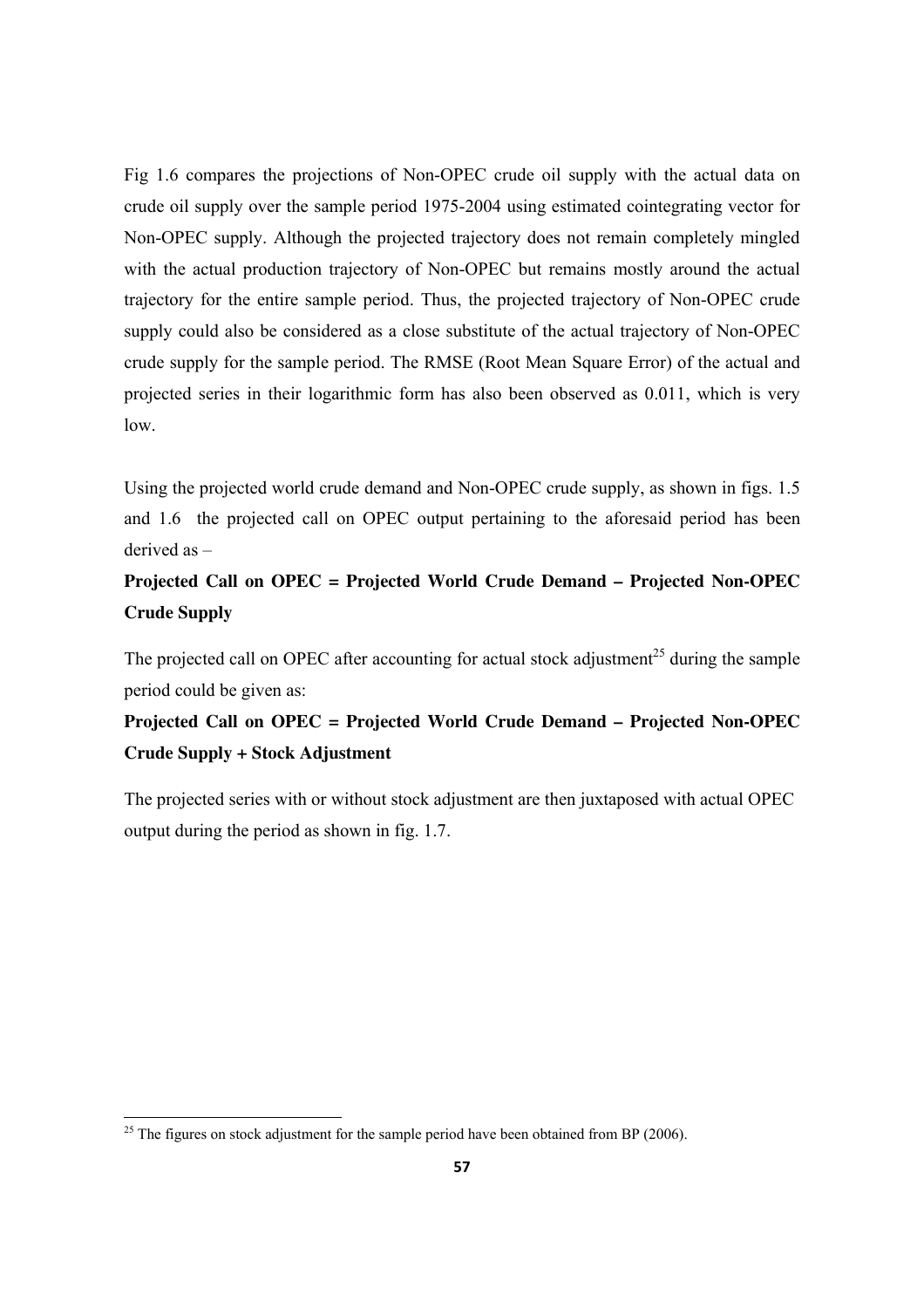

**Fig. 1.7: Projected Call on OPEC and Actual OPEC Supply (1975-2004)**

As evident from Fig. 1.7, the actual supply trajectory of OPEC, with the exception of the initial years, is completely digressed from the projected 'Call on OPEC' (even after accounting for actual stock adjustment during the sample period). In fact, the trajectory of actual OPEC supply has remained much below the projected call on OPEC from 1980 to 2004 which tends to reinforce the idea that OPEC might have persistently undersupplied than what had originally been demanded from them for the aforesaid time span. In other words the assumption that is often made in many economic models that OPEC acts as a residual or equilibrating producer does not seem to be validated by this exploratory exercise. This finding also implicitly hints towards the possible presence of monopolistic element and the price-making power of OPEC in the world crude oil market as the persistent undersupply may simply be with the intention of keeping the crude price high in order to serve the interest of the major producers and exporters of crude (within OPEC) in the best possible manner as underscored by Gately (2004, 2007).

The above observation, however, is not heartening from the perspective of countries which are heavily dependent on oil imports like India and China. With the Non-OPEC supply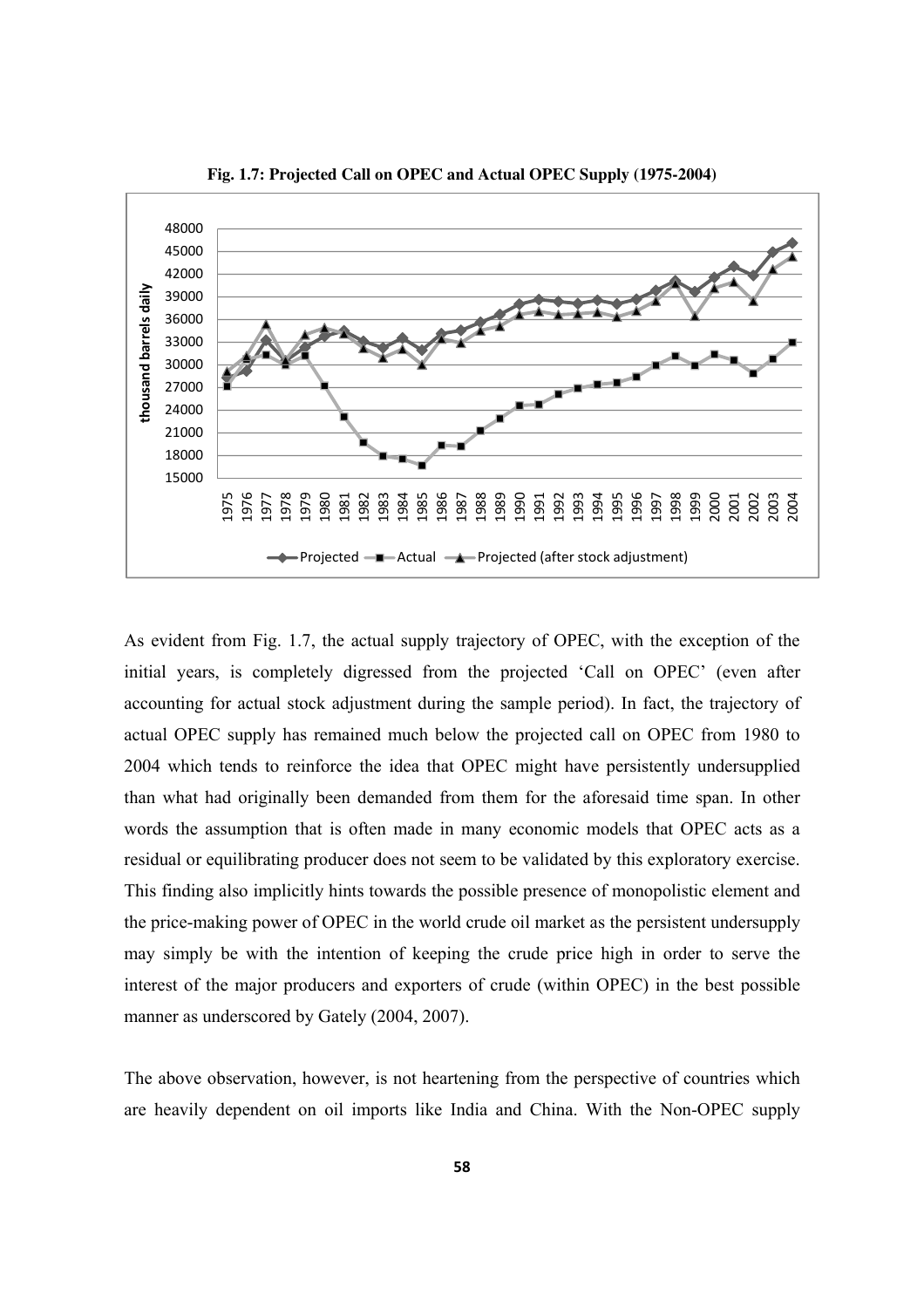which has never been adequately responsive to world crude demand and change in prices, as indicated before, this only implies higher exposure of the oil importing countries to OPEC's discretion and price-making power.

### **1.6.1 Estimation of the Long Run Elasticity of Real Crude Price**

The discussion carried out in the preceding paragraph delineates OPEC more as a monopolistic cartel with price-making power. Thus the capacity utilisation and production decision of OPEC may have a significant bearing on determination of real crude price.

The real crude price has been estimated here in accordance with the model described earlier in the section on model and rationale where the capacity utilisation of OPEC has been considered as a potential determinant of real crude price. On the basis of the statistically significant cointegrating vector in Appendix 1.3 C and using the same line of reasoning as in the case of world crude demand and Non-OPEC supply, a summary table has been prepared below showing the long-run elasticity of real crude price with respect to (w.r.t.) capacity utilisation of OPEC (CAPUTILOPEC) and ratio of stocks to demand of OECD countries (STKSDD), the two explanatory variables that have been considered in the equation of OPEC.

| Elasticity of Real Price | Value    |
|--------------------------|----------|
| w.r.t.                   |          |
| <b>CAPUTILOPEC</b>       | $-1.350$ |
| <b>STKSDD</b>            | $-1.912$ |

**Table 2.3: Long Run Elasticity of Real Price (REALP)** 

As evident from the table above, real price is highly elastic to changes in both capacity utilisation of OPEC and to changes in the ratio of stocks/inventory to demand. This observation reinforces the fact that the variation in capacity utilization of OPEC, irrespective of whether it is strategic or otherwise, may have a significant influence on real price. If the capacity utilisation of OPEC increases the production of OPEC increases concomitantly and thus may pull down the price in the process and vice versa for a decrease in capacity utilisation. The result, in a way, also hints towards the existence of price-making power of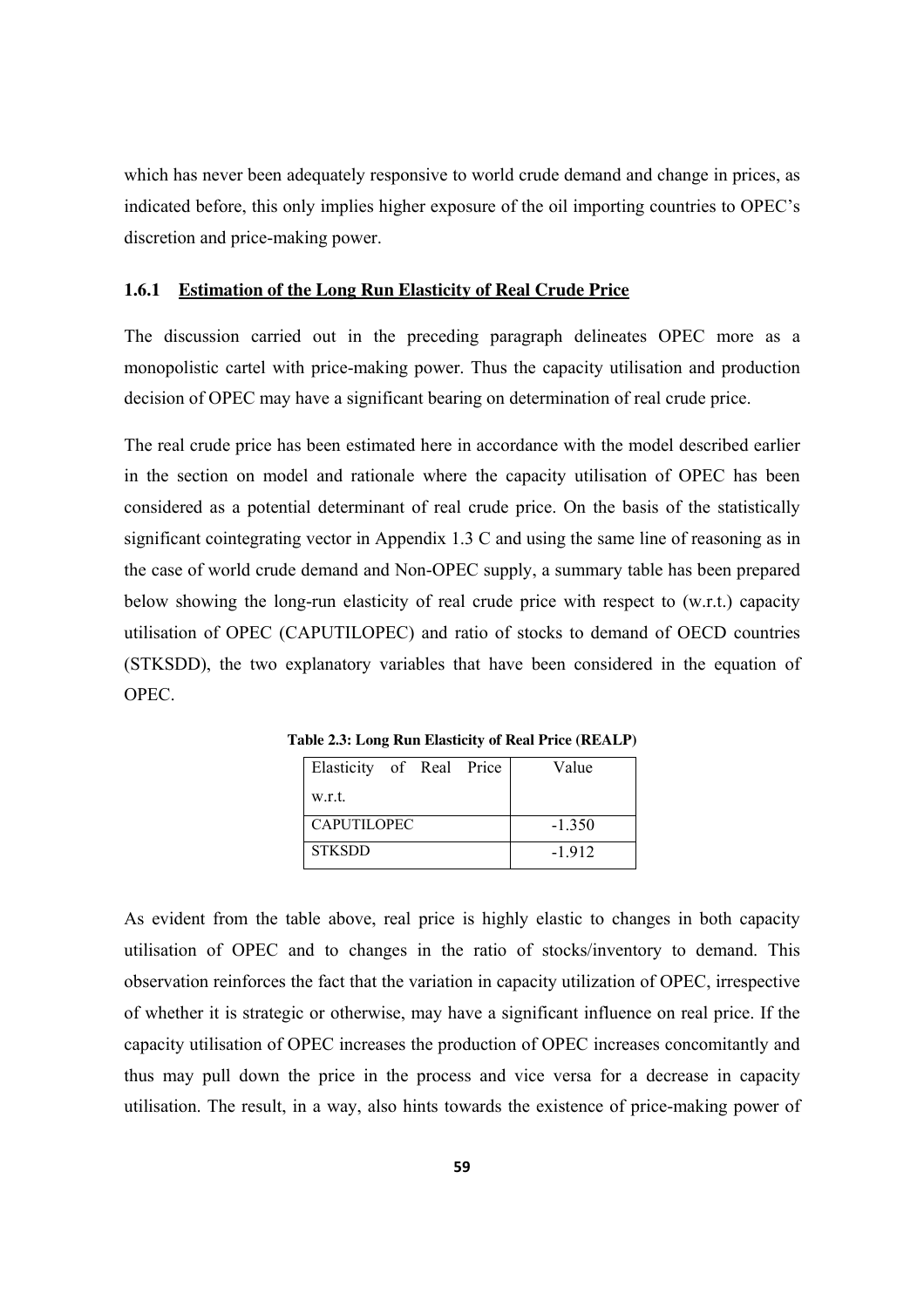OPEC reaffirming the observation in the preceding exploratory exercise through projection of call on OPEC. The level of inventories/stocks held by the consumers as a proportion of demand also seems to have a pronounced effect on the real price. If the existing level of stocks/inventories is higher as compared to demand the price may come down eventually due to lesser demand of crude oil and vice versa if the existing level of inventories are much lower as compared to demand.

#### **1.6.2 Short-run Dynamics Pertaining to Real Crude Price**

Appendix 1.4C shows the VECM for the set of variables (LREALP, LCAPUTILOPEC, and LSTKSDD). The test of goodness of fit (adjusted  $R^2$ ) for the equation corresponding to D(LREALP) in the VECM is considerably high. The adjustment coefficient associated with E(-1), obtained considering the coefficient of LREALP as 1, is significant and negative indicating the tendency of the realised value of LREALP to return to the stable or permanent level. The coefficients of the autoregressive terms namely D(LREALP(-1)), D(LREALP(-2), D(LREALP(-3)) have also been observed to be significant (based on the values of t statistic). The lagged values of the explanatory variables D(LCAPUTILOPEC(-1)), D(LCAPUTILOPEC(-2)) and D(LSTKSDD(-2)), D(LSTKSDD(-3)) have also been observed as significant. As the response of real crude price to capacity utilization of OPEC need not be immediate and may occur with lags, the sign and magnitude of coefficients corresponding to D(LCAPUTILOPEC(-2)) tends to be negative although the sign of D(LCAPUTILOPEC(-1)) is positive. The difference in sign of D(LSTKSDD(-2)) and D(LSTKSDD(-3)) may also be possibly due to lagged response of growth in real price to growth in the ratio of stocks to demand.

For the equation pertaining to CAPUTILOPEC and STKSDD the adjusted R-squared has been observed to be low with the value being extremely low especially for STKSDD. Considering the autoregressive terms in the equations pertaining to the two variables, only the coefficient associated with D(LREALP(-1)) has been observed to be positive and significant but of very low magnitude. This just implies an insignificant responsiveness of the growth of STKSDD to growth in REALP in the immediate preceding period.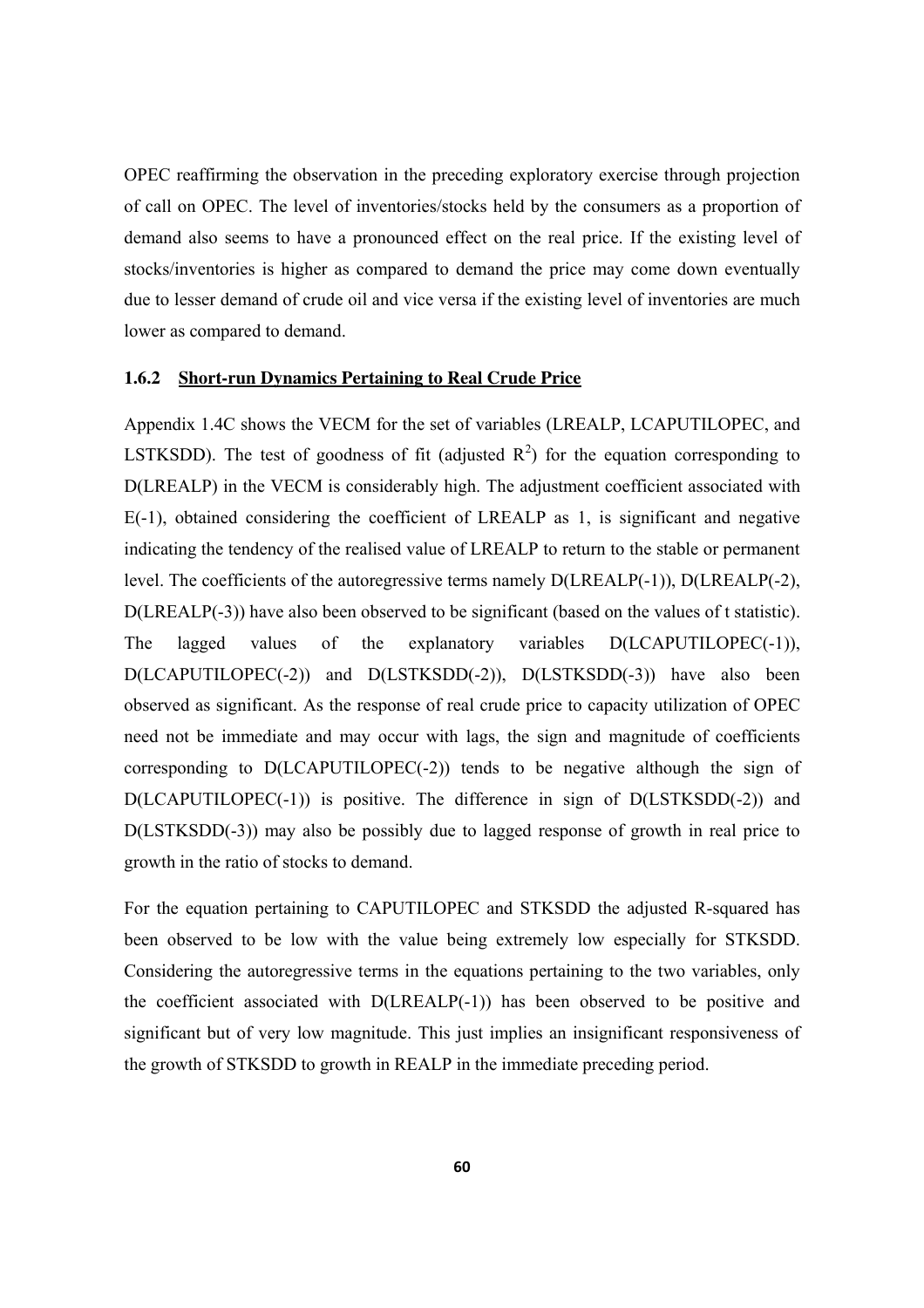

#### **1.7 Some Illustrative Simulations and Implications**

**Fig.1.8: Simulation of Real Crude Price with Constant and Varying Capacity Utilisation of OPEC** 

Fig. 1.8 indicates the trajectories of real crude price using long-run cointegrating relationship under two illustrative scenarios - Scenario 1 where OPEC maintains its capacity utilisation at the level of 2004, the terminal year in the sample period and Scenario 2 where OPEC progressively reduces its capacity utilization by 1 per cent every year. Fig. 1.9 shows the trajectories of world crude demand under both these scenarios and assuming a growth in real GDP at PPP of 4 per cent in consonance with the assumption of OECD World Energy Outlook 2007. It is seen from fig. 1.9 that the simulated trajectories of world crude demand under both the scenarios are almost mingled with one another. As the long-run price elasticity of world crude demand are insignificantly low, hence the variation in real crude price under the two scenarios, as shown in fig. 1.8, may not have any perceptible influence on world crude demand in future. This only implies that the crude demand is going to go up in an unabated manner without any aggressive intervention through conservationist measures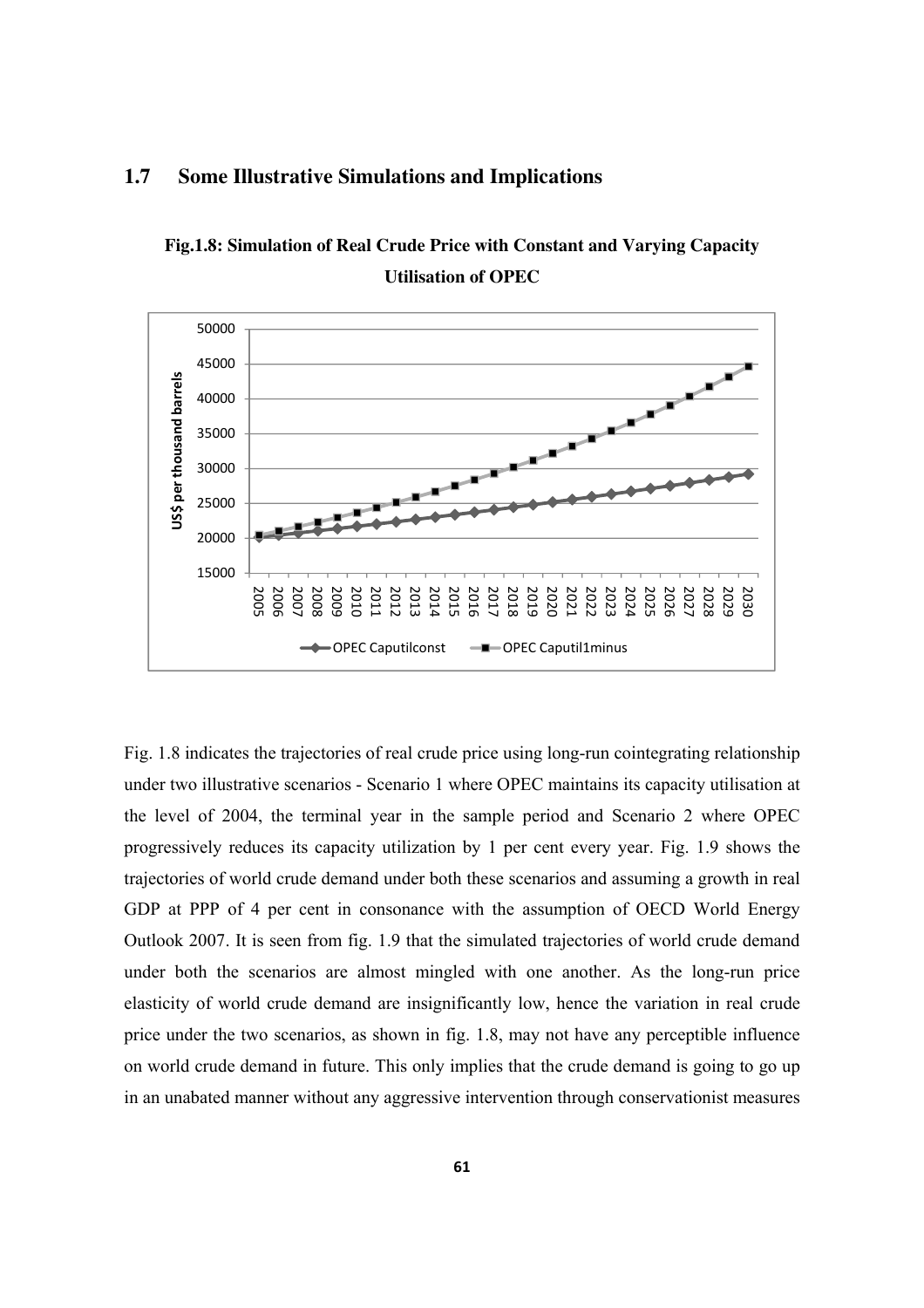as well as energy-efficient innovation especially on sectors that are heavily dependent on petroleum globally (like transport).



**Fig. 1.9 Simulated World Crude Demand under Two Scenarios** 

Fig. 1.10 illustrates the implication for Non-OPEC supply under the above two scenarios, assuming its proven reserve being maintained at the same level as of 2004. As evident from the figure, the crude supply of Non-OPEC increases in scenario 2 as compared to scenario 1. However, the increase is not substantial implying continued dominance of OPEC in the world crude market. In fact the projected dependence on OPEC crude supply under the two scenarios has been depicted in Fig. 1.11. Although the projected dependence on OPEC crude under scenario 2 decreases but the decrease has not been substantial due to inelastic price responsiveness of both crude demand and non-OPEC supply. Considering as a percentage of world crude demand, the dependence reduces from 77 per cent to 66 per cent in scenario 1 and from 77 per cent to 65 percent in scenario 2 for the time span 2005 to 2030. This means a reduction of just 11 to 12 per cent in a span of 25 years, which is not a favourable observation especially for heavily import dependent economies.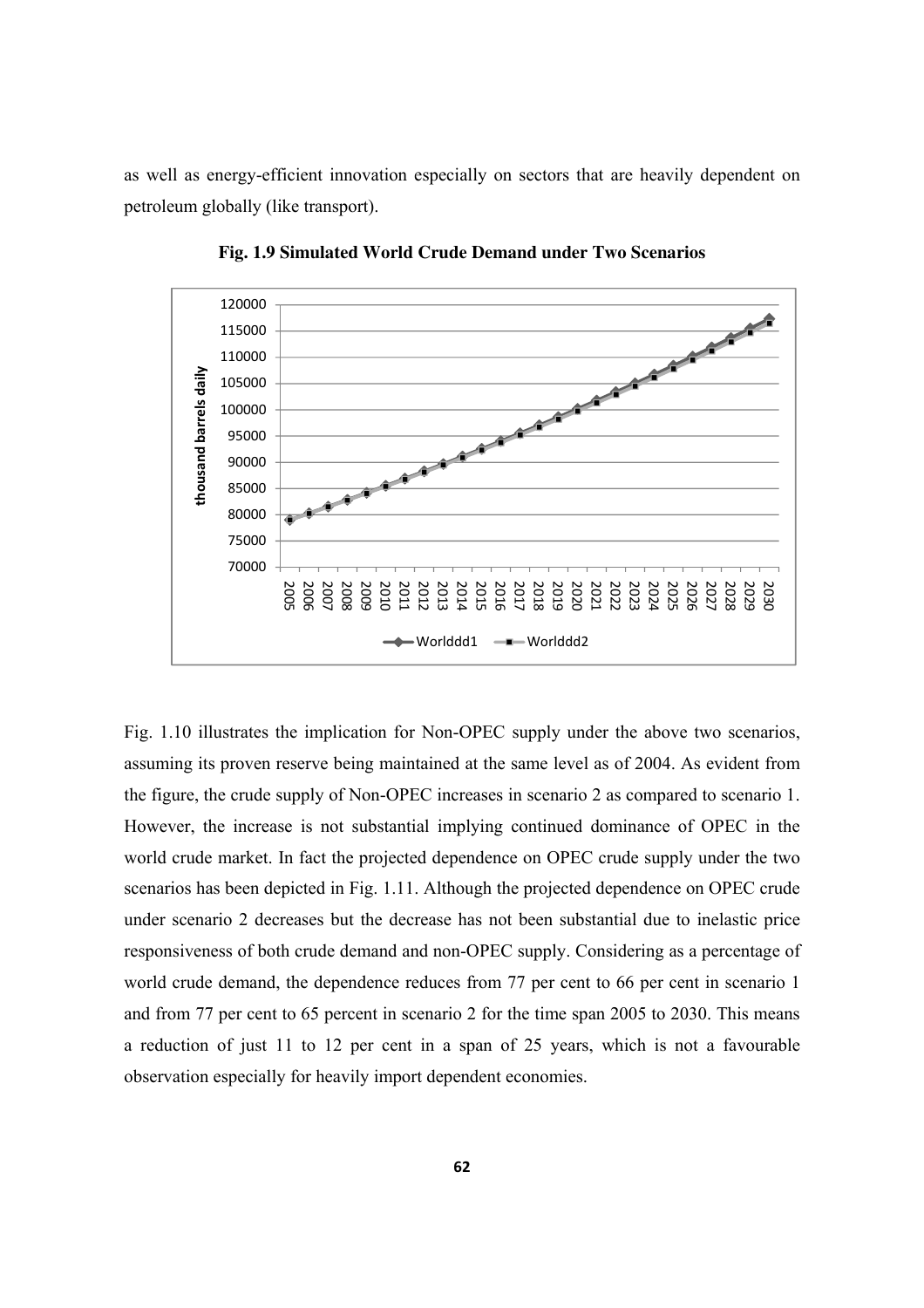**Fig. 1.10: Simulated Non-OPEC Supply Under Two Scenarios** 



 **Fig. 1.11: Projected Dependence on OPEC Crude Supply Under Two Scenarios**



The insensitivity of the world crude demand and Non-OPEC supply and continued dependence on OPEC for crude supply also implies that OPEC would have more flexibility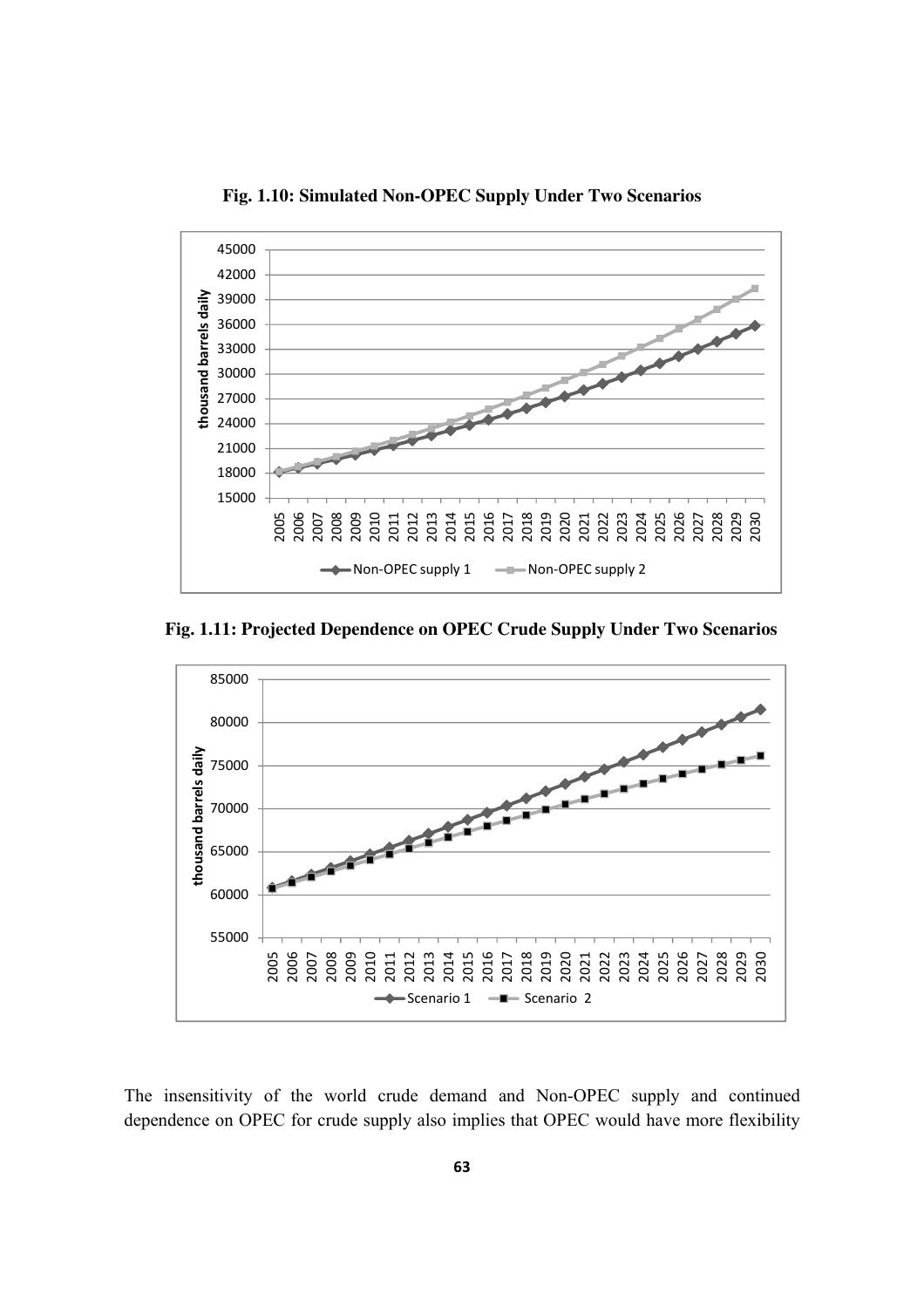in maneuvering the crude prices in order to serve its own best interest and may not necessarily always be intended for the bigger cause of stability of world crude prices, as has been observed before in the exploratory exercise for the sample period 1975 to 2004.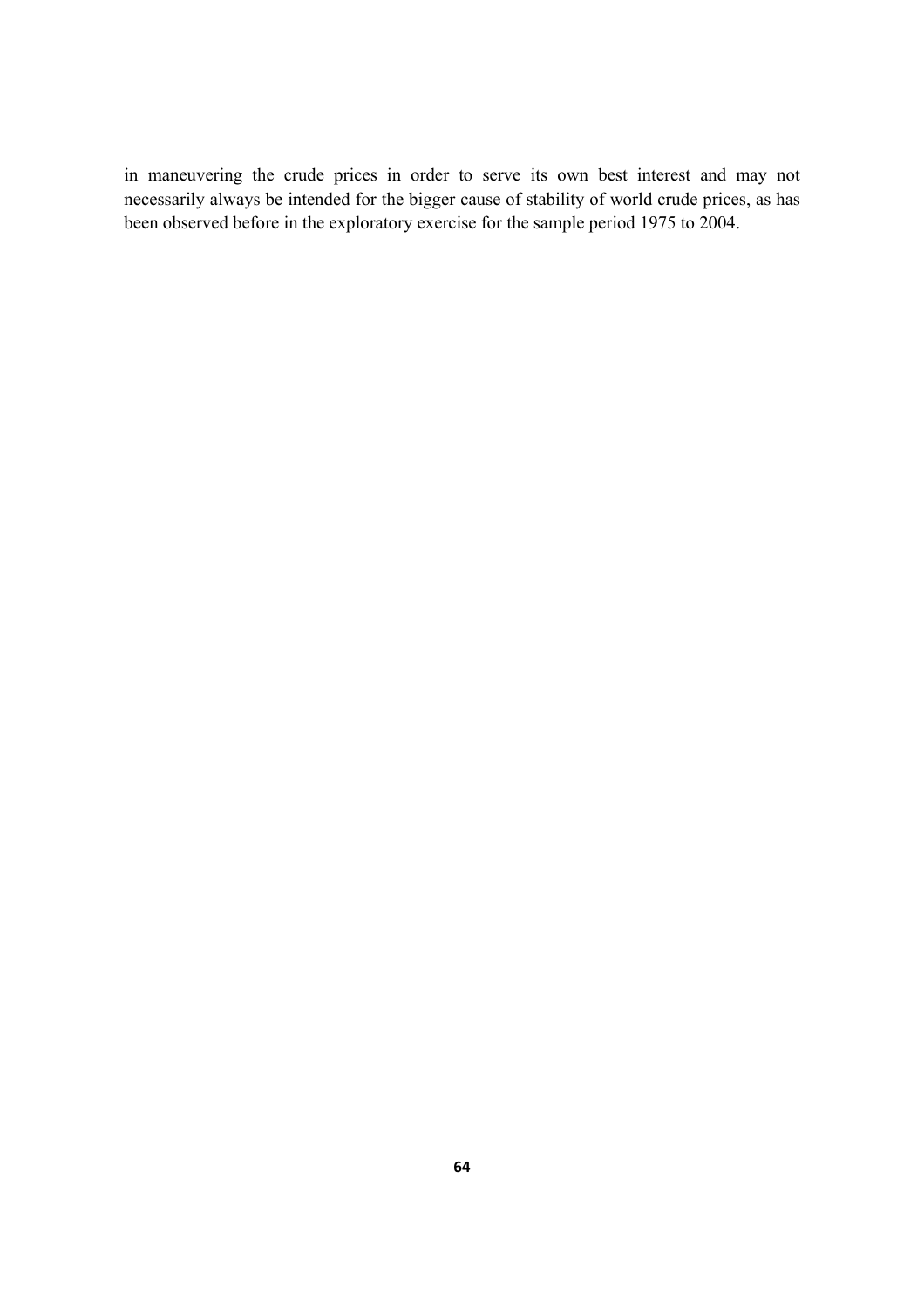#### *References*

Adelman, M. A. (1980), 'The Clumsy Cartel', *The Energy Journal*, 1(1), 43-53.

------(1982), 'OPEC as a Cartel', in Griffin, J. M. and D. J. Teece (eds.) *OPEC Behaviour and World Oil Prices*, (London: George Allen & Unwin), 37-63.

------(1986), 'Oil Producing Countries' Discount Rates', *Resources and Energy*, 8(4), 309- 29.

------(1993), 'Modelling World Oil Supply', *The Energy Journal*, 14(1), 1-32.

------(1993a), *The Economics of Petroleum Supply: Papers by M.A. Adelman 1962-1993*, (Cambridge, Mass. USA: The MIT Press).

------(1995), *The Genie out of the Bottle: World Oil Since 1970*, (Cambridge, Mass. USA: The MIT Press).

Askari, H. (1991), 'Saudi Arabia's Oil Policy: Its Motivations and Impact', in Wilfred Kohl (ed.), *After the Oil Collapse: OPEC, the United States and the World Oil Market*, John Hopkins University Press.

Baldwin, N. and R. Prosser (1988), 'World Oil Market Simulation' in Sterner, T. (ed.), *International Energy Economics,* Chapman & Hall.

Bandyopadhyay, K. R. (2009), 'OPEC's Price-making Power', *Economic and Political Weekly*, 43(46), 18-21.

British Petroleum, *Statistical Review of World Energy*, various issues, Available at: www.bp.org

Centre for Monitoring Indian Economy (CMIE) (2002), *Energy*, Economic Intelligence Service, CMIE, Mumbai.

Coondoo, D. and P. Mukherjee (2005), 'The Indian Macroeconomy: A Time Series Econometric Exploration', *India Macroeconomics Annual: 2004-05*, Centre for Studies in Social Sciences, Kolkata.

Cremer, J. and D. Salehi-Isfahani (1980), 'Competitive Pricing in the Oil Market: How Important is OPEC?' *Working Paper*, University of Pennsylvania, USA.

------(1991), *Models of the Oil Market*, (UK: Hardwood Academic Publishers).

Dahl, C. and M. Yucel (1991), 'Testing Alternative Hypotheses of Oil Producer Behaviour', *Energy Journal,* 12(4), 117-38.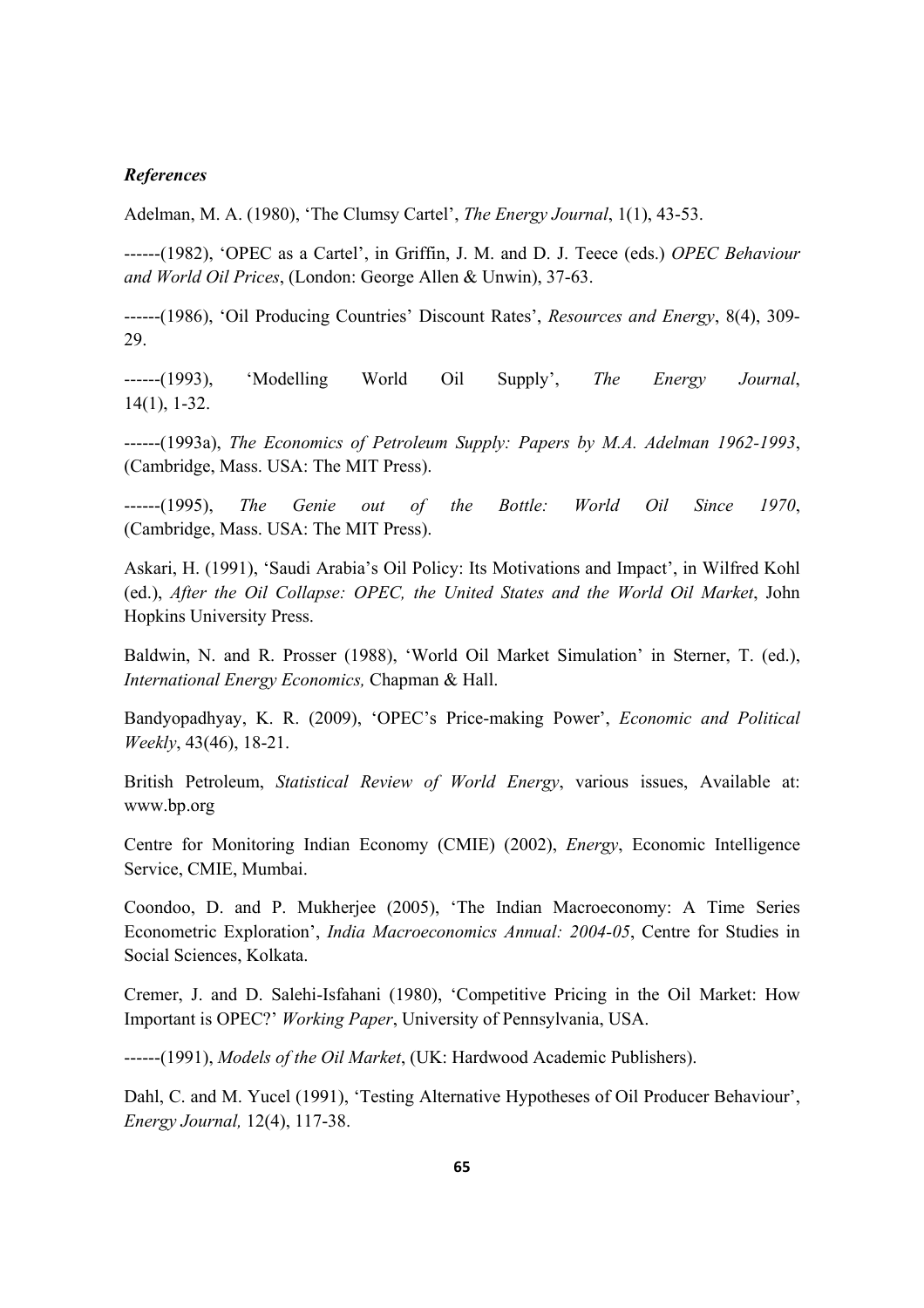Daly, G. *et al.* (1982), 'Recent Oil Price Escalation for OPEC Stability', in Griffen, G. M. and D. J. Teece (eds.), *OPEC Behavior and World Oil Prices,* (UK: George Allen & Unwin (Publishers) Ltd.), 64-93.

Dasgupta, P. and G. Heal (1979), *The Economic Theory of Exhaustible Resources*, Cambridge University Press.

Dees, *et al.* (2007), 'Modeling the World Oil Market: Assessment of a Quarterly Econometric Model', *Energy Policy*, 35(1), 178-91.

Dickey, D. A. and W. A. Fuller (1979), 'Distribution of the Estimation for Autoregressive Time Series with a Unit Root', *Journal of the American Statistical Association*, 74, 427-31.

Eckbo, P. L. (1976), *The Future of World Oil*, (Cambridge: Ballinger Publishing Company).

Enders, W. (2004), *Applied Econometric Time Series*, Second Edition, (New York: John Wiley & Sons).

Ezzati, A. (1976), 'Future OPEC Price and Production Strategies as Affected by its Capacity to Absorb Oil Revenues', *European Economic Review*, 8, 107-38.

------(1978), *World Energy Markets and OPEC Stability*, (Cambridge, Mass. USA: Lexington Books).

Fattouh, B. (2006), 'Spare Capacity and Oil Price Dynamics', *Middle East Economic Survey,*  XLIX (5), 30 January.

------(2007), 'OPEC Pricing Power: The Need for a Newer Perspective', *WPM 31*, Oxford Institute of Energy Studies, March, Available at: www.oxfordenergy.org

Fisher, A. (1981), *Resource and Environmental Economics (Cambridge Surveys of Economic Literature)*, Cambridge University Press.

Gately, D. (1983), 'OPEC: Retrospective and Prospects 1973-1990', *European Economic Review*, 21, 313-31.

------(1984), 'A Ten-Year Retrospective: OPEC and the World Oil Market', *Journal of Economic Literature*, 22(3), 1100-114.

------(1995), 'Strategies for OPEC's Pricing and Output Decisions', *The Energy Journal*, 16 (3), 1-38.

------(2004), 'OPEC's Incentives for Faster Output Growth', *Energy Journal*, 25(2), 75-96.

------(2007), 'What Oil Export Levels Should We Expect from OPEC?', *The Energy Journal*, 28(2), 151-74.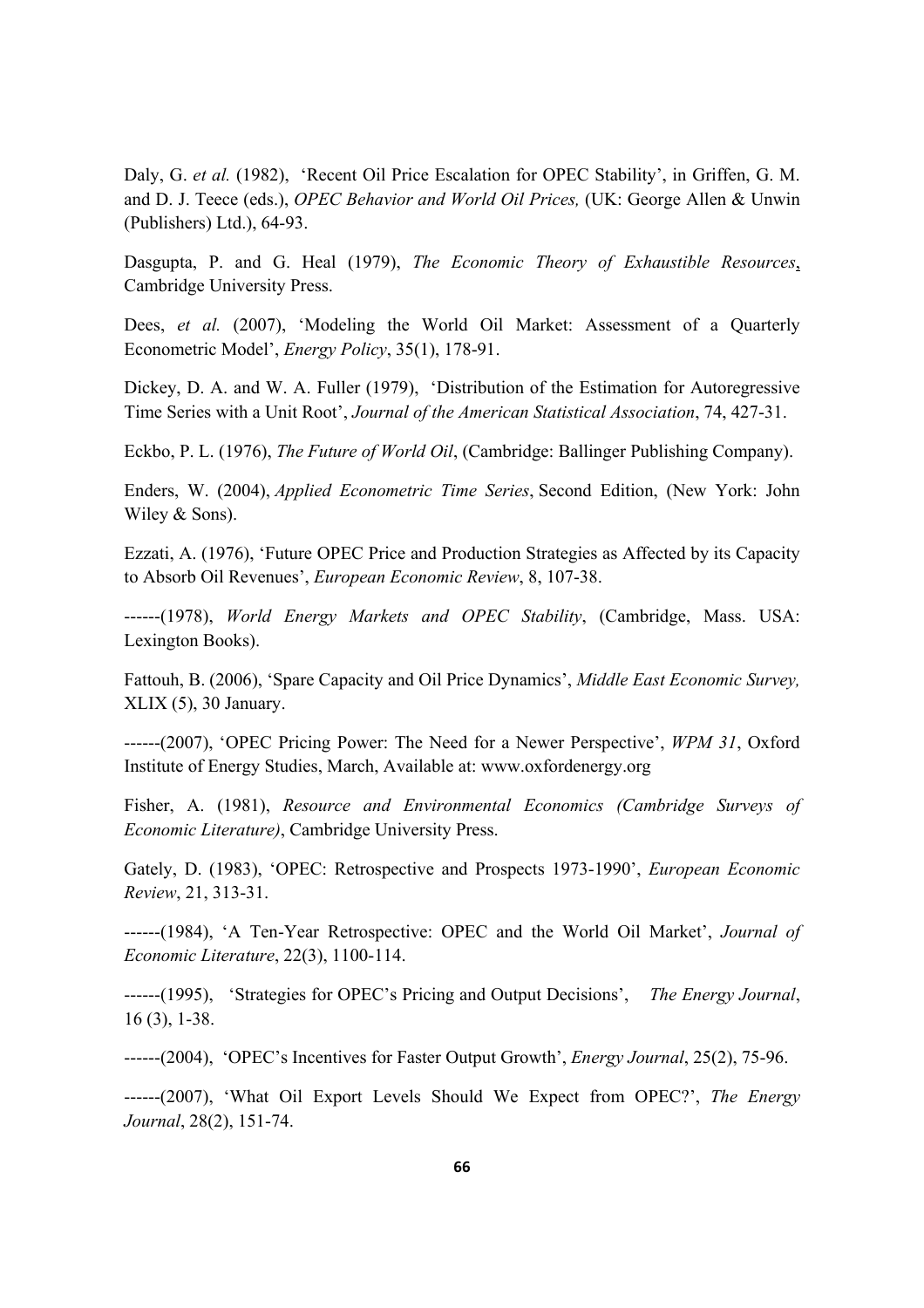Geroski, P., A. Ulph and D. Ulph (1987), 'Model of the Crude Oil Market in which Market Conduct Varies', *Economic Journal*, 97, 77-86.

Gilbert, R. (1978), 'Dominant Firm Pricing in a Market for an Exhaustible Resource', *The Bell Journal of Economics*, 9(2), 385-95.

Griffin, J. M. (1985), 'OPEC Behaviour: A Test of Alternative Hypotheses', *American Economic Review*, 75(5), 954-63.

Griffin, J. M. and M. Teece (1982), *OPEC Behaviour and World Oil Prices*, (London: George Allen and Unwin).

Griffin, J. M. and H. Steele (1986), *Energy Economics and Policy*, (New York: Academic Press).

Griffin, J. M. and W. S. Neilson (1994), 'The 1985-86 Oil Price Collapse and Afterwards', *Economic Inquiry*, 32(4), 543-61.

Gulen, G. (1996), 'Is OPEC a Cartel? Evidence from Cointegration and Causality Tests', *The Energy Journal*, 17(2), 43-57.

Hamilton, J. D. (1994), *Time Series Analysis,* (Princeton: Princeton University Press).

Hammoudeh, S. (1979), 'The Future Oil Price Behavior of OPEC and Saudi Arabia', *Energy Economics,* July, 156-66.

------(1997), 'Oil Pricing Policies in a Target Zone Model', *Research in Human Capital and Development,* 11-B, 497-513.

Hammoudeh, S. and V. Medan (1995), 'Expectation, Target Zones, and Oil Price Dynamics', *Journal of Policy Modeling,* 17(6), 597-613.

Hnyilicza, E. and R. S. Pindyck (1976), 'Pricing Policies for a Two-part Exhaustible Resource Cartel: The Case of OPEC', *European Economic Review*, 8(2), 139-54.

Hotelling, H. (1931), 'The Economics of Exhaustible Resources', *The Journal of Political Economy*, 39(2), 137-75.

Houthakker, H. (1979), 'The Political Economy of World Energy', *Discussion Paper No. 617,* Harvard Institute of Economic Research.

Johansen, S. and K. Juselius (1990), 'Maximum Likelihood Estimation and Inference on Cointegration – with Application to the Demand for Money, *Oxford Bulletin of Economics and Statistics,* 52(2), 169-210.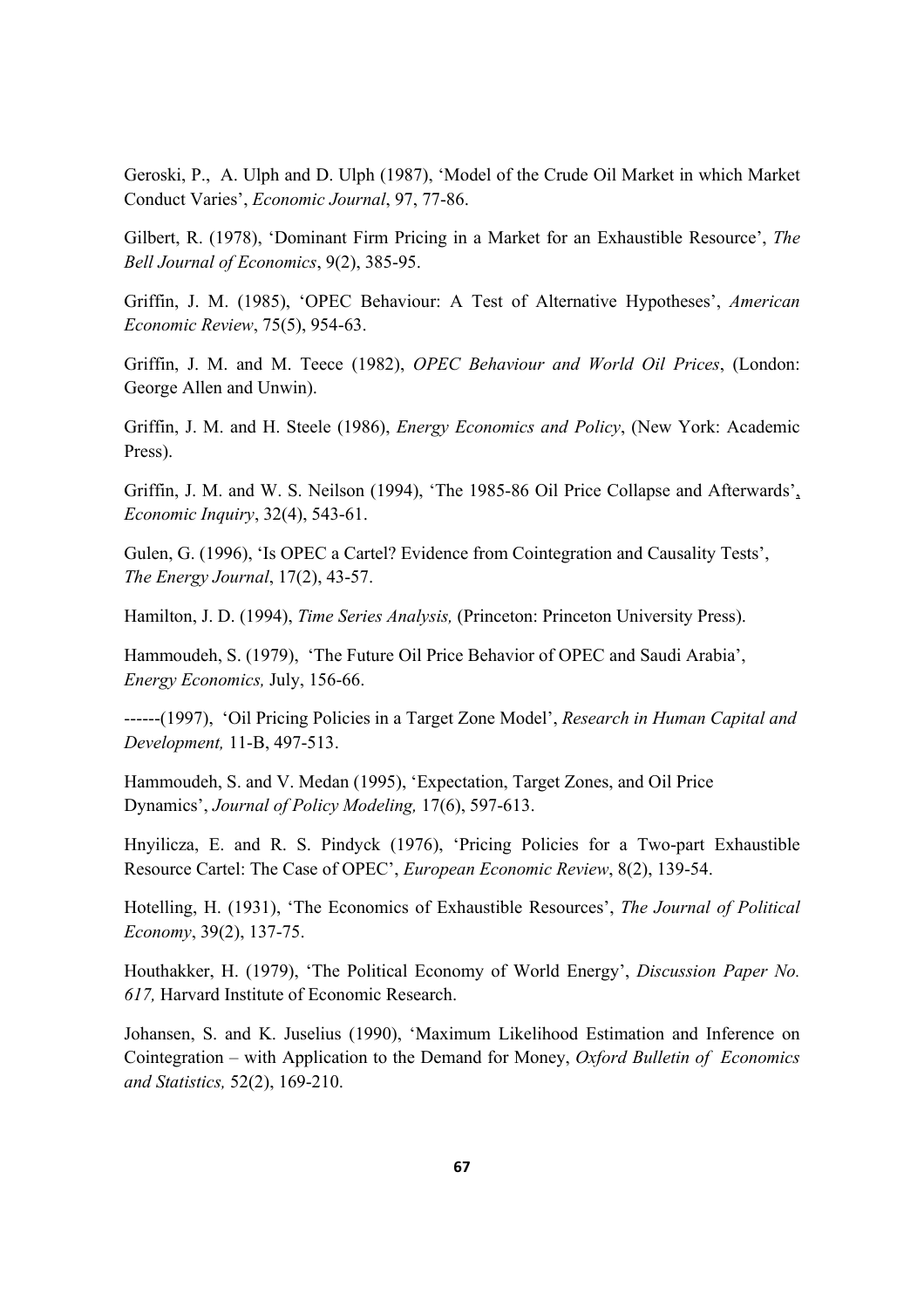Johany, A. (1980), *The Myth of the OPEC Cartel: The Role of Saudi Arabia*, (New York: John Wiley & Sons).

Kaufmann, R. K. (1994), 'A Model of the World Oil Market for Project LINK', *Economic Modeling,* 12(2), 165-78.

Kaufmann, R. K., *et al.* (2004), 'Does OPEC Matter? An Econometric Analysis of Oil Prices', *The Energy Journal,* 25(4), 67-90.

Krichene, N. (2005), 'A Simultanous Equations Model for World Crude Oil and Natural Gas Markets', *Working Paper WP/05/32*, International Monetary Fund.

Kirchgässner, G. and J. Wolters (2007), *Introduction to Modern Time Series Analysis*, (Heidelberg: Springer).

Mabro, R. (1975), 'Can OPEC Hold the Line', in Mabro R. (ed.), *OPEC and the World Oil Market: The Genesis of the 1986 Price Crisis*, Oxford Institute for Energy Studies.

------(1984), 'On Oil Price Concept', *Working Paper WPM3*, Oxford Institute for Energy Studies.

------(1986), (ed.) *The 1986 Oil Price Crisis: Economic Effects and Policy Responses*, Oxford Institute for Energy Studies.

------(1987), *Netback Pricing and the Oil Price Collapse of 1986*, Oxford Institute for Energy Studies.

------(1989), *OPEC's Production Policies: How do They Work? Why don't They Work?* Oxford Institute for Energy Studies.

------(1991), 'OPEC and the Price of Oil', *The Energy Journal*, 13(2), 1-17.

MacAvoy, P. (1982), *Crude Oil Prices as Determined by OPEC and Market Fundamentals*, (Cambridge, Mass. USA: Ballinger).

MacKinnon, J. (1990), 'Critical Values for Cointegration Tests', *Department of Economics Discussion Papers, No: 90-4*, University of California at San Diego.

Mitchell, J.V. (2006), 'A New Era for Oil Prices', *06-014 WP,* Centre for Energy and Environmental Policy Research, MIT.

Moran, T. (1982), 'Modelling OPEC Behaviour: Economic and Political Alternatives', in Griffin, J. M. and D. J. Teece (eds.), *OPEC Behaviour and World Oil Prices*, (London: George Allen & Unwin), 94-130.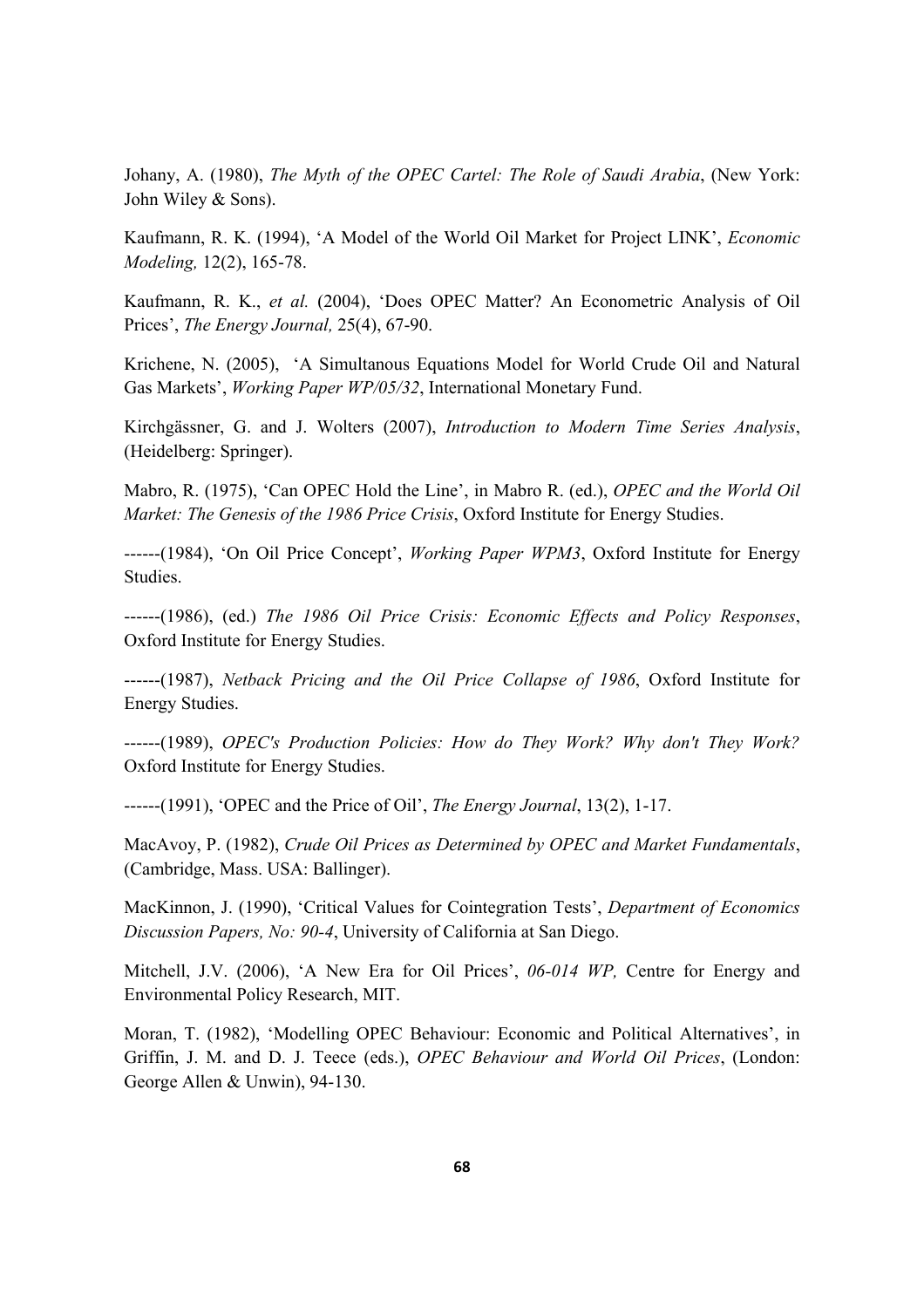Mukherjee, C., H. White and M. Wuyts (1998), *Econometrics and Data Analysis for Developing Countries*, (London, UK: Routledge).

Noreenge, O. (1978), *Oil Politics in the 1980s*, (New York: McGraw-Hill Book Company).

Pindyck, R. (1978), 'Gains to Producers from the Cartelisation of Exhaustible Resources', *Review of Economics and Statistics*, 60, 238-52.

------(1979), *The Structure of World Energy Demand*, (Cambridge, Mass. USA: MIT Press).

------(1982), 'OPEC Oil Pricing, and the Implications for Consumers and Producers', in Griffin, J. and D. Teece (eds.) *OPEC Behaviour and World Oil Prices*, (London: George Allen and Unwin), 175-85.

Porter, E. (1992), *Uncertainty and OPEC Supply Behaviour in the US Department of Energy's Oil Market Simulation (OMS) Model*, American Petroleum Institute, December.

Powel, S. (1990), 'The Target Capacity-Utilisation Model of OPEC and the Dynamics of the World Oil Market', *The Energy Journal*, 11 (1), 27-63

Russell, D. and J. G. MacKinnon (1993), *Estimation and Inference in Econometrics*, (New York: Oxford University Press).

Salant, S. (1976), 'Exhaustible Resources and Industrial Structure: A Nash-Cournot Approach to the World Oil Market', *Journal of Political Economy*, 84, 1079-93.

Salehi-Isfahani, D. (1987), 'Testing OPEC Behaviour: Comment', *Working Paper*, Virginia Polytechnic Institute and State University.

Stevens, P. (1991), 'Oil Prices: An Economic Framework for Analysis', in Bird, G. and H. Bird (eds.), Contemporary Issues in Applied Economics, Edward Elgar.

------(1995), 'The Determination of Oil Prices: 1945-95', *Energy Policy*, 23(10), 861-70.

Suranovic, S. (1993), 'Does a Target-Capacity Utilisation Rule Fulfil OPEC's Economic Objectives?' *Energy Economics*, 15(2), 71-79.

Teece, D. (1982), 'OPEC Behaviour: An Alternative View', in Griffin, J.M. and D. Teece (eds.), *OPEC Behaviour and World Oil Prices*, (London: Allen & Unwin).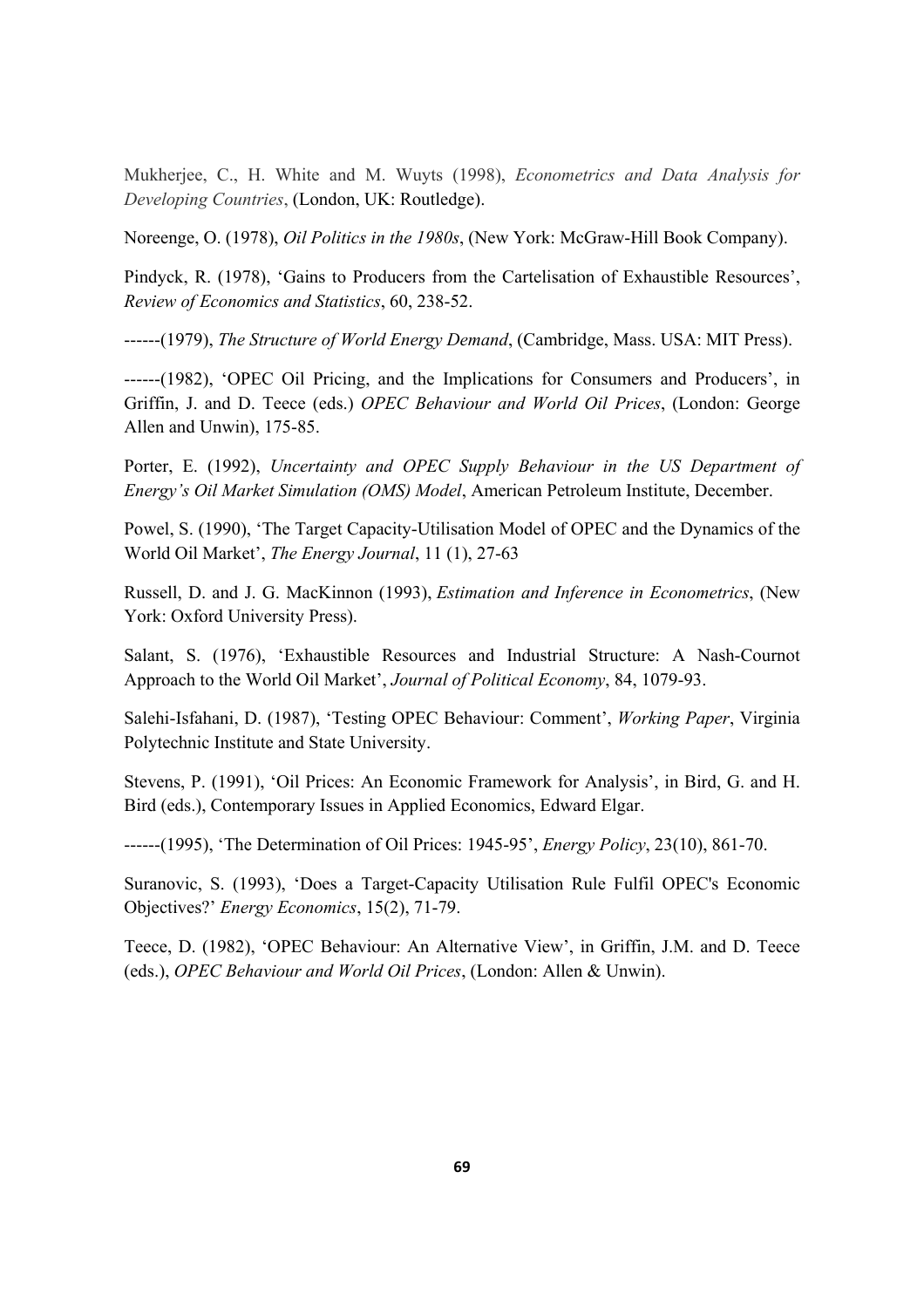### **Appendix 2 : Plot of the Variables**

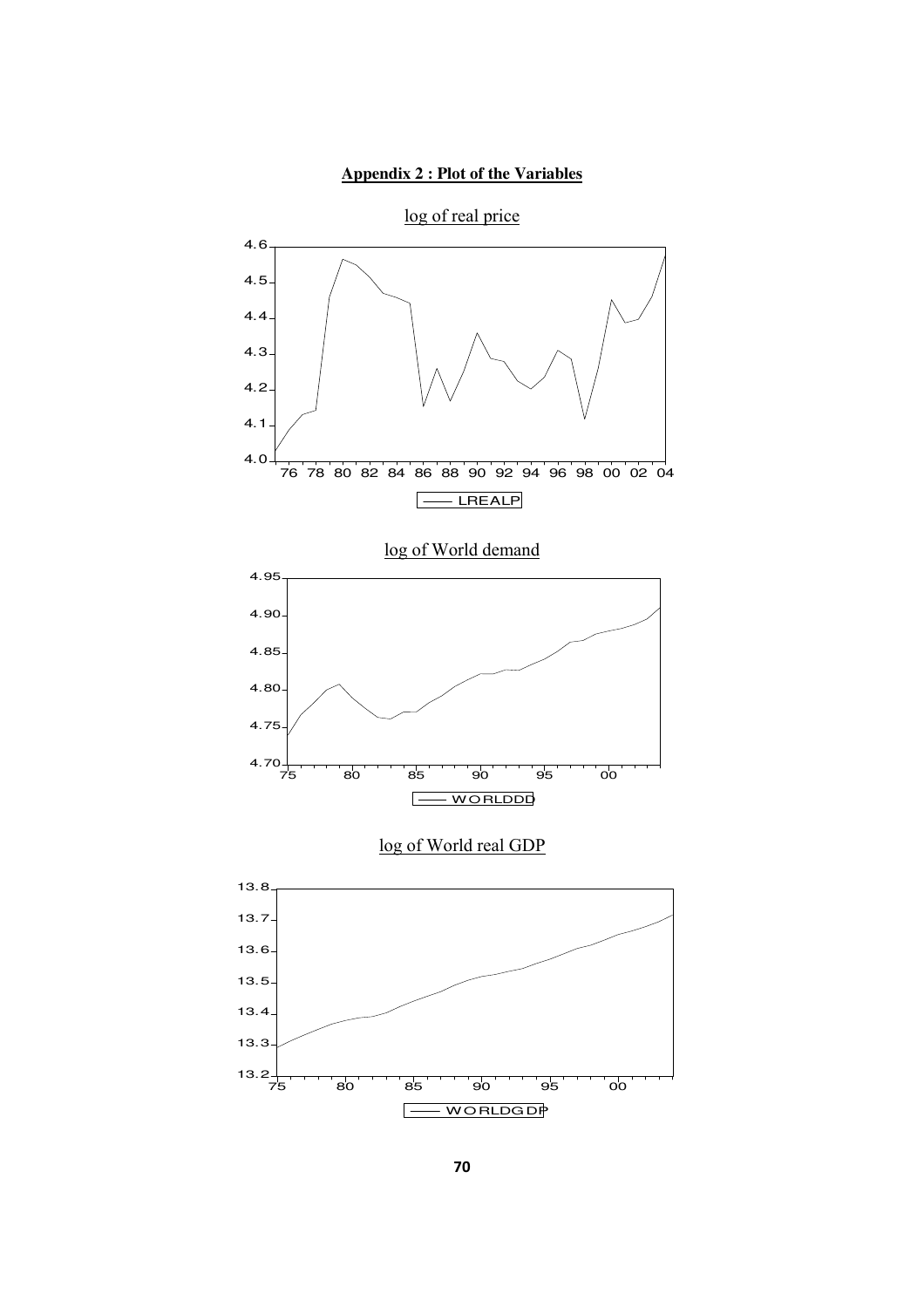### **Appendix 1 (continued)**



Log of Non-OPEC supply

# Log of non-OPEC Reserve

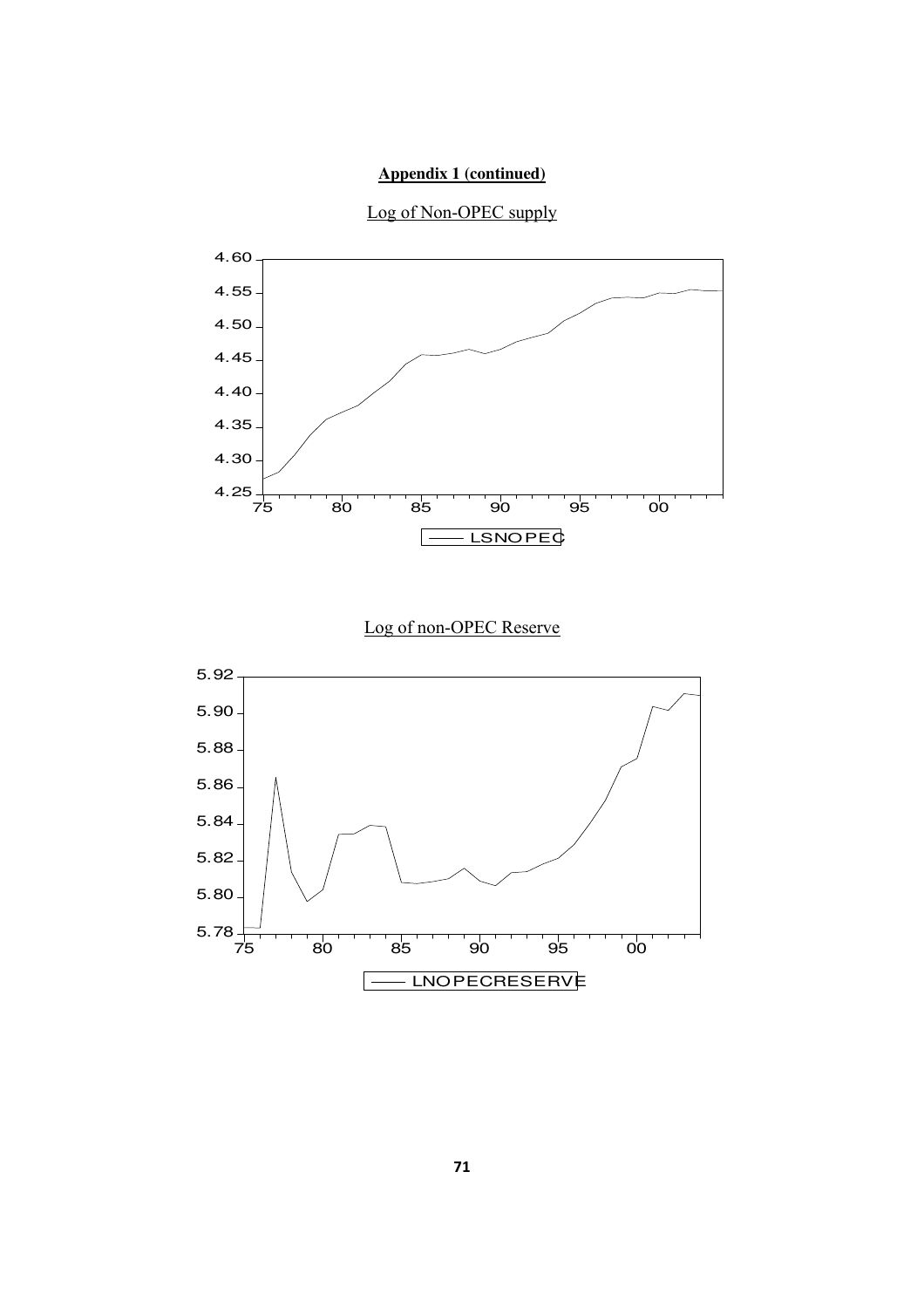### **Appendix 1 (continued)**



Log of capacity utilisation of OPEC

# Log of ratio of OECD stocks over demand

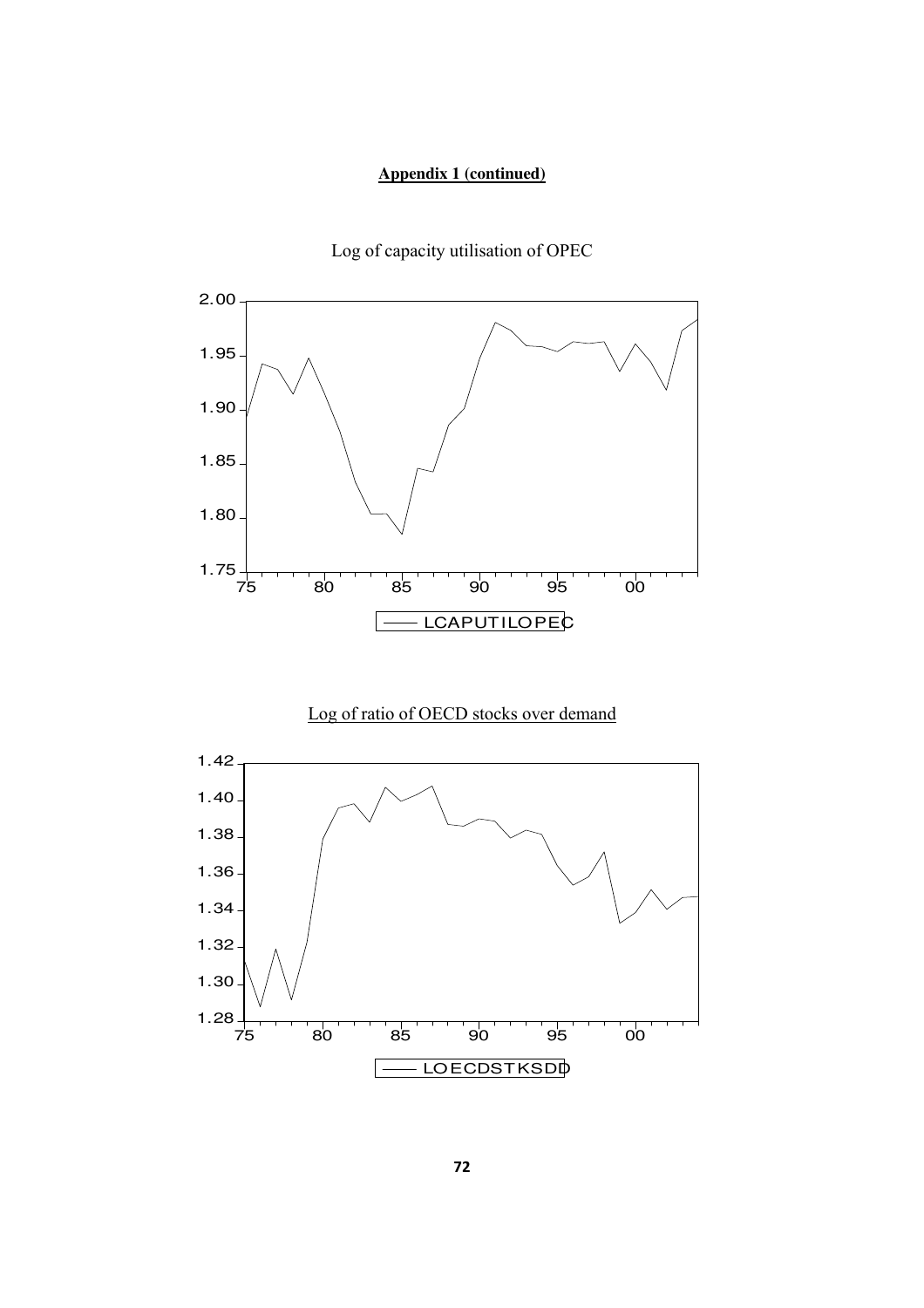### **Appendix 1.1**

### **Illustration of Detrending and Differencing for the series Worlddd**

4.95 4.90 4.85 4.80 4.75  $4.70 + 75$ 75 80 85 90 95 00 WORLDDD  $\Box$ 

Log of world demand for oil

Detrended log of world demand for oil



### First difference of the log of world demand for oil

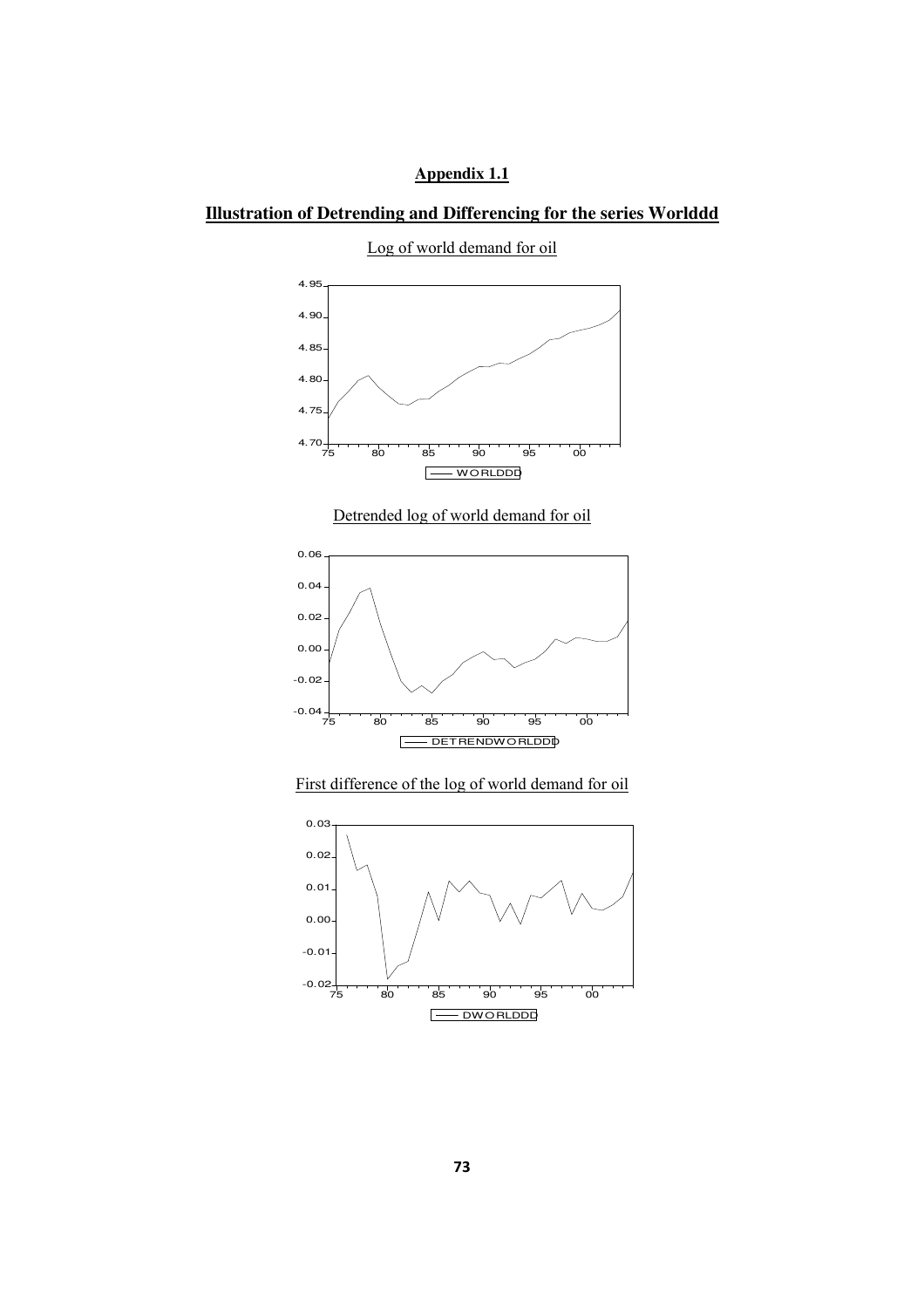Appendix 1.1A Results of Unit Root Test on the Level of Series

| Series               | Values of Test Statistic (DF/ADF) |
|----------------------|-----------------------------------|
| LWORLDDD             | $-2.786690**$                     |
| LWORLDGDP            | $-3.266922*$                      |
| <b>LREALP</b>        | $-2.248015**$                     |
| <b>LSNOPEC</b>       | $-1.568386**$                     |
| <b>LNOPECRESERVE</b> | $-2.076463**$                     |
| <b>LCAPUTILOPEC</b>  | $-1.575103**$                     |
| <b>LSTKSDD</b>       | $-1.774751**$                     |

\*indicates significance at 1 per cent level \*\* indicates significance at 5 per cent level

### **Appendix 1.1B**

#### **Results of Unit Root Test on the First Difference of the Series**

| Series           | Value of Test Statistic (DF) |
|------------------|------------------------------|
| D(LWORLDDD)      | $-2.859861**$                |
| D(LWORLDGDP)     | $-3.156319*$                 |
| D(LREALP)        | $-5.072143**$                |
| D(LSNOPEC)       | $-3.742505*$                 |
| D(LNOPECRESERVE) | $-6.374500**$                |
| D(LCAPUTILOPEC)  | $-5.079988**$                |
| D(LSTKSDD)       | $-5.865275**$                |

D indicates first difference, \* indicates significance at 5 per cent level and \*\* indicates significance at 1 per cent level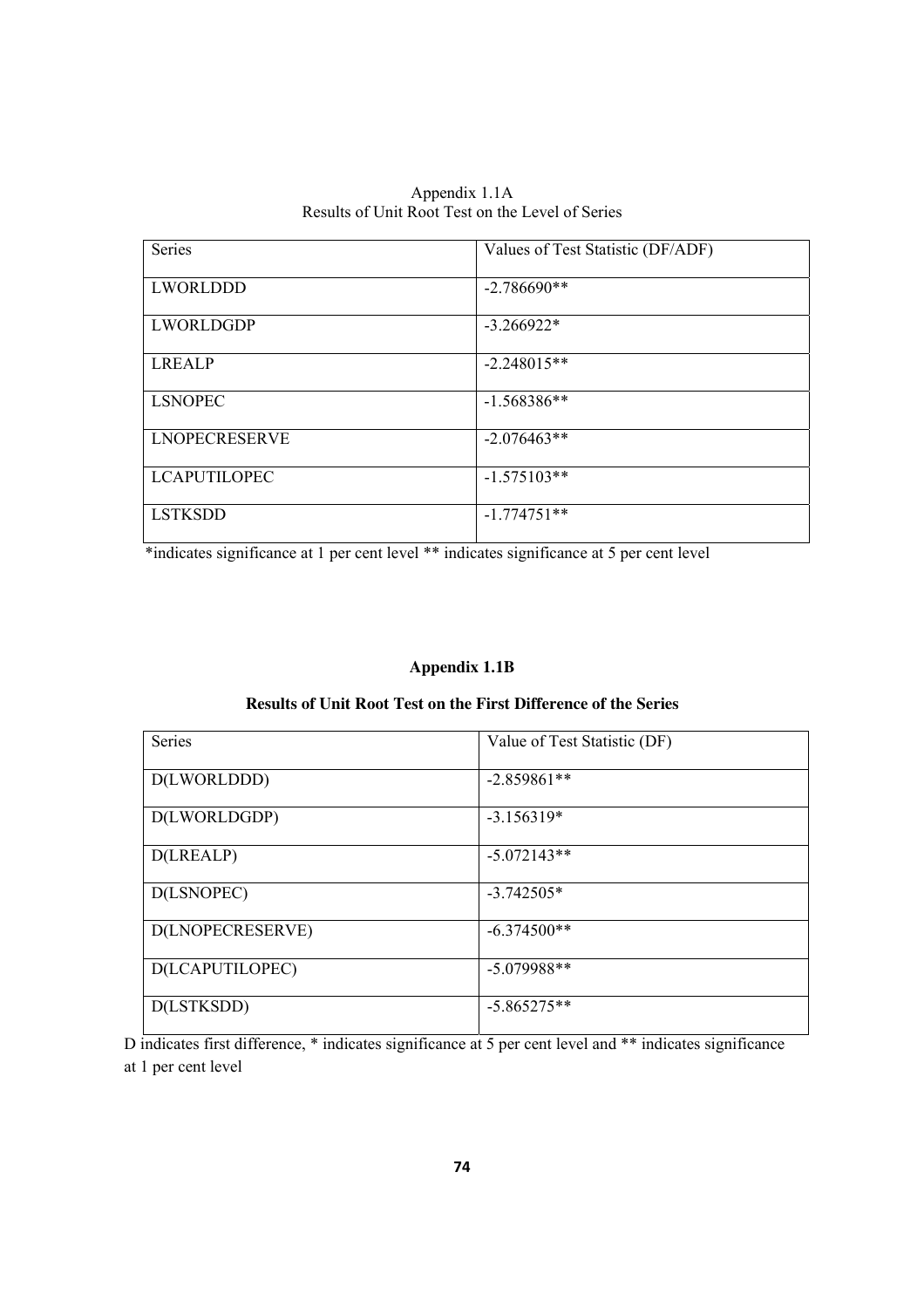#### **Appendix 1.2A**

#### **Results of Trace Test for the set of variables- (LWORLDDD, LREALP, LWORLDGDP)**

| Hypothesized No. of<br>Cointegrating Equations | Eigenvalue | Likelihood Ratio |
|------------------------------------------------|------------|------------------|
|                                                |            |                  |
| None                                           | 0.655186   | 38.10491**       |
| At most 1                                      | 0.221379   | 10.42141         |
| At most 2                                      | 0.139802   | 3.915403*        |

\*(\*\*) denotes rejection of the hypothesis at  $5\frac{6}{1\%}$  significance level

L.R. test indicates 1 cointegrating equation at 5% significance level

#### **Appendix 1.2B**

#### **Results of Trace Test for the set of variables- (LSNOPEC, LNOPECRESERVE, LREALP)**

| Hypothesized No. of<br>Cointegrating Equations | Eigenvalue | Likelihood Ratio |
|------------------------------------------------|------------|------------------|
| None                                           | 0.754294   | 50.29225**       |
| At most 1                                      | 0.341986   | 13.79818         |
| At most 2                                      | 0.106107   | 2.916410         |

\*\* denotes rejection of the hypothesis at 1% significance level

L.R. test indicates 1 cointegrating equation at 5% significance level

### **Appendix 1.2C**

### **Results of Trace Test for the set of variables- (LREALP, LCAPUTILOPEC, LSTKSDD)**

| Hypothesized No. of<br>Cointegrating Equations | Eigenvalue | Likelihood Ratio |
|------------------------------------------------|------------|------------------|
| None                                           | 0.644250   | 46.62930**       |
| At most 1                                      | 0.500890   | 19.75758         |
| At most 2                                      | 0.062912   | 1.689419         |

\*\* denotes rejection of the hypothesis at 1% significance level

L.R. test indicates 1 cointegrating equation at 5% significance level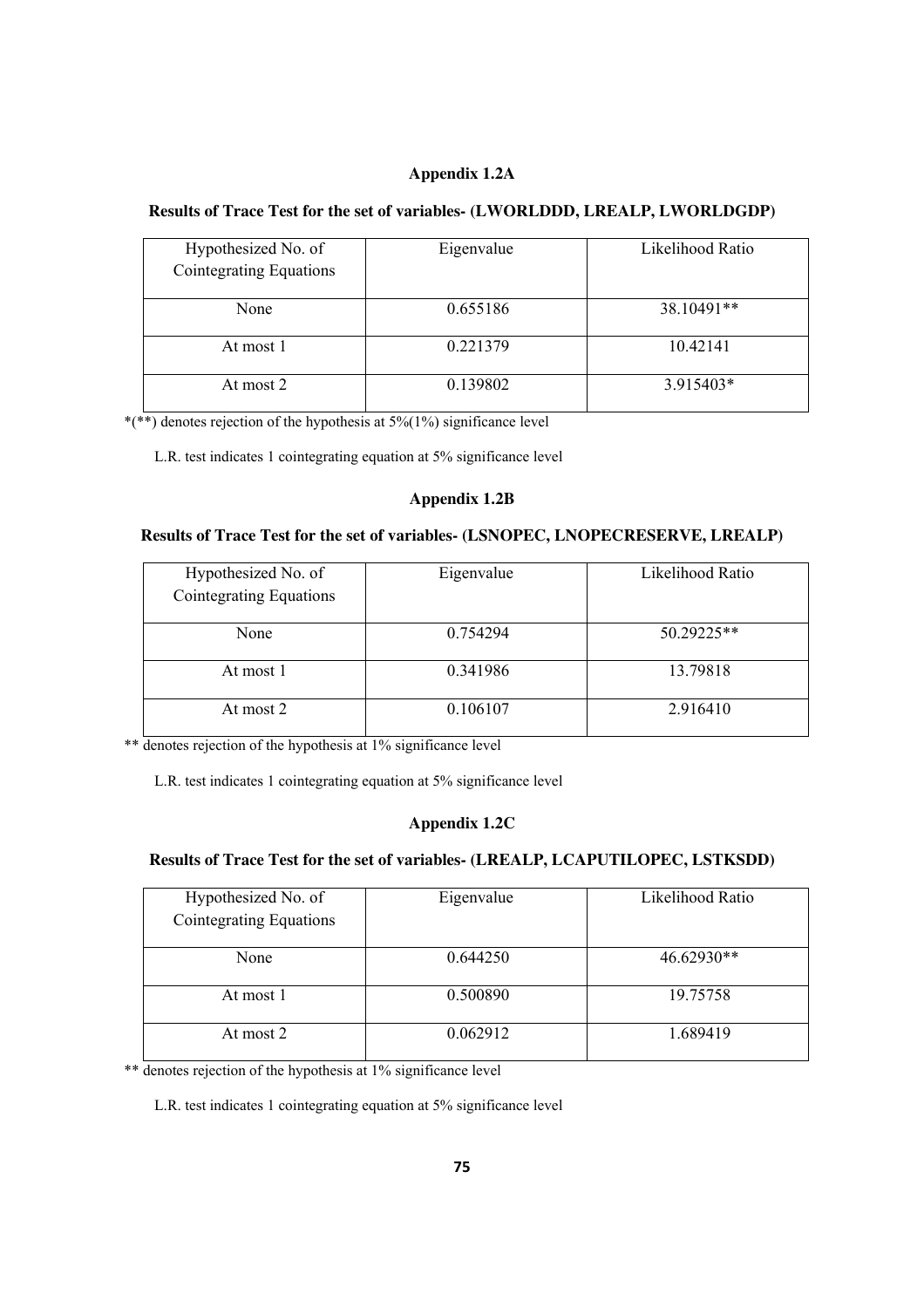### **Appendix 1.3A**

# **Estimated Cointegrating Vector for the Variable Group (LWORLDDD, LREALP, LWORLDGDP)**

| Variable Group       | Sample    | Estimated Coefficients of* |          |                       |                          |
|----------------------|-----------|----------------------------|----------|-----------------------|--------------------------|
|                      | Period    |                            |          |                       |                          |
|                      |           | Intercept                  | LWORLDDD | <b>LREALP</b>         | LWORLDGDP                |
| LWORLDDD,<br>LREALP, | 1975-2004 | 0.655367                   |          | 0.016757<br>(0.02479) | $-0.410548$<br>(0.00929) |
| LWORLDGDP            |           |                            |          |                       |                          |

\*Figures in the parenthesis are standard errors and 'L' stands for logarithms

### **Appendix 1.3B**

## **Estimated Cointegrating Vector for the Variable Group (LSNOPEC, LREALP, LNOPECRESERVE)**

| Variable Group       | Sample | Estimated Coefficients of* |              |                |               |                 |
|----------------------|--------|----------------------------|--------------|----------------|---------------|-----------------|
|                      | Period |                            |              |                |               |                 |
|                      |        | <b>INTERCEPT</b>           | <b>TREND</b> | <b>LSNOPEC</b> | <b>LREALP</b> | <b>LNOPECR-</b> |
|                      |        |                            |              |                |               | <b>ESERVE</b>   |
| LSNOPEC,             | 1975-  | $-6.59$                    | $-0.01$      |                | $-0.282$      | 0.598           |
| LREALP,              | 2004   |                            | (0.001)      |                | (0.135)       | (0.372)         |
| <b>LNOPECRESERVE</b> |        |                            |              |                |               |                 |

\*Figures in the parenthesis are standard errors and 'L' stands for logarithms

### **Appendix 1.3C**

### **Estimated Cointegrating Vector for the Variable Group (LREALP, LCAPUTILOPEC, LSTKSDD)**

| Variable Group | Sample    | Estimated Coefficients of* |               |                     |                |
|----------------|-----------|----------------------------|---------------|---------------------|----------------|
|                | Period    |                            |               |                     |                |
|                |           | <b>INTERCEPT</b>           | <b>LREALP</b> | <b>LCAPUTILOPEC</b> | <b>LSTKSDD</b> |
| LREALP,        | 1975-2005 | $-9.553650$                |               | 1.349482            | 1.912909       |
| LCAPUTILOPEC,  |           |                            |               | (0.32119)           | (1.11338)      |
| <b>LSTKSDD</b> |           |                            |               |                     |                |

\*Figures in the parenthesis are standard errors and 'L' stands for logarithms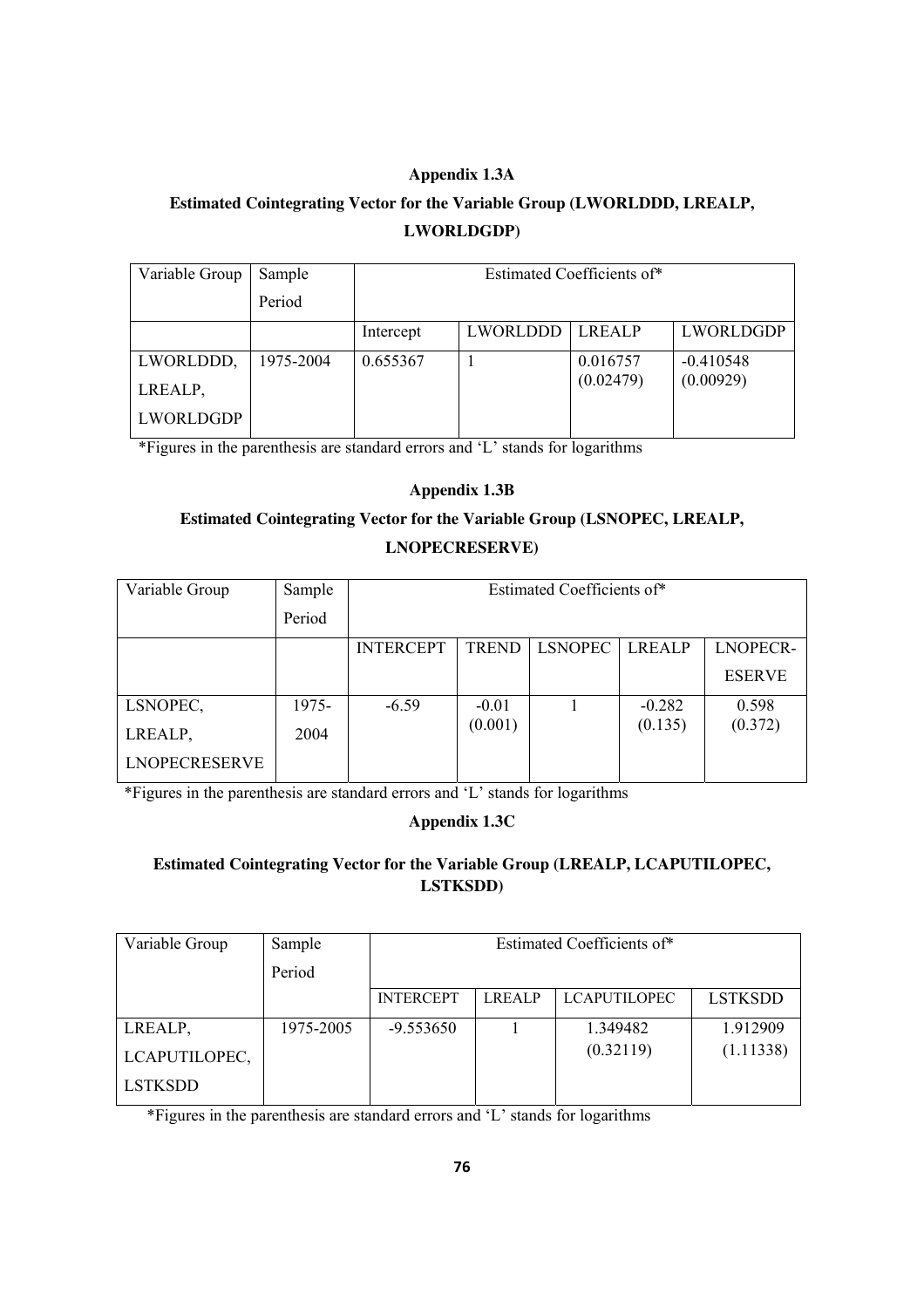### **Appendix 1.4A**

|                              | Dependent Variable |  |                                          |
|------------------------------|--------------------|--|------------------------------------------|
| <b>Explanatory Variables</b> |                    |  | $ D(LWORLDDD)  D(LREALP)  D(LWORLDGDP) $ |

E(-1) -0.530942 6.898931 0.098950

# **Estimated VECM for the set of variables (LWORLDDD, LREALP, LWORLDGDP)**

|                    | $(-2.55026)$ | (1.64992)    | (0.74159)    |
|--------------------|--------------|--------------|--------------|
| $D(LWORLDD(-2))$   | 0.499187     | -7.565862    | 0.230517     |
|                    | (1.42616)    | $(-1.07623)$ | (1.02758)    |
| $D(LREALP(-3))$    | 0.008846     | $-0.361198$  | $-0.005692$  |
|                    | (0.47523)    | $(-0.96612)$ | $(-0.47709)$ |
| $D(LWORLDGDP(-3))$ | 0.173277     | -9.331176    | $-0.032894$  |
|                    | (0.25950)    | $(-0.69578)$ | $(-0.07686)$ |
| Adj. R-squared     | 0.553771     | $-0.187493$  | 0.321284     |

\*Figures in the parenthesis indicate the value of t statistics and 'L' indicates logarithms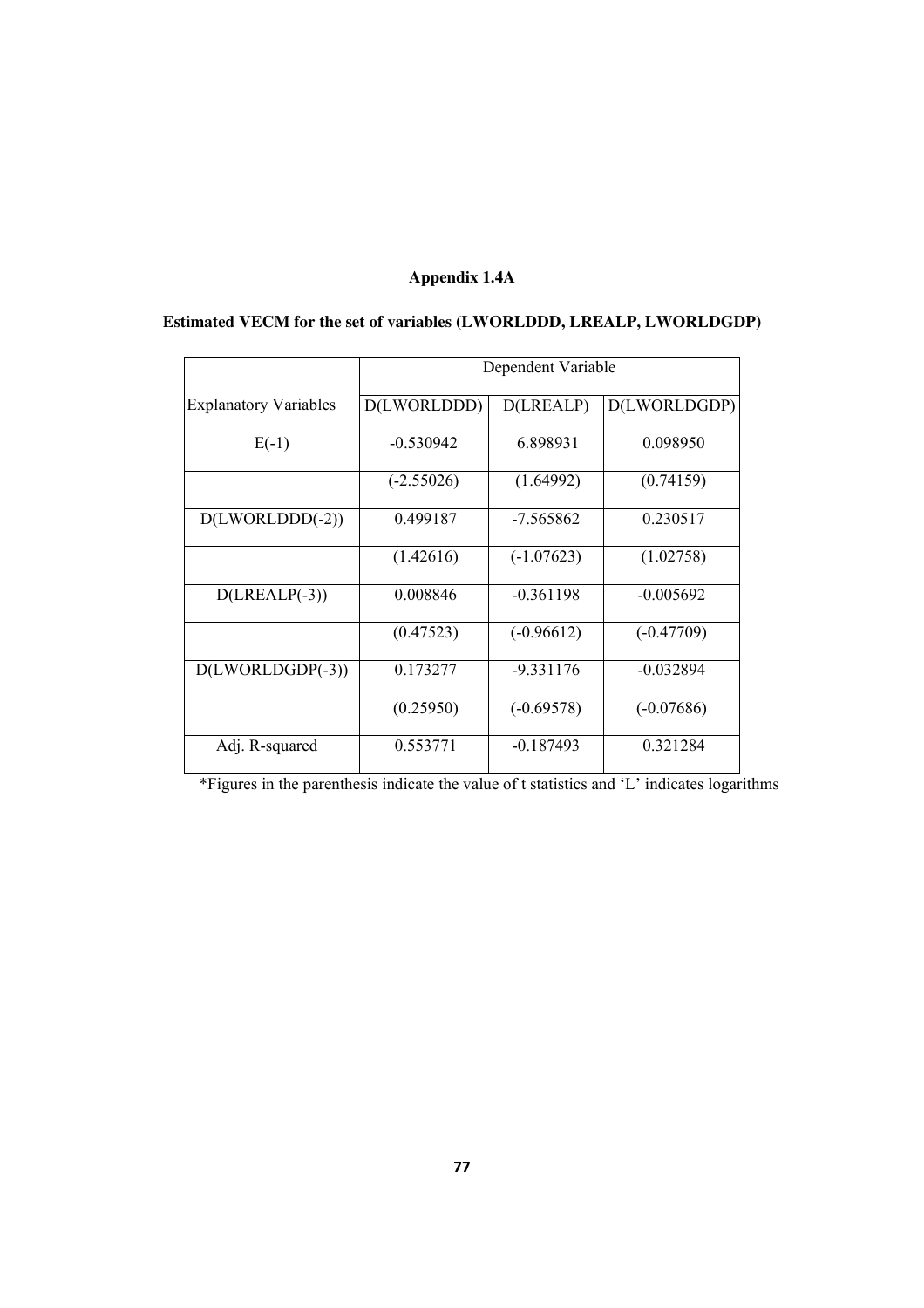### **Appendix 1.4B**

### **Estimated VECM for the set of variables (LSNOPEC, LREALP, LNOPECRESERVE)**

|                              | Dependent Variables |           |                                       |  |
|------------------------------|---------------------|-----------|---------------------------------------|--|
| <b>Explanatory Variables</b> |                     |           | D(LSNOPEC) D(LREALP) D(LNOPECRESERVE) |  |
| $E(-1)$                      | $-0.213887$         | 1.208078  | 0.411106                              |  |
|                              | $(-2.12915)$        | (1.06902) | (3.00557)                             |  |
| $D(IREALP(-2))$              | 0.047519            | 0.142270  | 0.118816                              |  |
|                              | (2.12798)           | (0.56634) | (3.90774)                             |  |
| $D(IREALP(-3))$              | 0.026232            | 0.077678  | 0.057356                              |  |
|                              | (1.22688)           | (0.32295) | (1.97019)                             |  |
| D(LNOPECRESERVE(-1))         | 0.465569            | 0.696666  | $-0.542991$                           |  |
|                              | (2.23585)           | (0.29741) | $(-1.91515)$                          |  |
| $\mathcal{C}$                | 0.004332            | 0.040632  | 0.001448                              |  |
|                              | (1.18076)           | (0.98439) | (0.28974)                             |  |
| Adj. R-squared               | 0.113228            | 0.383660  | 0.251296                              |  |

\*Figures in the parenthesis indicate the value of t statistics and 'L' indicates logarithms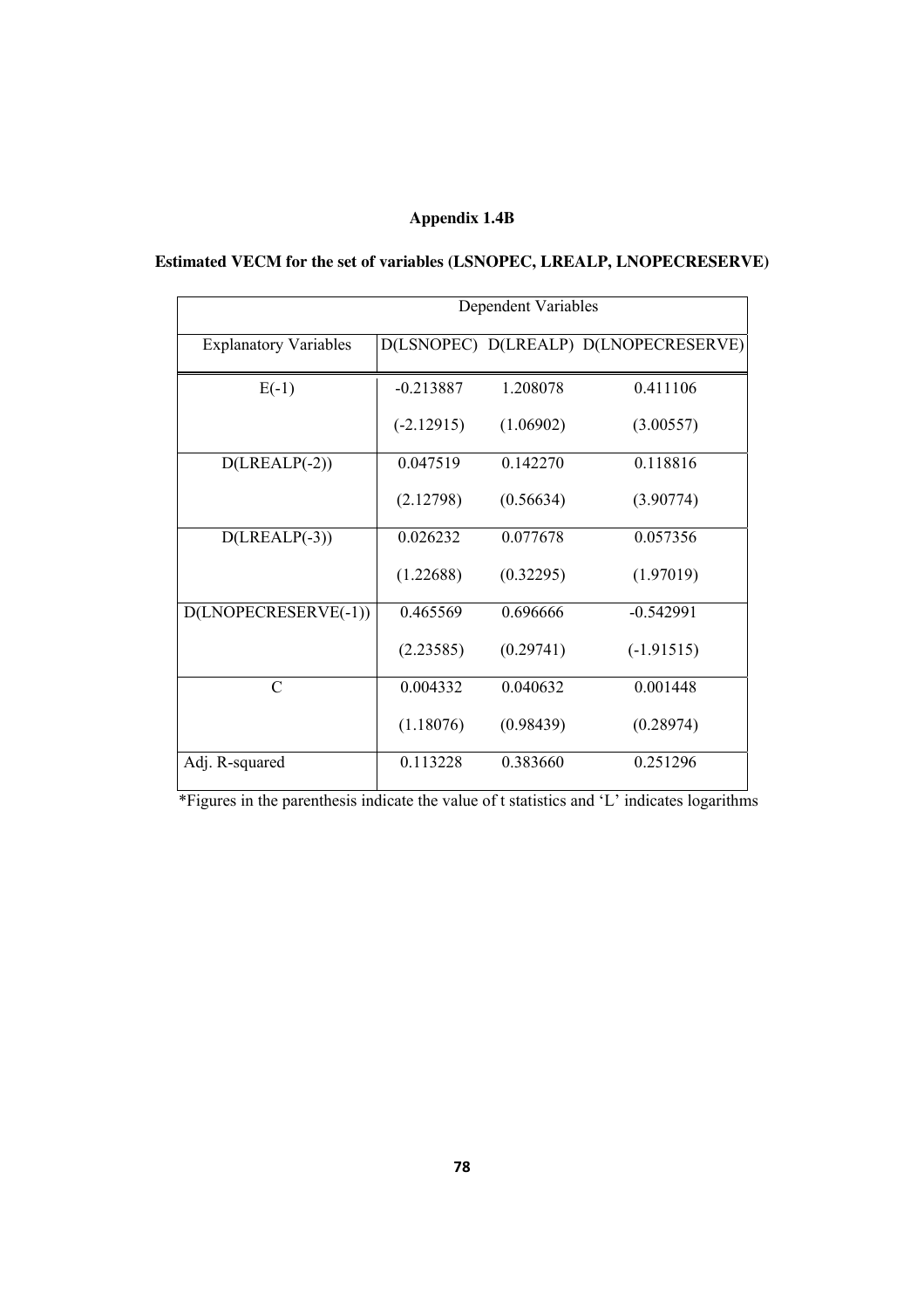## **Appendix 1.4C**

## **Estimated VECM for the set of variables (LREALP, LCAPUTILOPEC, and LSTKSDD)**

|                              | Dependent Variables |                 |              |  |  |  |
|------------------------------|---------------------|-----------------|--------------|--|--|--|
| <b>Explanatory Variables</b> | D(LREALP)           | D(LCAPUTILOPEC) | D(LSTKSDD)   |  |  |  |
| $E(-1)$                      | $-0.952208$         | 0.025916        | $-0.098288$  |  |  |  |
|                              | $(-3.49294)$        | (0.21926)       | $(-1.32388)$ |  |  |  |
| $D(IREALP(-1))$              | 0.557972            | 0.029274        | 0.127437     |  |  |  |
|                              | (3.00428)           | (0.36354)       | (2.51948)    |  |  |  |
| $D(IREALP(-2))$              | 0.425327            | $-0.113236$     | 0.096820     |  |  |  |
|                              | (2.06115)           | $(-1.26565)$    | (1.72282)    |  |  |  |
| $D(LREALP(-3))$              | 0.588285            | $-0.035425$     | 0.074218     |  |  |  |
|                              | (2.63571)           | $(-0.36607)$    | (1.22098)    |  |  |  |
| D(LCAPUTILOPEC(-1))          | 2.661676            | 0.133488        | 0.093439     |  |  |  |
|                              | (3.47783)           | (0.40229)       | (0.44830)    |  |  |  |
| D(LCAPUTILOPEC(-2))          | $-1.634449$         | 0.221609        | $-0.072657$  |  |  |  |
|                              | $(-2.10607)$        | (0.65861)       | $(-0.34377)$ |  |  |  |
| $D(LSTKSDD(-2))$             | 2.328071            | 0.152948        | $-0.141501$  |  |  |  |
|                              | (2.10613)           | (0.31914)       | $(-0.47004)$ |  |  |  |
| $D($ LSTKSDD $(-3))$         | $-2.272158$         | $-0.157438$     | 0.345228     |  |  |  |
|                              | $(-2.15327)$        | $(-0.34412)$    | (1.20131)    |  |  |  |
| Adj. R-squared               | 0.673892            | 0.229872        | 0.099254     |  |  |  |

\*Figures in the parenthesis indicate the value of t statistics and 'L' indicates logarithms